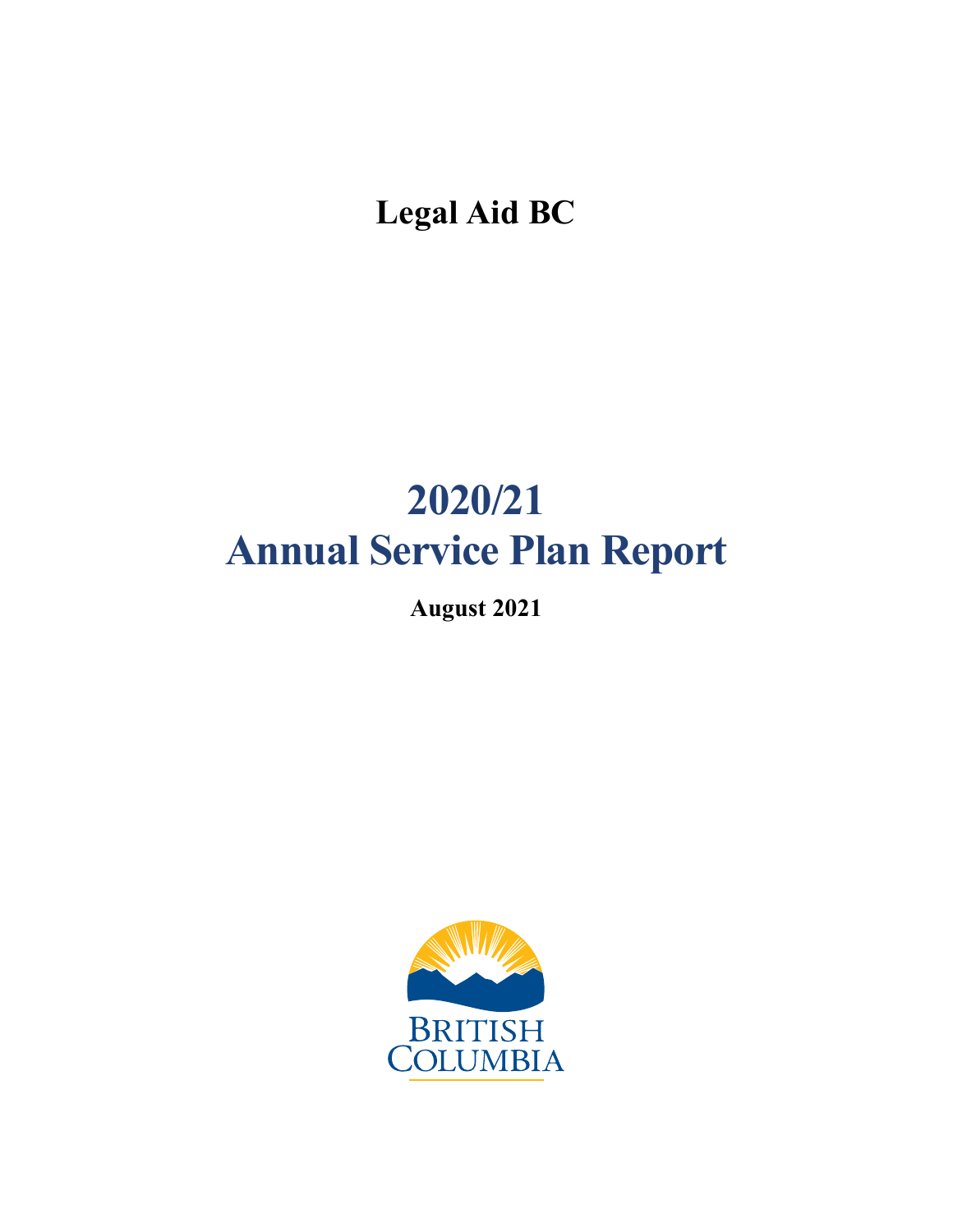For more information on Legal Aid BC contact:

400 – 510 Burrard Street Vancouver, BC V6C 3A8

604-601-6000

Or visit our website at

[legalaid.bc.ca](https://lss.bc.ca/)

Published by Legal Aid BC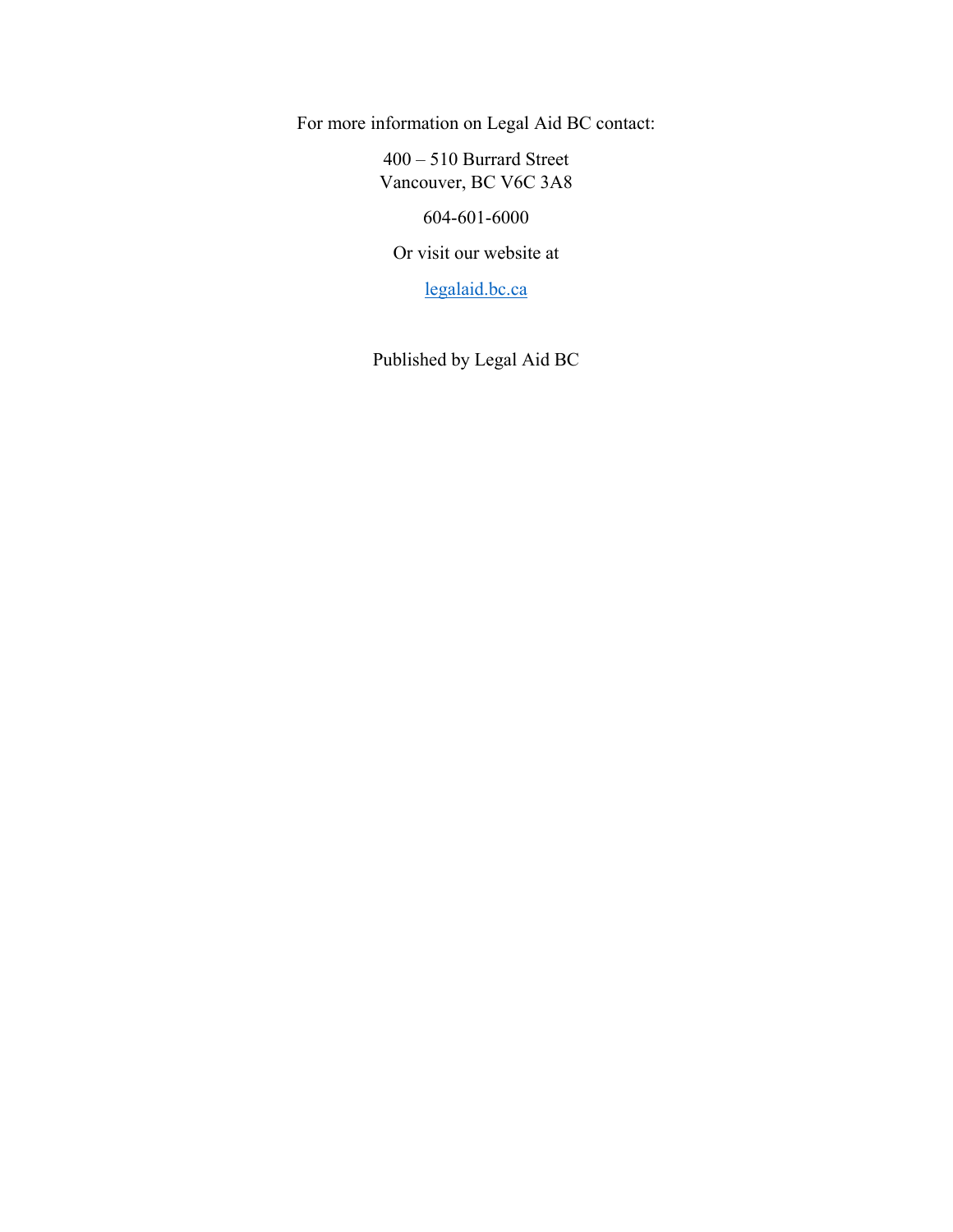# <span id="page-2-0"></span>**Board Chair's Accountability Statement**



The *Legal Aid BC 2020/21 Annual Service Plan Report* compares the corporation's actual results to the expected results identified in the *2020/21 – 2022/23 Service Plan* created in February 2020. I am accountable for those results as reported.

Karen Christiansen, FCPA, FCA Chair, LABC Board of Directors July 23, 2021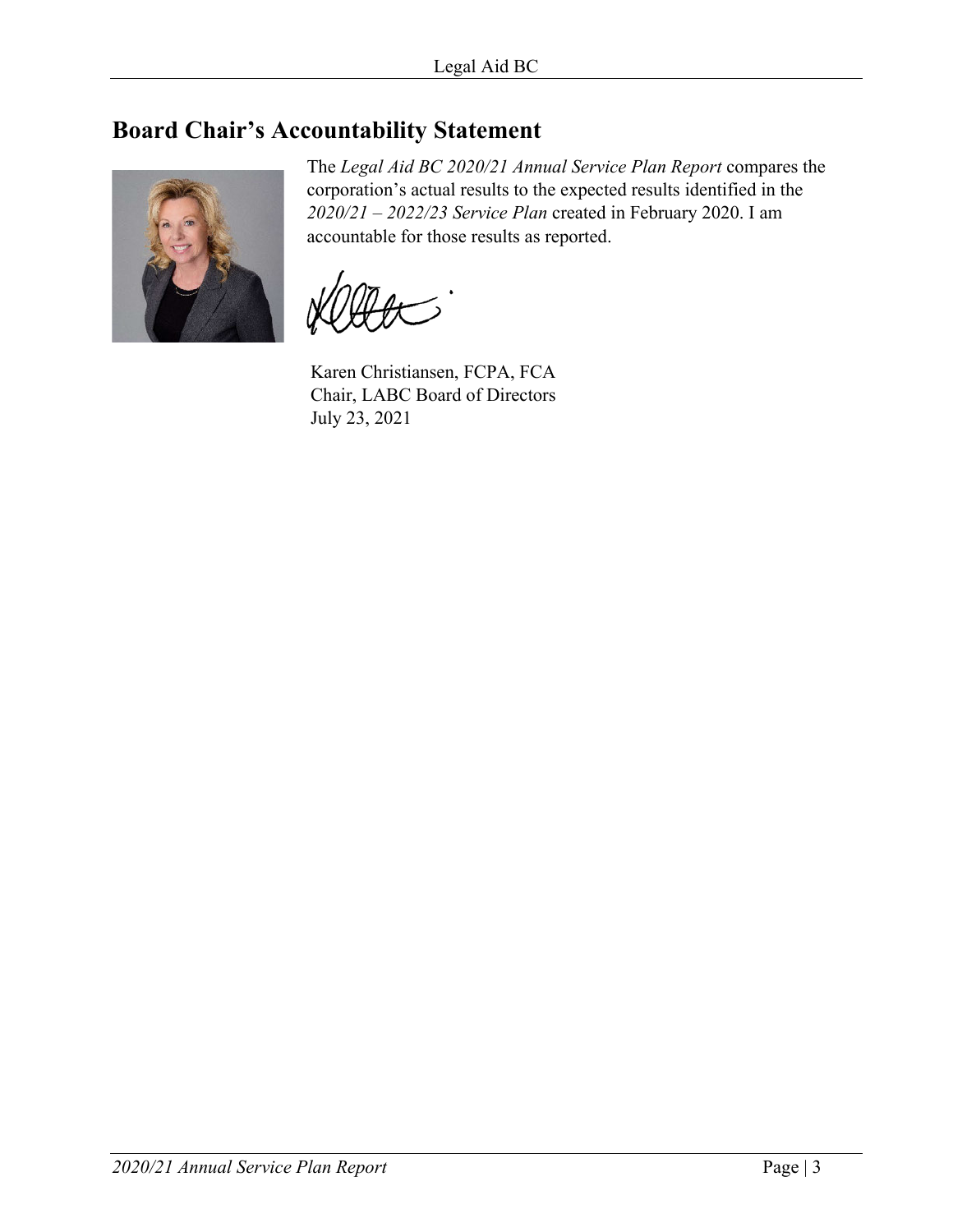# **Table of Contents**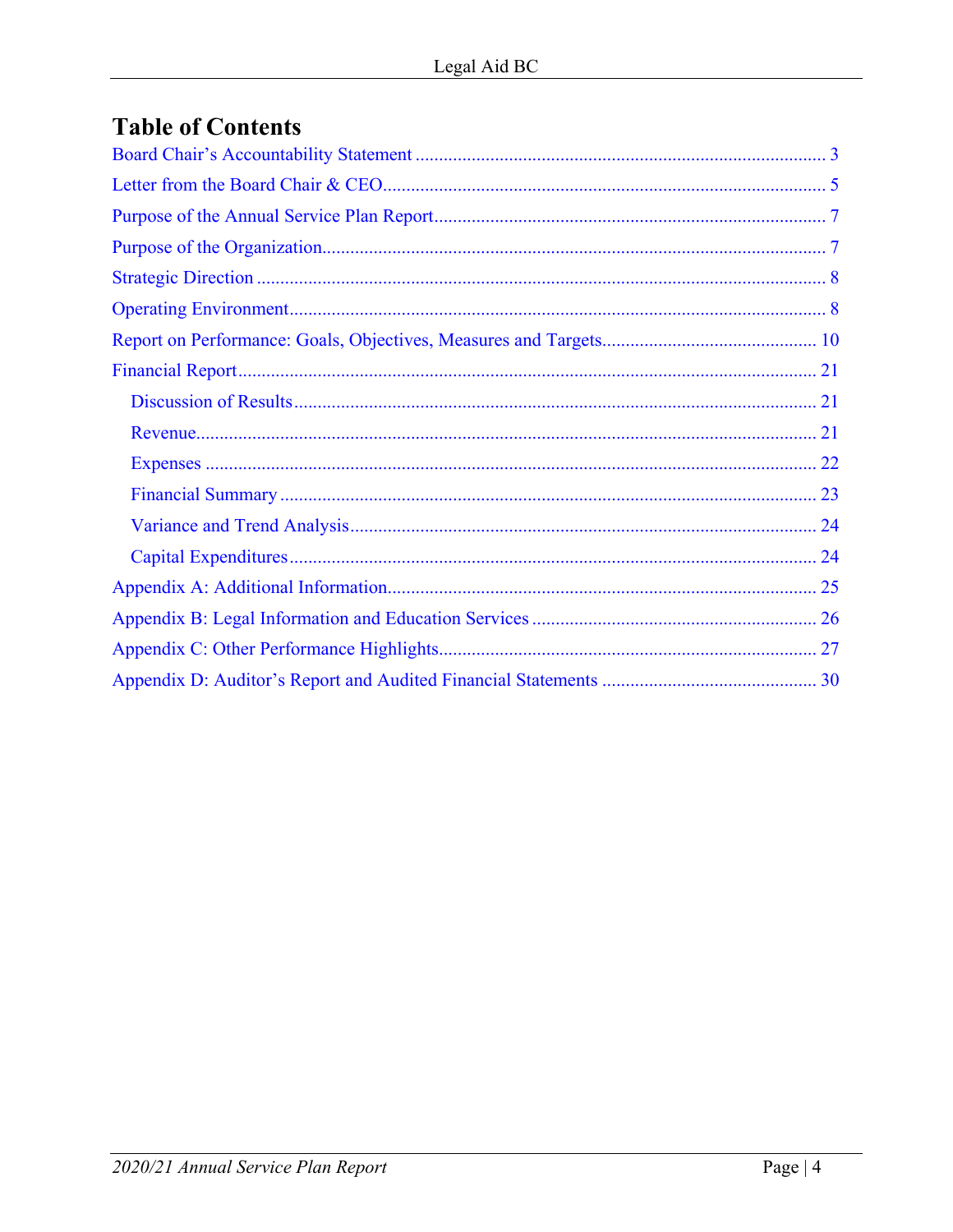# <span id="page-4-0"></span>**Letter from the Board Chair & CEO**

We are pleased to present Legal Aid BC's (LABC) 2020/21 Annual Service Plan Report summarizing our efforts to advance our Service Plan goals and in support of the government's [Mandate Letter](https://lss.bc.ca/sites/default/files/inline-files/2020_2021_MandateLetter_0.pdf) dated December 2019.

In 2020/21, much of our work focussed on ensuring British Columbians could access legal aid services during the COVID-19 pandemic. We were acutely aware that the pandemic would have a greater impact on individuals like our clients, who were at greater risk of exposure to the virus and may also have difficulty accessing virtual services.

We quickly adapted our service delivery methods to ensure clients still received legal aid while keeping staff, services, and clients safe. People could apply for legal aid not only by phone, but via lawyers and community agencies who partnered with us to take applications electronically on our behalf. The Parents Legal Centres (PLCs) for early resolution of child protection matters were also re-opened in fall 2020 to provide in-person services by appointment only.

We enhanced public legal information on our websites, increased availability of online and phone advice services, and provided technical and educational support to lawyers who had to quickly adapt to virtual service delivery, such as virtual bail.

LABC also increased family law coverage by retooling its limited representation service to better meet the needs of clients during the pandemic, which saw a rise in family problems. The service provided legal assistance for a broader range of family law issues than covered under our standard representation service, and financial eligibility was temporarily loosened to facilitate access to legal assistance when courthouses were closed and it was difficult to connect clients with duty counsel services.

We worked with the Provincial Court and Ministry of Attorney General (MAG) to ensure the Provincial Court Family Rules were successfully implemented at the Surrey courthouse. Duty counsel was critical during this time, and ensured our clients received the advice services they needed to participate in the new early resolution model.

In addition, we worked closely with the BC First Nations Justice Council (FNJC) and MAG, enabling the smooth transfer of responsibility for Gladue reports to the FNJC.

We recognize that LABC employees faced many challenges working in a remote environment over the past year and appreciate how well they adapted to supporting the function of the organization and by continuing to serve so many clients in need of help. We also became stronger as a justice community by working together with a shared goal that British Columbians would not be left without recourse when faced with legal issues.

Likewise, the LABC Board was exceptionally diligent in addressing matters arising out of an uncertain year.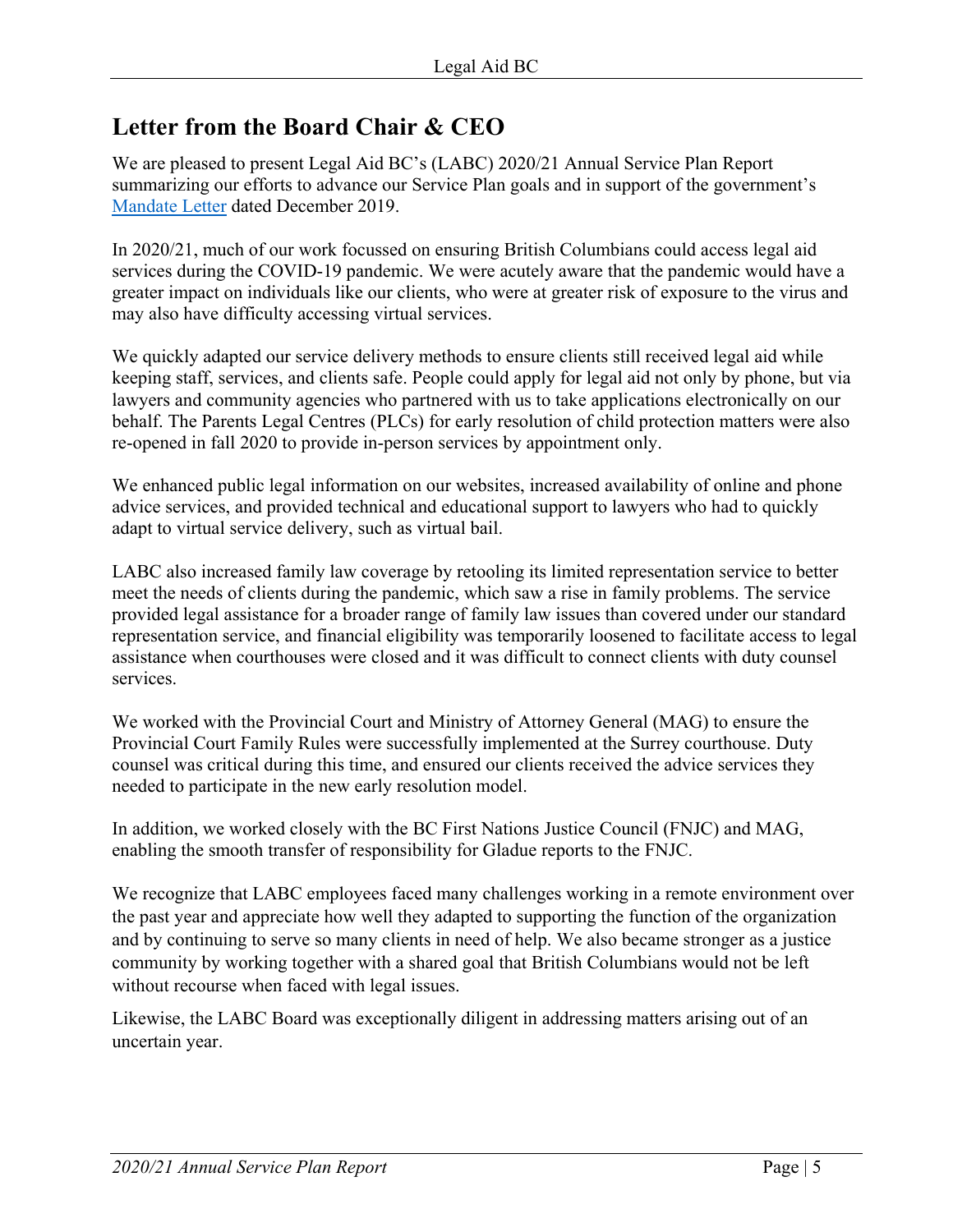Finally, we would like to thank the Attorney General and ministry staff for its close collaboration with us during a difficult time. We appreciate their ongoing commitment to legal aid, which allowed us to help so many low-income people with their legal problems during the pandemic.

Karen Christiansen, FCPA, FCA Mark Benton, QC

Chair, LABC Board of Directors Chief Executive Officer, LABC July 23, 2021 July 23, 2021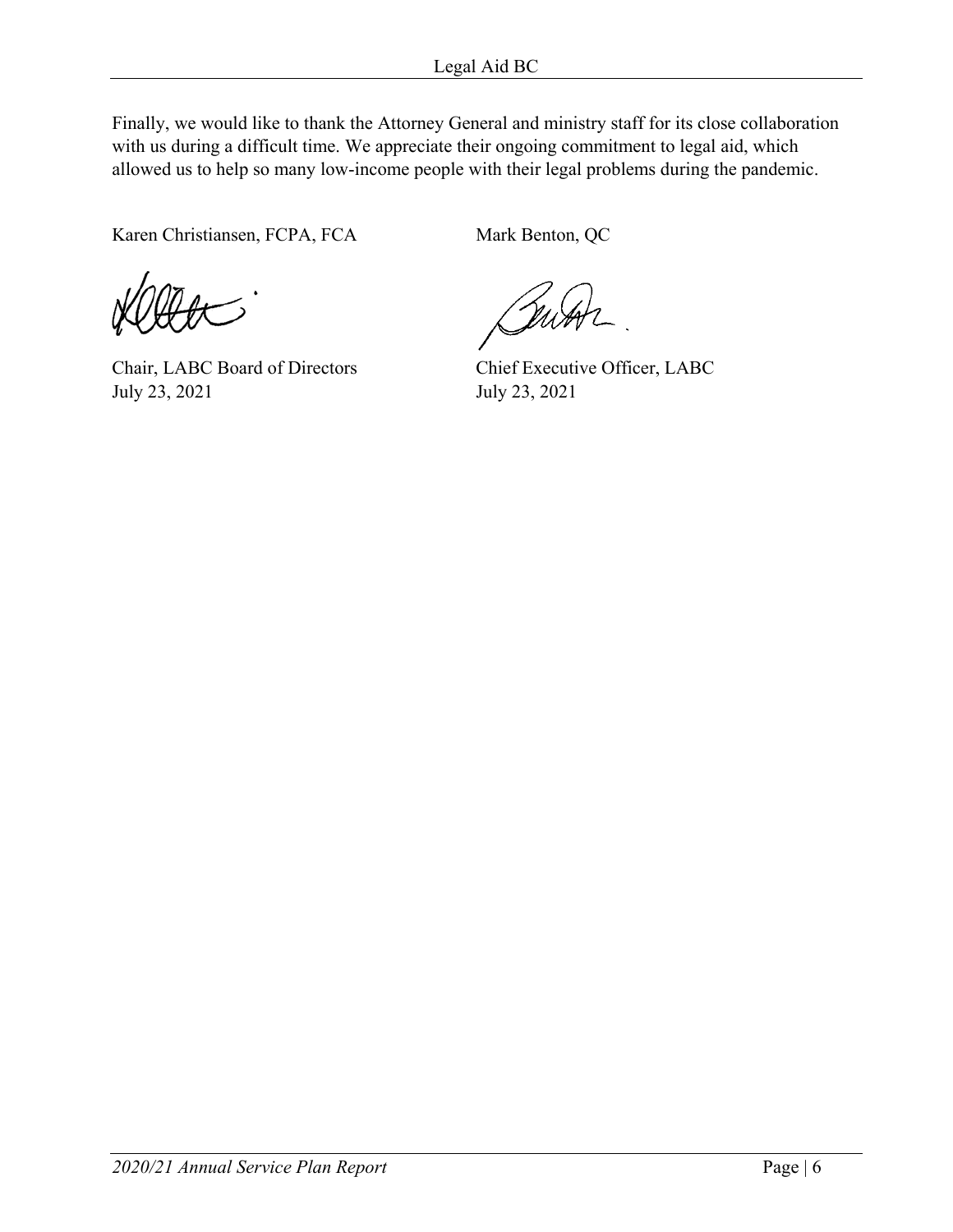# <span id="page-6-0"></span>**Purpose of the Annual Service Plan Report**

The Annual Service Plan Report is designed to meet the requirements of the *[Budget Transparency](http://www.bclaws.ca/civix/document/id/complete/statreg/00023_01#section16)  [and Accountability Act](http://www.bclaws.ca/civix/document/id/complete/statreg/00023_01#section16) (*BTAA), which sets out the legislative framework for planning, reporting and accountability for Government organizations. Under the BTAA, the Crown Corporation's Board is required to report on the actual results of the Crown's performance related to the forecasted targets documented in the previous year's Service Plan.

# <span id="page-6-1"></span>**Purpose of the Organization**

Created by the [Legal Services Society Act](http://www.bclaws.ca/civix/document/id/complete/statreg/02030_01) in 1979, Legal Aid BC (LABC) is a non-profit organization that is a separate legal entity from government (see [Our Mandate\)](https://legalaid.bc.ca/about/ourMandate). Our priority is to serve the interests of people with low incomes. LABC is funded primarily by the provincial government and receives grants from the Law Foundation of British Columbia and Notary Foundation of British Columbia.

Legal representation services are available for financially eligible people with serious family, child protection, or criminal law problems. Legal representation is also available for people who face a refugee or deportation hearing, a Mental Health Review Panel or BC Review Board hearing, or who have a prison issue for which the Charter of Rights and Freedoms establishes a right to counsel. LABC also helps clients get early legal assistance and engage collaboratively to resolve their child protection issues through ten PLCs across BC.

LABC provides legal advice services through criminal and family duty counsel in and out of courthouses across BC, immigration duty counsel for people in detention at the Canada Border Services Agency's enforcement centre in Vancouver, the Family LawLINE, and the Brydges Line telephone service for people who may be or have been arrested. LABC also provides family advice lawyers at various locations to support the work of the MAG's family justice counsellors, who are trained to help people with family law matters resolve issues about guardianship, parenting arrangements, contact and support.

Public legal education and information (PLEI) is integral to our services. PLEI includes legal information, triage, and community referrals. Legal information and outreach services are delivered by intake workers, legal information outreach workers (LIOWs), Aboriginal community legal workers (ACLWs), local agents, and community partners. We provide information through our LABC website, Family Law in BC website, Aboriginal Legal Aid in BC website, and MyLawBC website. We provide legal education through training workshops, conferences, and webinars, and produce a wide range of publications in various languages, that readers can order at no cost. We reach hundreds of intermediaries and advocates each year so that they are better able to help people with low incomes solve their legal issues.

Our network of regional offices, PLCs, local agents, and community partners works to ensure access to legal aid and other justice services throughout BC. We take legal aid applications at more than 50 locations throughout BC, referring eligible clients to lawyers in compliance with coverage and eligibility policies and guidelines.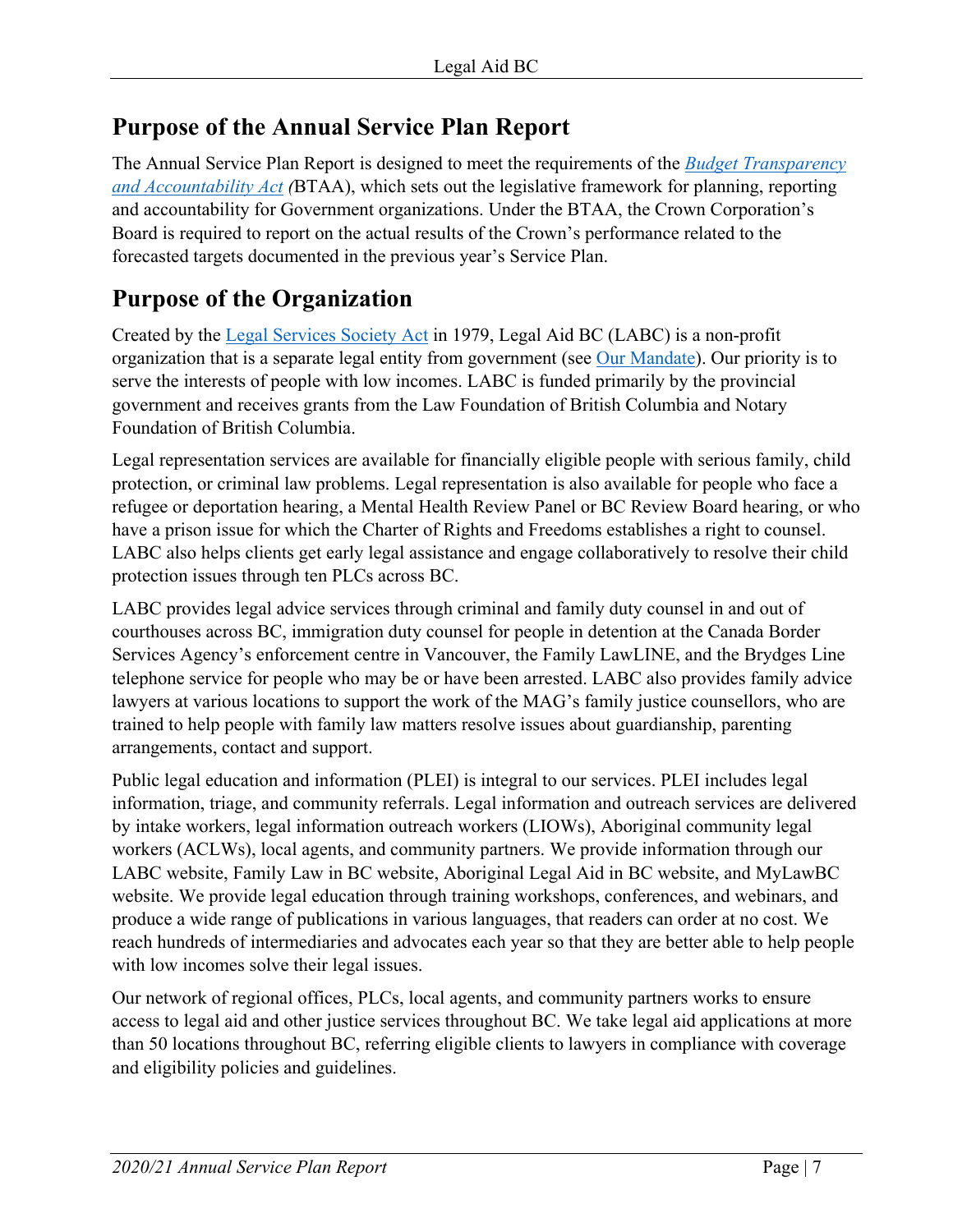# <span id="page-7-0"></span>**Strategic Direction**

The strategic direction set by Government in 2017, and expanded upon in the Board Chair's [2020](https://legalaid.bc.ca/sites/default/files/inline-files/2020_2021_MandateLetter_0.pdf)  [Mandate Letter](https://legalaid.bc.ca/sites/default/files/inline-files/2020_2021_MandateLetter_0.pdf) from the Minister Responsible, shaped the goals, objectives, performance measures and financial plan outlined in the [2020/21 Legal Aid BC](https://legalaid.bc.ca/node/16000) Service Plan and actual results reported on in this annual report.

The global COVID-19 pandemic resulted in many shifts in priorities, structures and operations across the public sector. Any changes to Legal Aid BC's goals, objectives, performance measures or financial plan to align with the strategic direction established by Government in late 2020 are presented in the 2021/22 Service Plan.

# <span id="page-7-1"></span>**Operating Environment**

The COVID-19 pandemic had sudden and significant impacts on the operation of the justice system and access to justice, and those impacts continued throughout the 2020/21 fiscal year as public health orders were implemented and revised in response to evolving circumstances. Responding to the pandemic required significant changes to legal aid operations and services to ensure continued support for our clients.

Internally, LABC transitioned almost all staff to working remotely and developed a policy framework to support working from home during and post-pandemic. LABC conducted a review of its business systems, processes, policies and practices to support a new Flexible Workplace Model, and identified ways to increase the efficiency and effectiveness of how we provide services to our clients and our staff.

The pandemic also had significant impact on how our courts and justice system partners operate, which required focused direction, strong alignment and ongoing engagement between LABC, tariff lawyers, other public sector organizations and the Government of British Columbia.

With the closure of courthouses across the province, in-person legal advice services provided by LABC criminal and family law duty counsel could not continue. LABC adapted public-facing services to offer remote service options, expanded digital services, provided timely public legal information and raised awareness of how legal aid could help during the pandemic. As the courts transitioned to virtual court proceedings, LABC changed the way it provides legal advice services for self-represented litigants and collaborated with community partners across the province to help our clients access legal aid virtually. After the initial lockdown period, LABC PLCs re-opened and provided limited in-person client services, where required, adhering to all safety plans.

The transition to virtual court proceedings included a cross-sector reworking of bail procedures and a major review of in-custody duty counsel services. Planning for the implementation of virtual bail hearings in region 5 (the North) began in January 2021 and LABC was a key participant with other justice system stakeholders in implementing bail procedures that ensure appropriate services and effective representation of clients are maintained.

This year the FNJC, MAG and LABC took steps to begin implementation of the 2020 BC First Nations Justice Strategy. The strategy, developed by the FNJC and First Nations communities and endorsed by the Province of BC, mandates actions to reform the current justice system and restore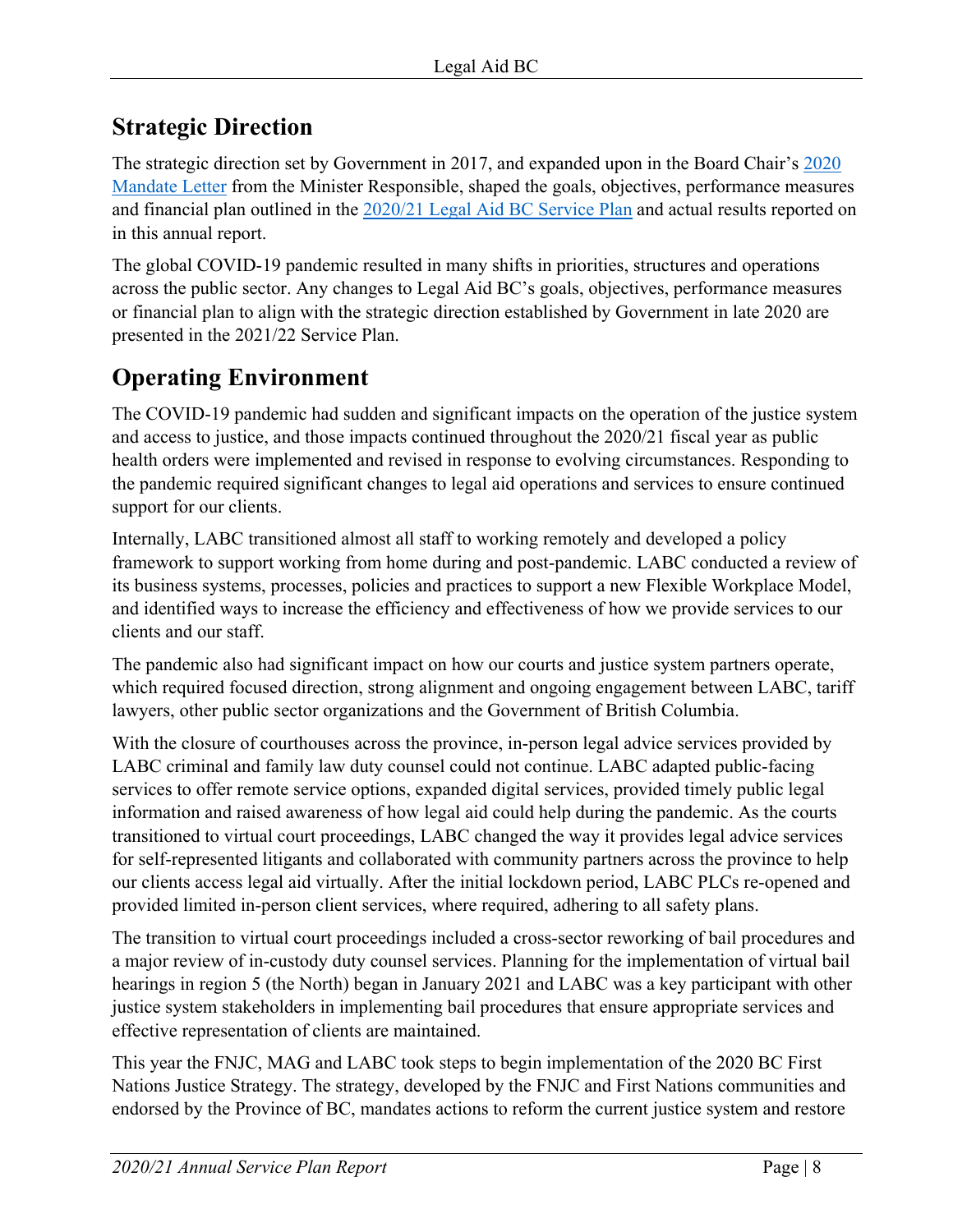First Nations legal traditions and structures. Under the strategy, LABC transitioned Gladue services to the FNJC at the end of the 2020/21 fiscal year.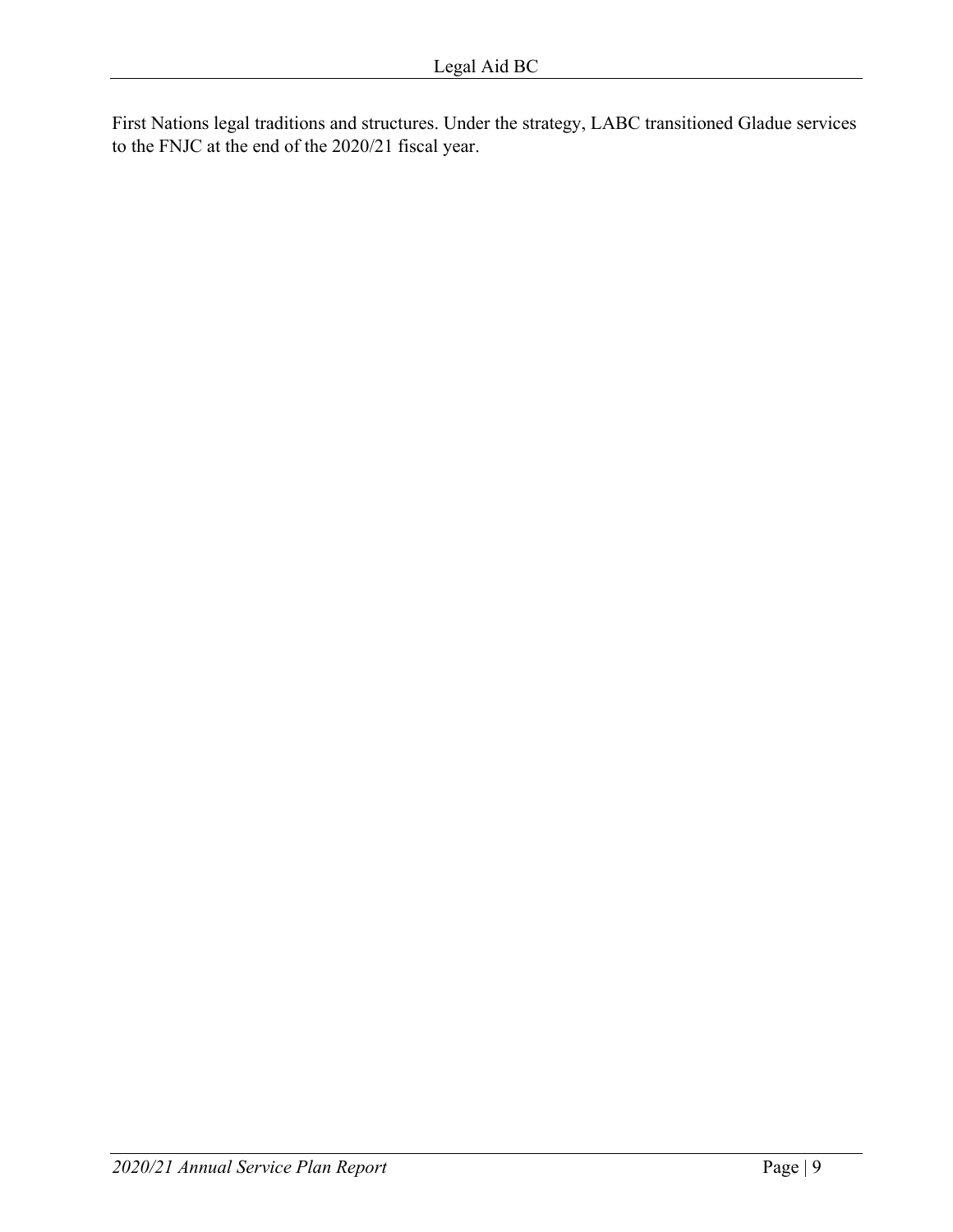# <span id="page-9-0"></span>**Report on Performance: Goals, Objectives, Measures and Targets**

# **Goal 1: LABC advances reconciliation with Indigenous people by improving access to justice**

This goal articulates our aim to improve Indigenous access to justice. We can achieve this outcome through our work with Indigenous people, the ministry, and other stakeholders. In 2018/19, LABC launched a new Indigenous Services Division to lead the organization in this work, which includes advancing the justice provisions of the TRC Calls to Action, the UN Declaration on the Rights of Indigenous Peoples, and Grand Chief Ed John's report on child welfare.

# **Objective 1.1: Ensure the cultural competence of staff and service providers**

# **Key Highlights**

- Hosted National Aboriginal History Month Lunch and Learn (virtual) sessions, and an online cedar weaving workshop (two-part workshop, offered twice to two cohorts).
- Provided two training sessions on *Diversity and Inclusion Unconscious Bias* at the 2020/21 Intake Conference, which was attended by LABC staff and service providers. Both sessions included content relating to Indigenous people.
- Provided bursaries for tariff lawyers to attend the following conferences: Pacific Business & Law Institute's Indigenous Child Welfare Conference, Continuing Legal Education Society of British Columbia's (CLEBC's) Wrapping Our Ways: Indigenous Child Welfare Conference, and CLEBC's Aboriginal Law Conference 2020.

| <b>Performance Measure(s)</b>                                                                                                  | 2017/18             | 2019/20               | 2020/21       | 2020/21             | 2021/22       | 2022/23       |
|--------------------------------------------------------------------------------------------------------------------------------|---------------------|-----------------------|---------------|---------------------|---------------|---------------|
|                                                                                                                                | <b>Baseline</b>     | <b>Actuals</b>        | <b>Target</b> | <b>Actuals</b>      | <b>Target</b> | <b>Target</b> |
| Percent of Indigenous<br>l.la<br>clients who say they<br>received culturally<br>appropriate legal aid<br>services <sup>1</sup> | $67\%$ <sup>2</sup> | $\equiv$ <sup>3</sup> | $-4$          | $54\%$ <sup>5</sup> | 70%           | $-7$          |

<sup>1</sup> Data Source: Biennial LABC Client Survey

<sup>2</sup> This performance measure was introduced in the  $2018/19 - 2020/21$  Service Plan, and LABC set the baseline for this measure by using the result from the client survey in 2017/18.

<sup>3</sup> Client survey was ready to be sent out in March 2020, but due to the COVID-19 lockdown, LABC decided to postpone the survey to 2020/21.

<sup>4</sup> In the 2020/21 – 2022/23 Service Plan, there was no target for 2020/21 because the biennial client survey was scheduled for 2019/20. In the 2020/21 – 2022/23 Service Plan, the 2019/20 Forecast was 69%.

<sup>5</sup> Due to COVID-19 changes in service delivery, LABC was unable to sample family duty counsel clients; this may affect comparability of results from 2020/21 with results from previous years.

<sup>6</sup> This target was set when the biennial client survey was scheduled for 2019/20 and 2021/22.<br><sup>7</sup> LABC has set a 2022/23 Target in the 2021/22 – 2023/24 Service Plan

<sup>7</sup> LABC has set a 2022/23 Target in the  $2021/22 - 2023/24$  Service Plan.

# **Discussion of Results**

LABC identifies specialized training for staff and service providers as a key strategy to achieving this objective. LABC believes that Indigenous clients can provide the most meaningful assessment of whether our services are culturally appropriate. In 2020/21, LABC sought direct feedback from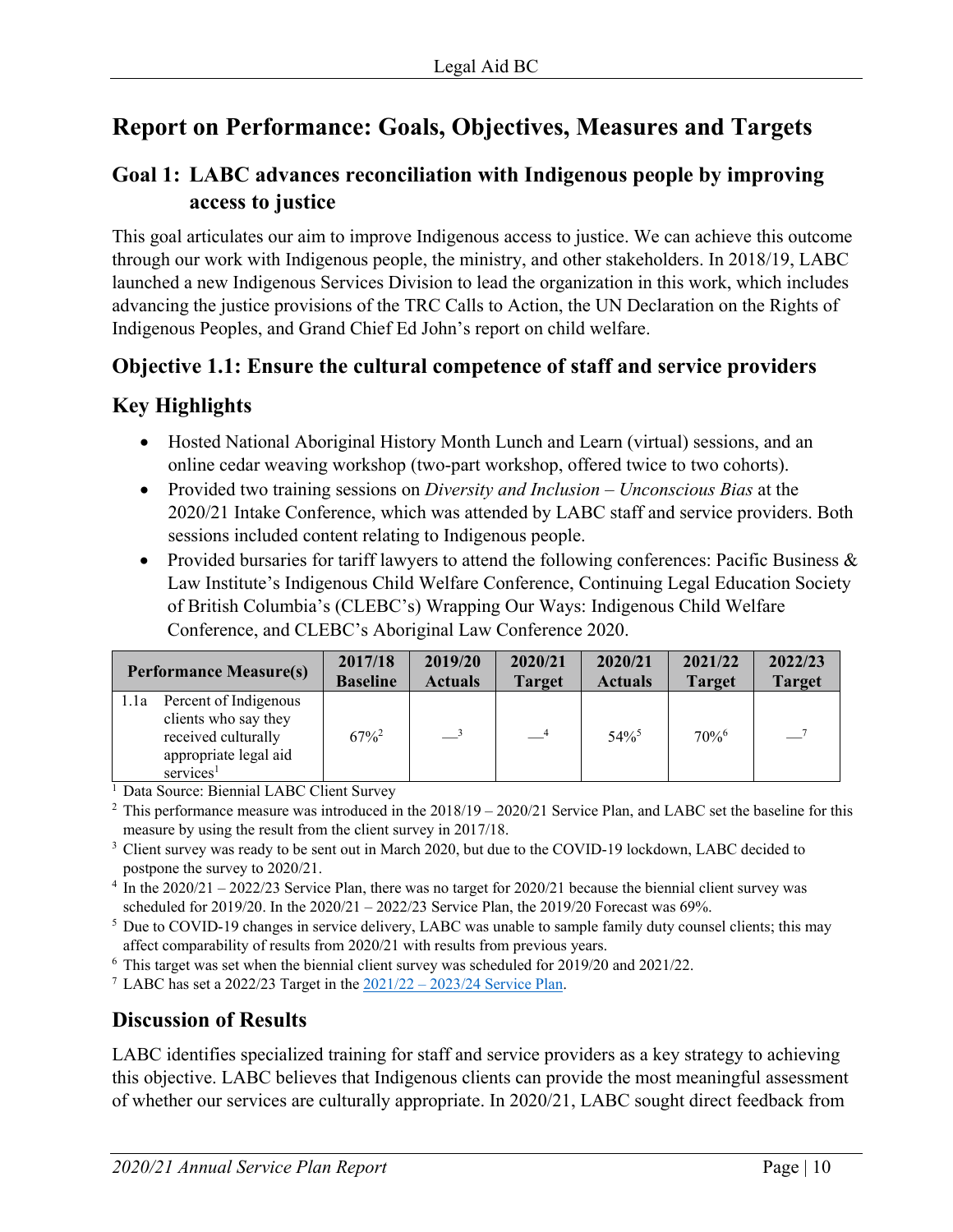1,051 clients on their experience of our services, through an online survey (1,015 clients) and by phone (36 clients).

54% of Indigenous clients strongly agreed (41%) or agreed (13%) that Legal Aid provided them with services that were appropriate for their cultural values and beliefs. In addition, 75% of Indigenous clients strongly agreed (59%) or agreed (16%) that they were treated in an unbiased and non-discriminatory way. Among the 19% of Indigenous clients who disagreed that LABC provided culturally appropriate services, 65% of those respondents suggested that LABC could better address cultures/beliefs by providing services in different languages or in different ways appropriate for that culture. These results point to the continued need for identifying ways LABC can enhance the cultural appropriateness of our services for Indigenous clients.

# **Objective 1.2: Increase the accessibility and quality of legal aid services for Indigenous people**

# **Key Highlights**

- PLCs engaged with Indigenous organizations to determine the need for PLC services in their community. As a result of those meetings, LABC entered into agreements with 26 organizations across the province to set up network locations (virtual community clinics) that will enable clients to access PLC services through new technology funded by LABC. Most of the clinics are affiliated with Indigenous services or agencies.
- Coordinated 215 Gladue reports and completed the Gladue report writer mentorship program with 24 Gladue writers receiving mentorship.
- Completed and published *[Guide for the Legal Review of Gladue Reports](https://legalaid.bc.ca/publications/pub/guide-legal-review-gladue-reports)* (February 2021) and *[Best Practices for Writing Gladue Reports and Understanding Gladue Principles](https://legalaid.bc.ca/publications/pub/best-practices-writing-gladue-reports-and-understanding-gladue-principles)* (March 2021).
- Started an Indigenous Legal Needs Assessment focussed on finding meaningful ways to reduce the overrepresentation of Indigenous women in the criminal justice system as both accused and victims.

| <b>Performance Measure(s)</b>                                                                         | 2017/18         | 2019/20                  | 2020/21       | 2020/21             | 2021/22       | 2022/23       |
|-------------------------------------------------------------------------------------------------------|-----------------|--------------------------|---------------|---------------------|---------------|---------------|
|                                                                                                       | <b>Baseline</b> | <b>Actuals</b>           | <b>Target</b> | <b>Actuals</b>      | <b>Target</b> | <b>Target</b> |
| Percent of Indigenous<br>1.2a<br>clients who say legal<br>aid met their needs<br>overall <sup>1</sup> | $76\%^2$        | $\overline{\phantom{a}}$ | $-4$          | $67\%$ <sup>5</sup> | 78%           | $-7$          |

<sup>1</sup> Data Source: Biennial LABC Client Survey

<sup>2</sup> In the  $2021/22 - 2023/24$  Service Plan, LABC modified this performance measure and restated the 2017/18 Baseline.

<sup>3</sup> Client survey was ready to be sent out in March 2020, but due to the COVID-19 lockdown, LABC decided to postpone the survey to 2020/21.

<sup>4</sup> In the 2020/21 – 2022/23 Service Plan, there was no target for 2020/21 because the biennial client survey was scheduled for 2019/20. In the  $2020/21 - 2022/23$  Service Plan, the 2019/20 Forecast was 78%, which was set in relation to the 2017/18 Baseline (76%) and the tracking methodology in place at that time.

<sup>5</sup> Due to COVID-19 changes in service delivery, LABC was unable to sample family duty counsel clients; this may affect comparability of results from 2020/21 with results from previous years.

 $6$  This target was set when the biennial client survey was scheduled for 2019/20 and 2021/22.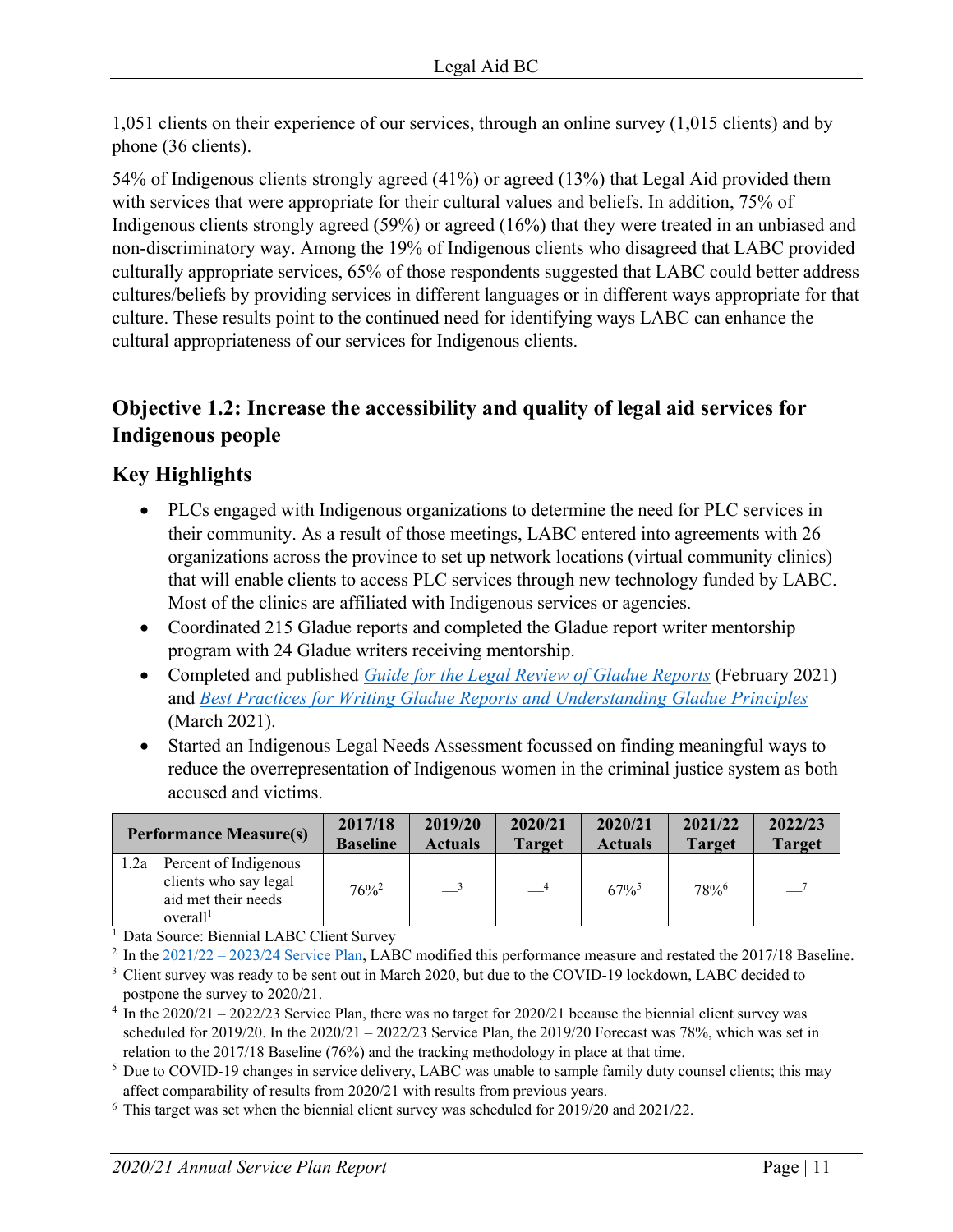<sup>7</sup> LABC has set a 2022/23 Target in the  $\frac{2021}{22} - \frac{2023}{24}$  Service Plan.

# **Discussion of Results**

LABC identifies Indigenous people's access to high quality legal aid services as an essential component of access to justice. We believe Indigenous clients can provide the most meaningful assessment of whether our services are accessible to them and meet their legal needs. The COVID-19 pandemic and resulting public health orders had a significant impact on the accessibility of legal aid services; with the closure of courthouses and service locations across the province, in-person services ceased. The justice system had to adapt and shift to remote service delivery.

The 2020/21 result of 67% shows that Indigenous clients say LABC services are meeting their legal needs at a comparable or higher rate than all clients, as reported in Performance Measure 2.2a. This result also shows a slight increase over the restated 2017/18 baseline of 63%. The baseline was restated in the  $\frac{2021}{22} - \frac{2023}{24}$  Service Plan so that results on this measure are presented in the same way as Performance Measure 2.2a, for consistency and comparability. The 2020/21 result for Performance Measure 1.2a (67%) reports on the top two scores (4 and 5 on a 5-point scale, with 5 being "strongly agree"), rather than the top 3 scores which are included in the 2017/18 baseline of 76%.

# **Objective 1.3: Increase LABC's engagement with Indigenous people and communities to improve their access to justice**

# **Key Highlights**

- Shifted to virtual engagement due to pandemic restrictions on in-person meetings and gatherings.
- PLC staff participated in 693 engagement activities with Indigenous communities. PLCs held virtual open houses, enabling the community to "come into" the PLCs and meet staff, despite the pandemic restrictions. PLCs also continued to stay connected to surrounding Indigenous communities and shared information about PLC services and ensured that communities knew that PLCs remained "open" and able to assist clients.
- Established an Indigenous Advisory Committee for the Indigenous Legal Needs Assessment, to guide the development of the assessment process and provide input on the recommendations arising out of the assessment data.

|      | <b>Performance Measure(s)</b>                                                                                                       | 2017/18<br><b>Baseline</b> | 2019/20<br><b>Actuals</b> | 2020/21<br><b>Target</b> | 2020/21<br><b>Actuals</b> | 2021/22<br><b>Target</b> | 2022/23<br><b>Target</b> |
|------|-------------------------------------------------------------------------------------------------------------------------------------|----------------------------|---------------------------|--------------------------|---------------------------|--------------------------|--------------------------|
| 1.3a | Number of people<br>reached through<br>engagement activities<br>LABC held with<br>Indigenous people and<br>communities <sup>1</sup> | 1,786                      | $5,070^2$                 | $2,000^3$                | 2,185                     | 2,250 <sup>4</sup>       | 2,400 <sup>4</sup>       |

<sup>1</sup> Data Source: LABC operational data (annual measure)

 $2 \text{ In } 2019/20 \text{ LABC}$  refined engagement tracking methodology for improved consistency across LABC locations, leading to a 'bump up' in the volume from baseline.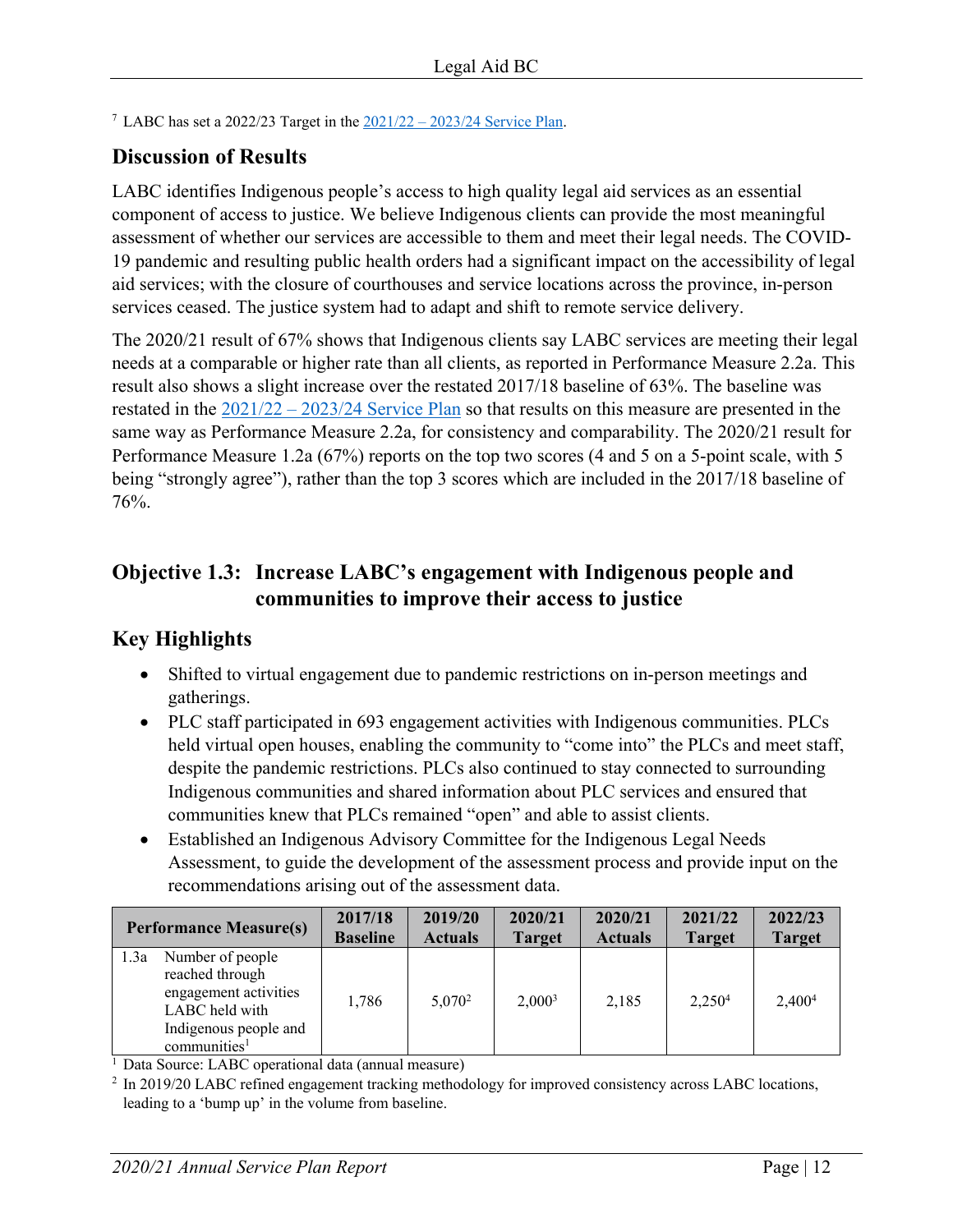<sup>3</sup> Target for 2020/21 was set in 2018/19 based on the tracking methodology in place at that time.

LABC restated the targets for 2021/22 and 2022/23 in the [2021/22 – 2023/24 Service Plan.](https://legalaid.bc.ca/node/25359)

# **Discussion of Results**

The COVID-19 pandemic had a profound impact on LABC engagement activities with Indigenous people and communities. In-person engagement – the most effective and preferred form of engagement – was not possible due to public health orders and community responses to the pandemic (focus on establishing safety plans and protocols and ensuring the health and safety of community members; many communities, particularly in rural and remote areas, were closed to visitors). Despite the shift to virtual engagement, LABC exceeded the target set for 2020/21 but did not approach the level of results achieved in 2019/20. The impacts of COVID-19 on engagement activities are expected to continue into 2022.

# **Goal 2: LABC delivers services tailored to people's needs**

This service-focused goal is based on evidence that legal aid services tailored to people's needs will be more likely to help clients achieve early and lasting resolutions to their legal problems. LABC plans to adapt current services to better ensure that clients' unique needs — such as mental health, domestic violence, or poverty issues — are understood and addressed.

# **Objective 2.1: Increase the accessibility of legal aid services to address people's interrelated needs**

# **Key Highlights**

• Launched a new, free [Remote Child Support Mediation service](https://lss.bc.ca/lawyers/news/new-remote-child-support-mediation-service) to help people with child support issues during the pandemic. This free service supported people with low incomes who did not qualify for legal aid representation services.

| <b>Performance Measure(s)</b>                                                                                                       | 2018/19         | 2019/20            | 2020/21       | 2020/21        | 2021/22          | 2022/23       |
|-------------------------------------------------------------------------------------------------------------------------------------|-----------------|--------------------|---------------|----------------|------------------|---------------|
|                                                                                                                                     | <b>Baseline</b> | <b>Actuals</b>     | <b>Target</b> | <b>Actuals</b> | <b>Target</b>    | <b>Target</b> |
| Number of clients<br>2.1a<br>provided legal aid<br>services or referred to<br>other services for<br>interrelated needs <sup>1</sup> | $4,826^2$       | 7.145 <sup>3</sup> | <b>TBD</b>    | $7,073^3$      | TBD <sup>4</sup> | <b>TBD</b>    |

<sup>1</sup> Data Source: LABC client information system and other operational data (annual measure)

<sup>2</sup> During 2020/21, LABC developed a more reliable method for capturing data on this performance measure, to include results for all services where client information is recorded for referrals made or support for interrelated needs is provided. In the  $\frac{2021}{22} - \frac{2023}{24}$  Service Plan, LABC has restated the 2018/19 Baseline using this method.

<sup>3</sup> The 2019/20 and 2020/21 Actuals reflect the more reliable method for capturing data on this performance measure that was developed in 2020/21. 4

During Q4 of 2020/21, LABC set the 2021/22 Target at 7,400 based on year-to-date data available at that time.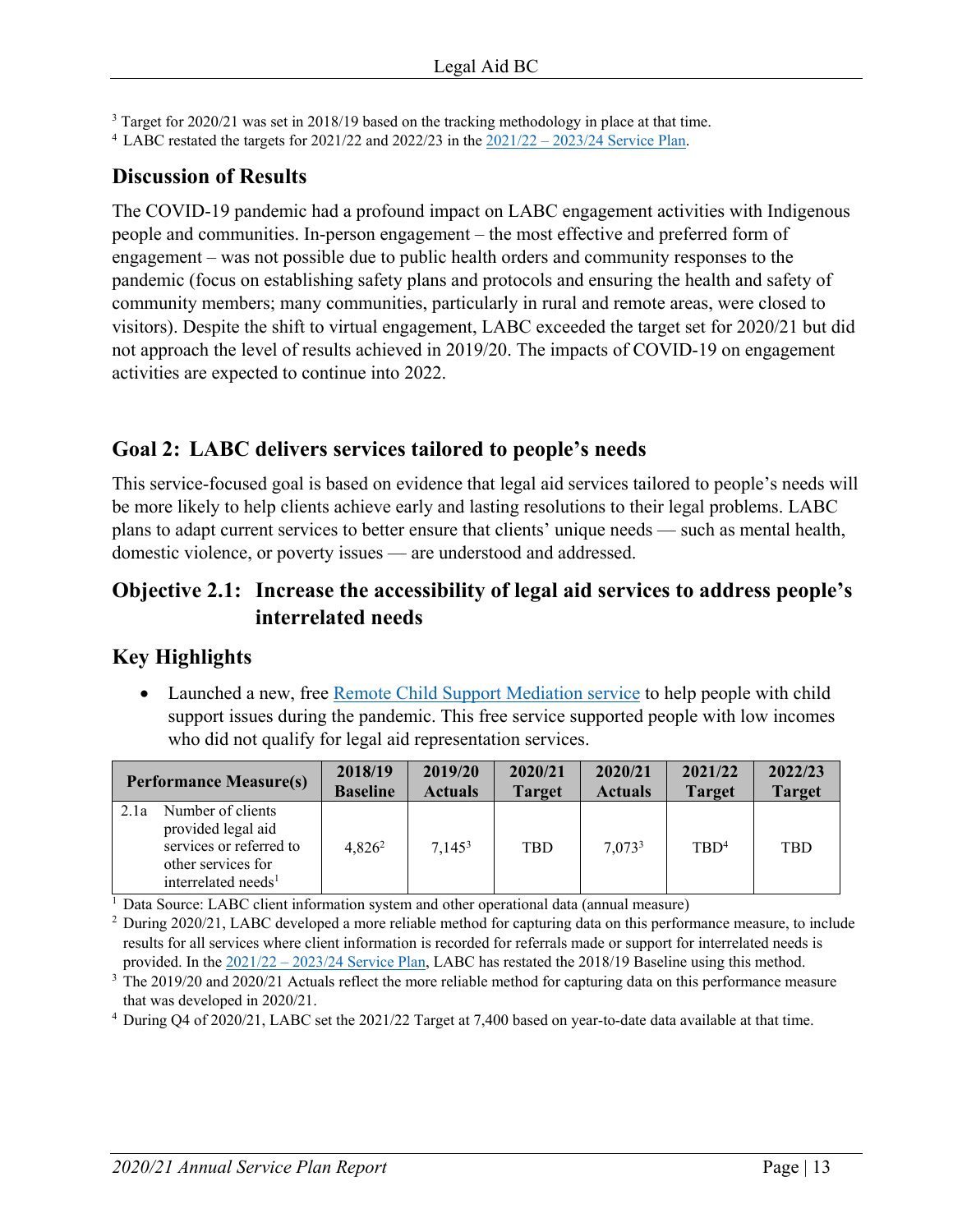# **Discussion of Results**

Clients' legal problems often arise from or lead to interrelated needs such as health, housing or debt. By working with service providers to help clients get support for these issues, LABC can improve client outcomes as well as reduce clients' use of justice, health, and social services over the long term. This performance measure reports the number of referrals given to applicants and clients for LABC representation services, PLCs, expanded criminal and family duty counsel services, and the Family LawLINE. It also includes support for interrelated issues provided directly to PLC clients by Advocates and Aboriginal Community Legal Workers at the PLCs.

In 2020/21, LABC developed a more reliable method for capturing data on this performance measure, to include results for all services where client information is recorded for referrals made or support for interrelated needs is provided. The 2019/20 and 2020/21 actuals reported here reflect that more reliable method. Despite the shift to virtual service delivery during the pandemic, the 2020/21 results are close to the same level as 2019/20.

# **Objective 2.2: Support more people to achieve timely and lasting resolutions to their legal problems**

# **Key Highlights**

- In October 2020, LABC broadened the scope of our Family Limited Representation Contracts (FLRC), on a trial basis, to connect more clients with lawyers in lieu of in-person family duty counsel services that ceased in response to the COVID-19 pandemic. This included a temporary increase in the financial eligibility threshold so more people could get a lawyer's help, whether or not their case involved court. The number of clients accessing the FLRC more than doubled in 2020/21 over the previous year (from about 450 to 950).
- About twice as many clients accessed Criminal Early Resolution Contracts (CERCs) in 2020/21 over 2019/20 (from about 1200 to 2400), highlighting the importance of this service to clients during the pandemic.

|      | <b>Performance Measure(s)</b>                                                   | 2017/18<br><b>Baseline</b> | 2019/20<br><b>Actuals</b> | 2020/21<br><b>Target</b> | 2020/21<br><b>Actuals</b> | 2021/22<br><b>Target</b> | 2022/23<br><b>Target</b> |
|------|---------------------------------------------------------------------------------|----------------------------|---------------------------|--------------------------|---------------------------|--------------------------|--------------------------|
| 2.2a | Percent of clients who<br>say legal aid met their<br>needs overall <sup>1</sup> | $55\%^2$                   | $\equiv$ <sup>3</sup>     | $-4$                     | 60%                       | 59%                      | $-6$                     |

<sup>1</sup> Data Source: Biennial LABC Client Survey

<sup>3</sup> Client survey was ready to be sent out in March 2020, but due to the COVID-19 lockdown, LABC decided to postpone the survey to 2020/21.

<sup>4</sup> In the 2020/21 – 2022/23 Service Plan, there was no target for 2020/21 because the biennial client survey was scheduled to be conducted in 2019/20. In the  $2020/21 - 2022/23$  Service Plan, the 2019/20 Forecast was 57%.

<sup>5</sup> This target was set when the biennial client survey was scheduled for 2019/20 and 2021/22.

 $6$  LABC has set a 2022/23 Target in the  $2021/22 - 2023/24$  Service Plan.

<sup>&</sup>lt;sup>2</sup> 2017/18 was the first time "Percent of clients who say legal aid met their needs overall" was measured by client survey.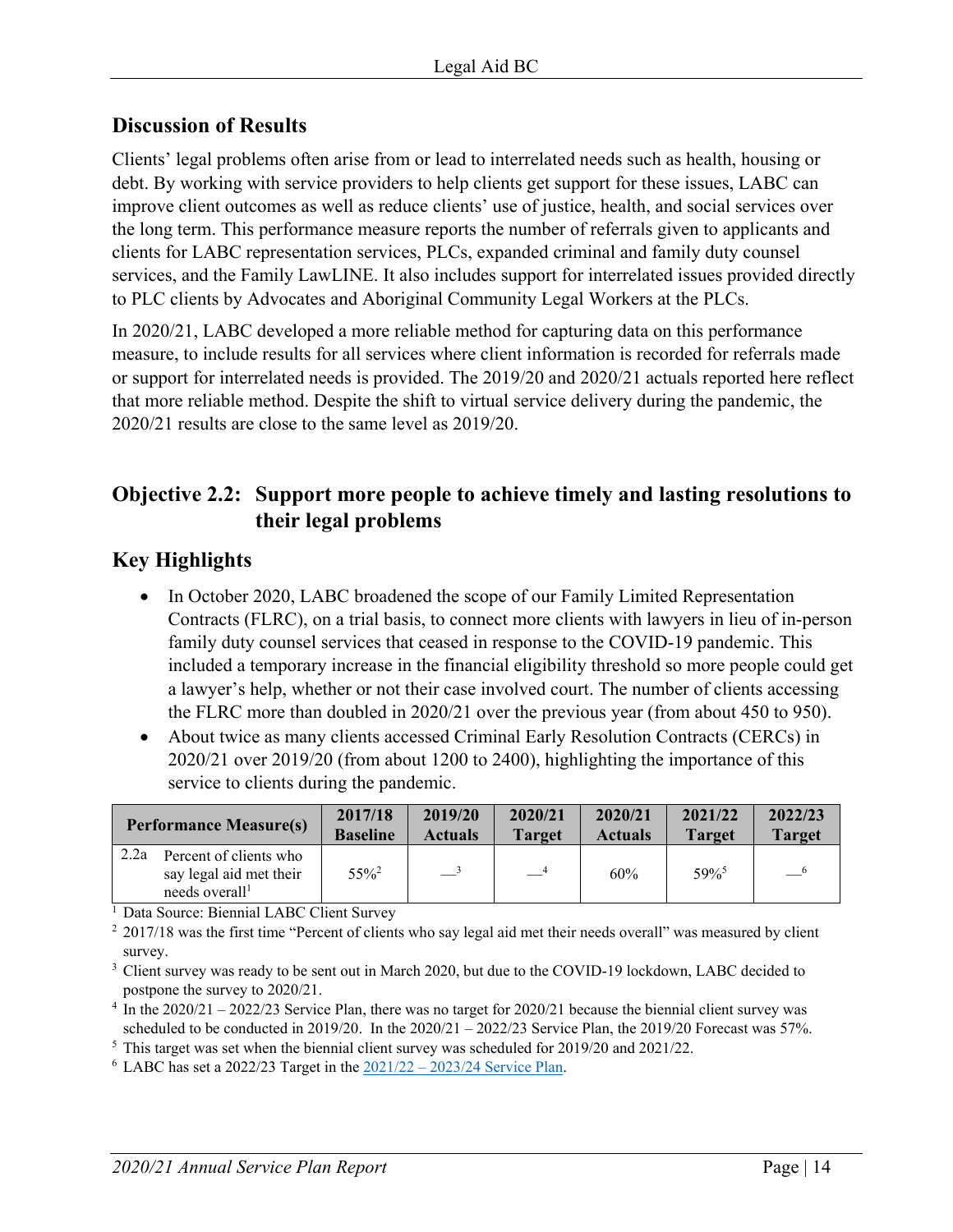# **Discussion of Results**

A key objective of delivering services tailored to people's needs is to help them find early and stable resolutions to their legal problems. LABC uses survey responses to determine whether clients believe their issues have been resolved through the use of legal aid services. Results for this performance measure in 2020/21 surpassed the baseline by 5% and exceeded the 2019/20 Forecast of 57% in the 2020/21 – 2022/23 Service Plan, which was set when the client survey was scheduled for 2019/20. This 5% increase in the percentage of clients who say legal aid met their needs overall exceeded our expectations for the year. In addition, our client survey also measures overall client satisfaction with a result of 66% in 2020/21, which is a further indication that our services are assisting clients to achieve timely and lasting resolutions to their legal problems. We continue to strive to improve these results by adapting our current services to better ensure that clients' unique needs are understood and addressed.

# **Goal 3: LABC operates a cost-effective, quality-assured legal aid plan**

Operating a cost-effective, quality-assured legal aid plan will help us achieve optimum benefit for the people we serve within our funding envelope.

# **Objective 3.1: Increase staff's and service providers' ability and capacity to provide quality services**

# **Key Highlights**

- Provided extensive online training to enable staff to deliver services remotely during the pandemic.
- Provided bursaries for tariff lawyers to attend training offered by external agencies (for example: Canadian Bar Association of BC, CLEBC, and Trial Lawyers Association of BC). Bursaries were approved and provided for 44 courses and a total of 1,489 hours of training to increase tariff lawyers' ability to provide quality services. 216 tariff lawyers attended at least one course.

|      | <b>Performance Measure(s)</b>                                                                                                                                                        | 2018/19<br><b>Baseline</b> | 2019/20<br><b>Actuals</b> | 2020/21<br><b>Target</b> | 2020/21<br><b>Actuals</b> | 2021/22<br><b>Target</b> | 2022/23<br><b>Target</b> |
|------|--------------------------------------------------------------------------------------------------------------------------------------------------------------------------------------|----------------------------|---------------------------|--------------------------|---------------------------|--------------------------|--------------------------|
| 3.1a | Number of staff and<br>service providers who<br>participated in an<br>LABC-sponsored<br>training program to<br>increase their ability to<br>provide quality<br>services <sup>1</sup> | $356^2$                    | 3912                      | 501                      | 521                       | 548 <sup>3</sup>         | $602^3$                  |

<sup>1</sup> Data Source: Operational data (annual measure)

<sup>2</sup> The 2018/19 baseline and the 2019/20 actuals include only one category of LABC service provider (tariff lawyers). The 2020/21 target and actuals, and the targets for future years, include two additional LABC service provider categories (Community Partners and Local Agents).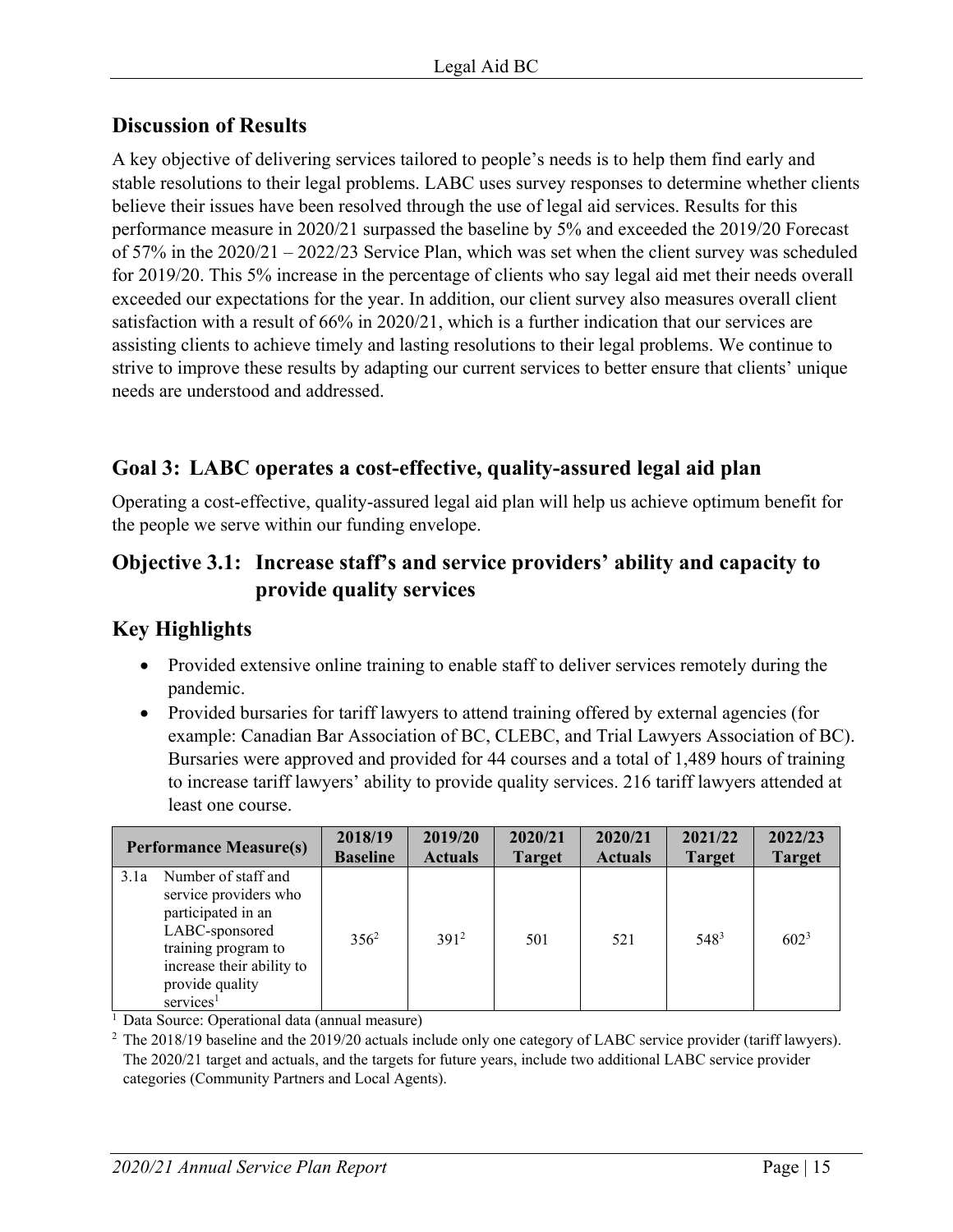<sup>3</sup> The targets for 2021/22 and 2022/23 were revised during 2020; see the  $\frac{2021}{22} - \frac{2023}{24}$  Service Plan for revised targets.

# **Discussion of Results**

To assess progress on this objective, LABC tracks the number of staff and service providers who undertake training to increase their ability to provide quality services. In previous years, LABC has tracked and included data for staff and tariff lawyers. In 2020/21, LABC included two additional service providers (LABC Community Partners and Local Agents) to fully reflect the LABCsponsored training programs offered to increase the ability to provide quality services to our clients. The 2020/21 Actuals exceeded the 2020/21 Target because, due to the pandemic, LABC delivered virtual training events which allowed more people to attend than would be the case with in-person training.

# **Objective 3.2: Increase the availability of qualified staff and service providers in all regions**

# **Key Highlights**

- Participated in ongoing consultations with the Association of Legal Aid Lawyers and MAG on proposed legal aid policy changes intended to better serve clients and tariff lawyers.
- Provided extensive online training to support managers and supervisors to hire and onboard new staff remotely and to keep their teams engaged virtually during the pandemic.
- Provided multiple online training sessions with a focus on staff safety and supporting staff to work from home during the pandemic.

|                  | <b>Performance Measure(s)</b>                                                                | <b>Baseline</b> | 2019/20<br><b>Actuals</b> | 2020/21<br><b>Target</b> | 2020/21<br><b>Actuals</b> | 2021/22<br><b>Target</b> | 2022/23<br><b>Target</b> |
|------------------|----------------------------------------------------------------------------------------------|-----------------|---------------------------|--------------------------|---------------------------|--------------------------|--------------------------|
| 3.2a             | Percent of lawyers<br>satisfied with the<br>overall support<br>provided by LABC <sup>1</sup> | 68%<br>(2005)   | 75%                       |                          |                           | 70%                      |                          |
| 3.2 <sub>b</sub> | Overall employee<br>engagement <sup>2</sup>                                                  | 70<br>(2008)    | 66                        |                          |                           |                          | TBD <sup>3</sup>         |

<sup>1</sup> Data Source: Biennial Tariff Lawyer Survey

<sup>2</sup> Data Source: Triennial LABC Workplace Environment Survey, which uses a 5-point survey scale and produces "average score" results.

<sup>3</sup> During 2020/21, LABC set the 2022/23 Target at 70 based on the 2019/20 Actuals (66) which LABC obtained after the  $2020/21 - 2022/23$  Service Plan was published.

# **Discussion of Results**

LABC continues to use two long-standing performance measures to track our progress on this objective. Although these are proxy measures, lawyer satisfaction and employee engagement are strong indicators of our ability to attract and retain staff and service providers. The agreement negotiated with the Association of Legal Aid Lawyers in 2019/20 combined with the quality assurance program positively impacted lawyer satisfaction, leading to results which significantly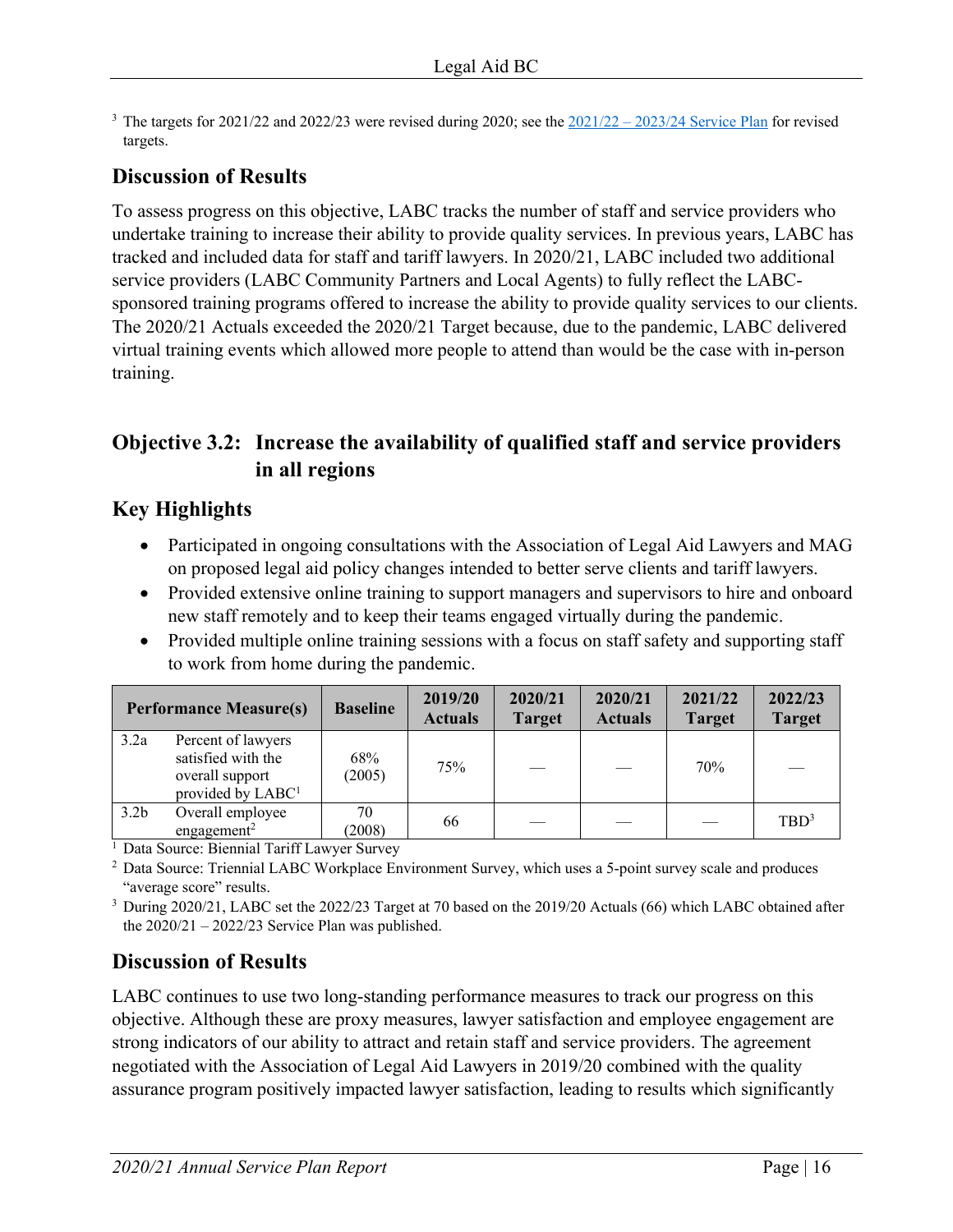exceeded the 2019/20 Forecast of 65%. There are no targets or actuals for 2020/21 because the Biennial Tariff Lawyer Survey is conducted every two years (in 2019/20 and 2021/22) and the Triennial LABC Workplace Environment Survey is conducted every three years (in 2019/20 and 2022/23).

# **Objective 3.3: Increase the timeliness of LABC service delivery**

# **Key Highlights**

- Maintained access to intake services through the Call Centre when in-person intake shut down due to COVID-19, with a significant increase in Call Centre volume: incoming calls during 2020/21 increased by 9% compared to 2019/20, and the number of calls answered increased by 19%.
- Augmented intake options by implementing a new electronic applications process allowing criminal lawyers to apply for legal aid on behalf of clients who, due to barriers or other challenges, were unable to contact LABC. The electronic application process for advocates, piloted before the pandemic for family law applications, expanded to more intermediaries including Indigenous agencies and criminal lawyers.

| <b>Performance Measure(s)</b>                                                                                                       | 2016/17<br><b>Baseline</b> | 2019/20<br><b>Actuals</b> | 2020/21<br><b>Target</b> | 2020/21<br><b>Actuals</b> | 2021/22<br><b>Target</b> | 2022/23<br><b>Target</b> |
|-------------------------------------------------------------------------------------------------------------------------------------|----------------------------|---------------------------|--------------------------|---------------------------|--------------------------|--------------------------|
| Percent of approved<br>3.3a<br>applicants receiving a<br>representation contract<br>within the same day of<br>applying <sup>1</sup> | 56%                        | 53%                       | 56%                      | 49%                       | $TBD^2$                  | <b>TBD</b>               |

<sup>1</sup> Data Source: LABC client information system (annual measure)

<sup>2</sup> During Q4 of 2020/21, LABC set the 2021/22 Target at 55% based on year-to-date data available at that time.

# **Discussion of Results**

The pandemic had a negative impact on our results for this performance measure. A significant proportion of LABC clients who receive a representation contract within the same day of applying are in-custody clients. During 2020/21, the percentage of in-custody clients declined by about 5%, lowering the number of contracts issued on the same day as application. This decline in the percentage of in-custody clients was due to the impacts of COVID-19 (not as many people were getting arrested, to keep them out of jail as much as possible to avoid COVID-19 outbreaks in jails). It was also more difficult to find lawyers willing to represent clients during the pandemic, especially in the area of family law.

# **Objective 3.4: Reduce indirect costs**

# **Key Highlights**

• LABC reviewed current administrative practices and began implementation of efficiency gains in 2020/21.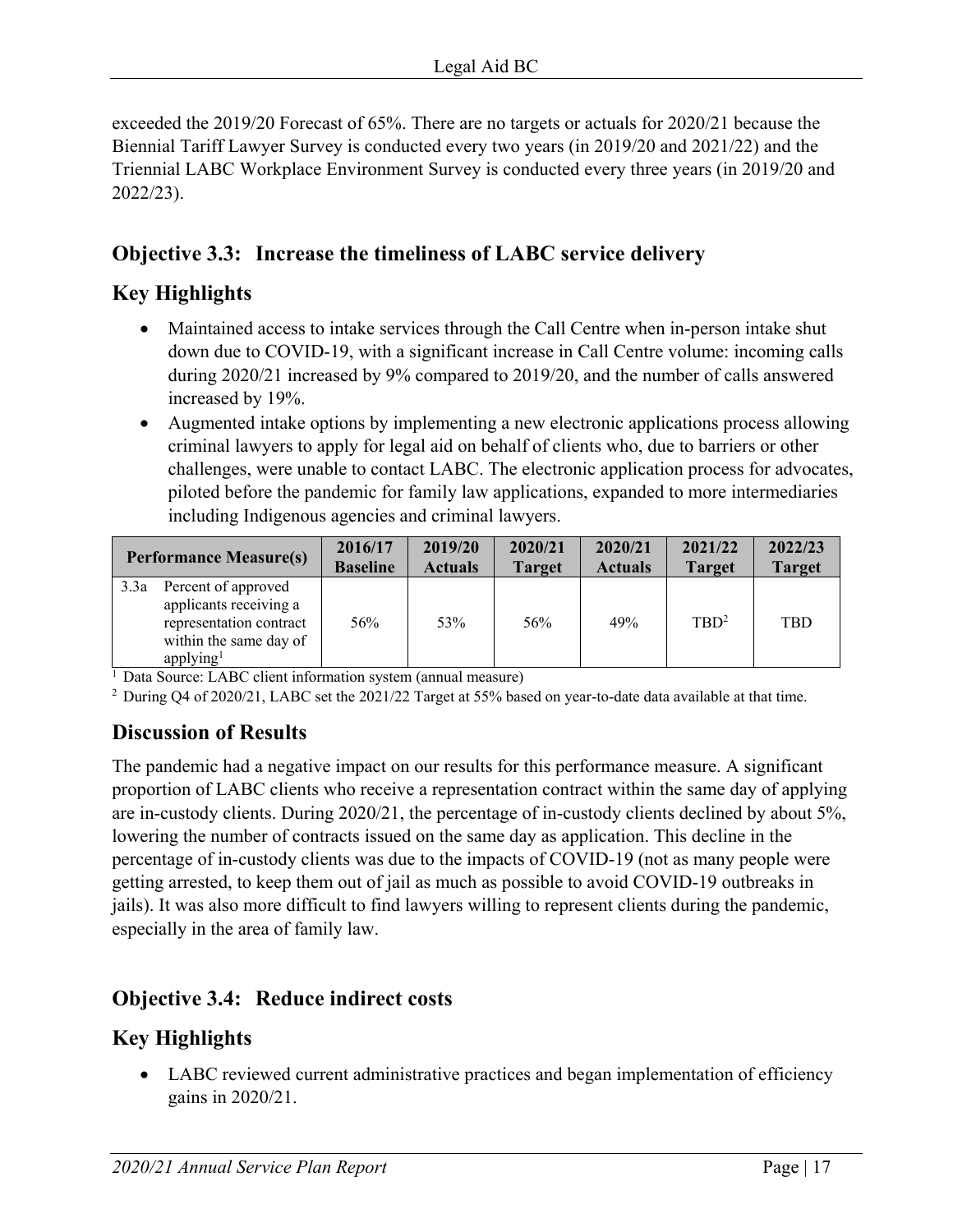|      | <b>Performance Measure(s)</b>                                                               | 2018/19               | 2019/20              | 2020/21       | 2020/21        | 2021/22       | 2022/23       |
|------|---------------------------------------------------------------------------------------------|-----------------------|----------------------|---------------|----------------|---------------|---------------|
|      | $\frac{0}{0}$                                                                               | Baseline <sup>1</sup> | Actuals <sup>1</sup> | <b>Target</b> | <b>Actuals</b> | <b>Target</b> | <b>Target</b> |
| 3.4a | Indirect costs as a<br>percentage of total<br>funding received <sup><math>1, 2</math></sup> | $12\%^{3}$            | 8%                   | $8\%^{4}$     | 9%             | TBD           | <b>TBD</b>    |

• In addition, a work from home operational review took place.

<sup>1</sup> Data Source: LABC audited financial statements. Performance measure is the sum of indirect expenses divided by total funding received, expressed as a percentage.

<sup>2</sup> In the  $2021/22 - 2023/24$  Service Plan, LABC presented the performance measure for indirect costs in absolute dollars, consistent with the 2021/22 LABC Mandate Letter.

<sup>3</sup> Figures in the  $\frac{2021}{22} - \frac{2023}{24}$  Service Plan include Amortization.

<sup>4</sup> 2020/21 Target figures are consistent with the 2020/21 Q3 Forecast.

# **Discussion of Results**

In 2020/21 there was an increase in incremental COVID-19 operating expenses (as defined by the Office of the Comptroller General) to accommodate working from home and one-time Ministry approved initiatives. However, the actual indirect costs at 9% were at or near the target of 8%. The figures in the table above are rounded to zero decimal places, but when presented to one decimal place, the 2020/21 target is 8.4% and the 2020/21 actual indirect costs are 8.5%, only 0.1% over the target. Without incremental COVID-19 operating expenses, LABC would have met the target for indirect costs in 2020/21. The incremental COVID-19 operating expenses were partially offset by budgeted staff reductions realized through attrition.

# **Goal 4: LABC influences systemic changes that improve the outcomes of people who use our services**

This goal articulates our intention to bring about the justice system changes required to improve outcomes for our clients. LABC needs to influence and innovate to achieve these fundamental changes.

# **Objective 4.1: Increase LABC's influence on changes that improve access to justice**

# **Key Highlights**

- LABC was a key participant in the accelerated implementation of the early resolution model under the new Provincial Court family law rules at the Surrey courthouse. LABC received additional funding to implement additional duty counsel and legal aid resources required by the new rules.
- In response to the pandemic, the courts shifted to virtual services. LABC supported that pandemic response by supporting the implementation of virtual bail, providing virtual advice services, and regularly updating our websites to provide current information about justice system changes in response to the evolving situation.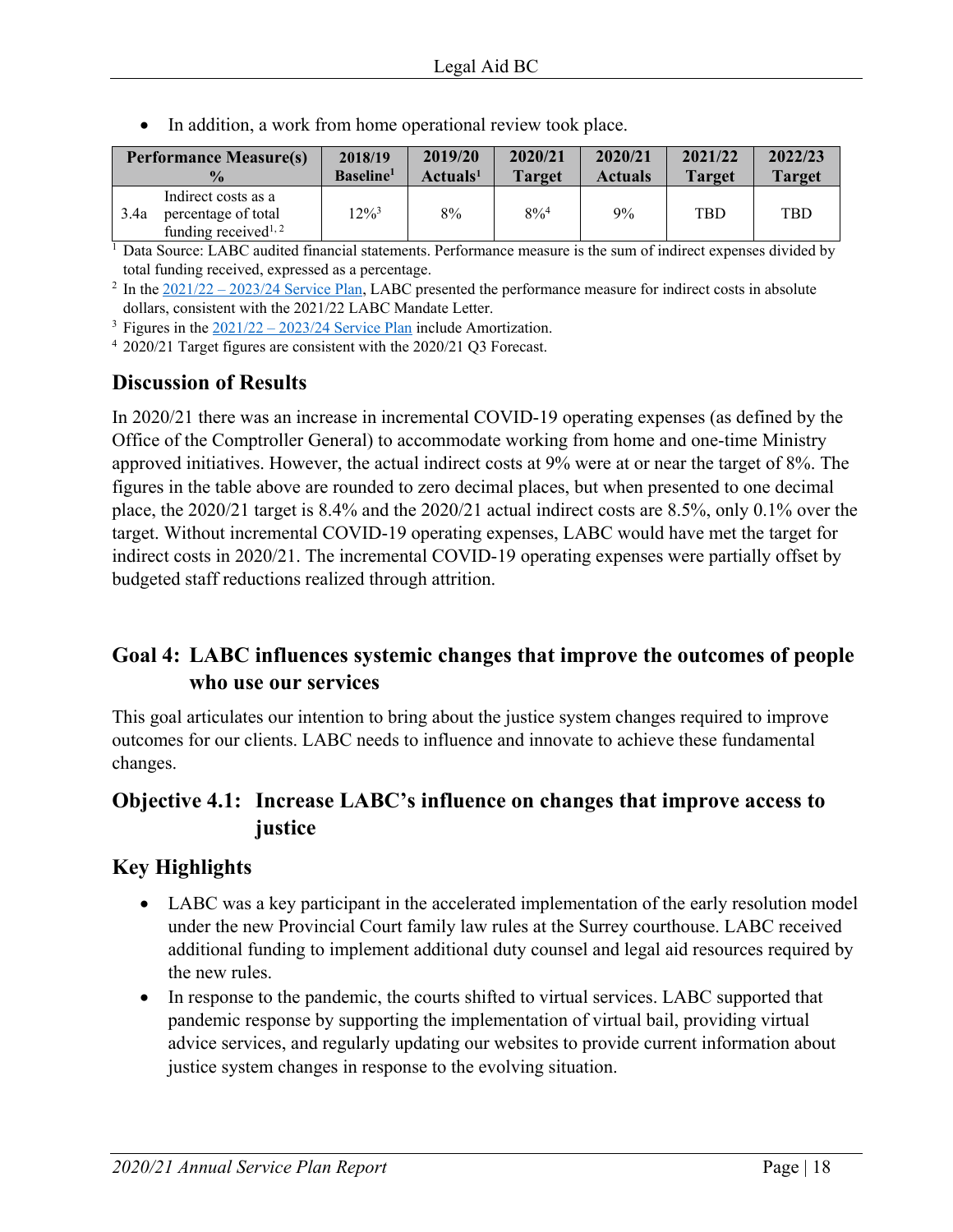| <b>Performance Measure(s)</b>                                                                         | 2005            | 2019/20        | 2020/21       | 2020/21        | 2021/22       | 2022/23       |
|-------------------------------------------------------------------------------------------------------|-----------------|----------------|---------------|----------------|---------------|---------------|
|                                                                                                       | <b>Baseline</b> | <b>Actuals</b> | <b>Target</b> | <b>Actuals</b> | <b>Target</b> | <b>Target</b> |
| Percent of the public<br>4.1a<br>that supports the<br>provision of legal aid<br>services <sup>1</sup> | 89%             |                | $>90\%$       | 89%            |               | $>90\%$       |

<sup>1</sup> Data Source: Biennial LABC Public Opinion Poll

# **Discussion of Results**

The level of public support for legal aid is a primary indicator of the value BC residents place on legal aid services and the contribution of these services to a fair and efficient justice system. This measure is linked to public awareness of legal aid services and helps demonstrate the importance of legal aid in ensuring access to justice for the people of BC.

The 2020/21 results match the baseline for this performance measure and are just under the target for this year, continuing the consistent, positive results shown through our biennial public opinion poll.

# **Objective 4.2: Promote innovations that help people resolve their legal issues**

This objective recognizes that LABC will drive systemic change by supporting, developing, and implementing innovative justice services that improve the outcomes of people who use them.

# **Key Highlights**

• Added Family Limited Representation Contracts and digital early resolution services to innovative services in 2020/21.

|      | <b>Performance Measure(s)</b>                                                                                     | 2017/18<br><b>Baseline</b> | 2019/20<br><b>Actuals</b> | 2020/21<br><b>Target</b> | 2020/21<br><b>Actuals</b> | 2021/22<br><b>Target</b> | 2022/23<br><b>Target</b> |
|------|-------------------------------------------------------------------------------------------------------------------|----------------------------|---------------------------|--------------------------|---------------------------|--------------------------|--------------------------|
| 4.2a | Number of clients<br>accessing innovative<br>legal aid services who<br>resolve their legal<br>issues <sup>1</sup> | $248^2$                    | 1,137 <sup>3</sup>        | >300                     | 2,062 <sup>4</sup>        | $>300^5$                 | $>300^5$                 |

<sup>1</sup> Data Source: LABC client information system  $2^{2}$  For the nurnoses of this measure "innovative"

<sup>2</sup> For the purposes of this measure "innovative" services are defined as key specialized services. Baseline data includes results from Vancouver PLC and Expanded Criminal Duty Counsel. 3

<sup>3</sup> As new specialized services are implemented and new service locations are added, they are included in "innovative" services for this performance measure. 2019/20 Actuals includes clients from all 10 PLC locations (Campbell River, Duncan, Kamloops, Prince George, Smithers, Surrey, Terrace, Vancouver, Victoria and Williams Lake), clients from Port Coquitlam Expanded Criminal Duty Counsel, and clients who received a Criminal Early Resolution Contract. 4

<sup>5</sup> LABC restated the 2021/22 and 2022/23 Targets in the  $\frac{2021}{22} - \frac{2023}{24}$  Service Plan.

 <sup>2020/21</sup> Actuals includes the following key specialized services: all 10 PLC locations; Criminal Early Resolution Contracts; Family Limited Representation Contracts; and digital early resolution services such as online dispute resolution, remote mediation and online tools.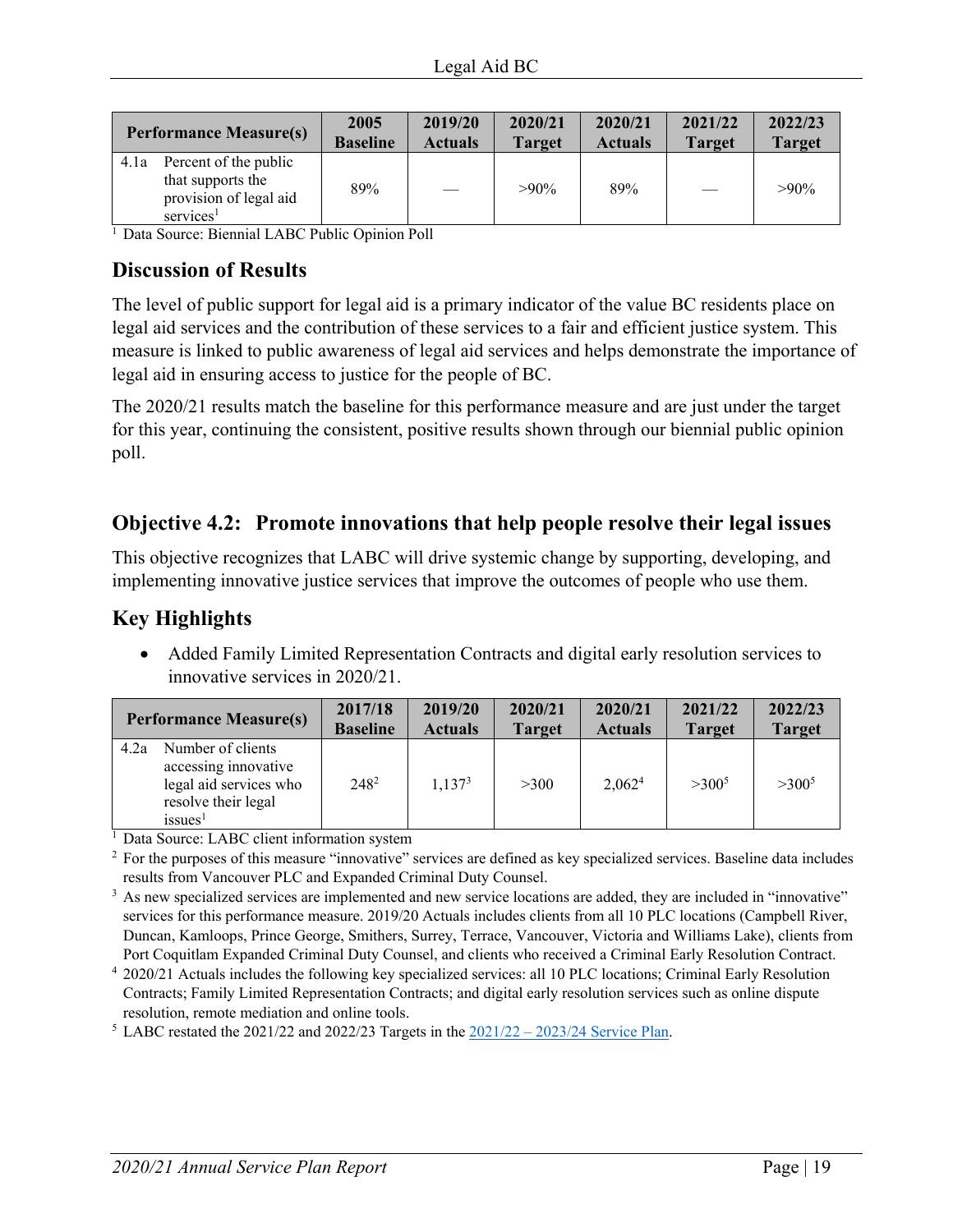# **Discussion of Results**

This measure demonstrates the growing impact of our innovative legal aid services. The significant growth in 2020/21 reflects the inclusion of Family Limited Representation Contracts and the increase in Criminal Early Resolution Contracts. Both of these contract types increase access to justice for people who would otherwise be ineligible for representation services, either for financial reasons or because their matter is not serious enough to meet standard legal aid coverage criteria. Digital early resolution services such as online dispute resolution and remote mediation assist people who are not eligible for representation services to resolve their legal issues.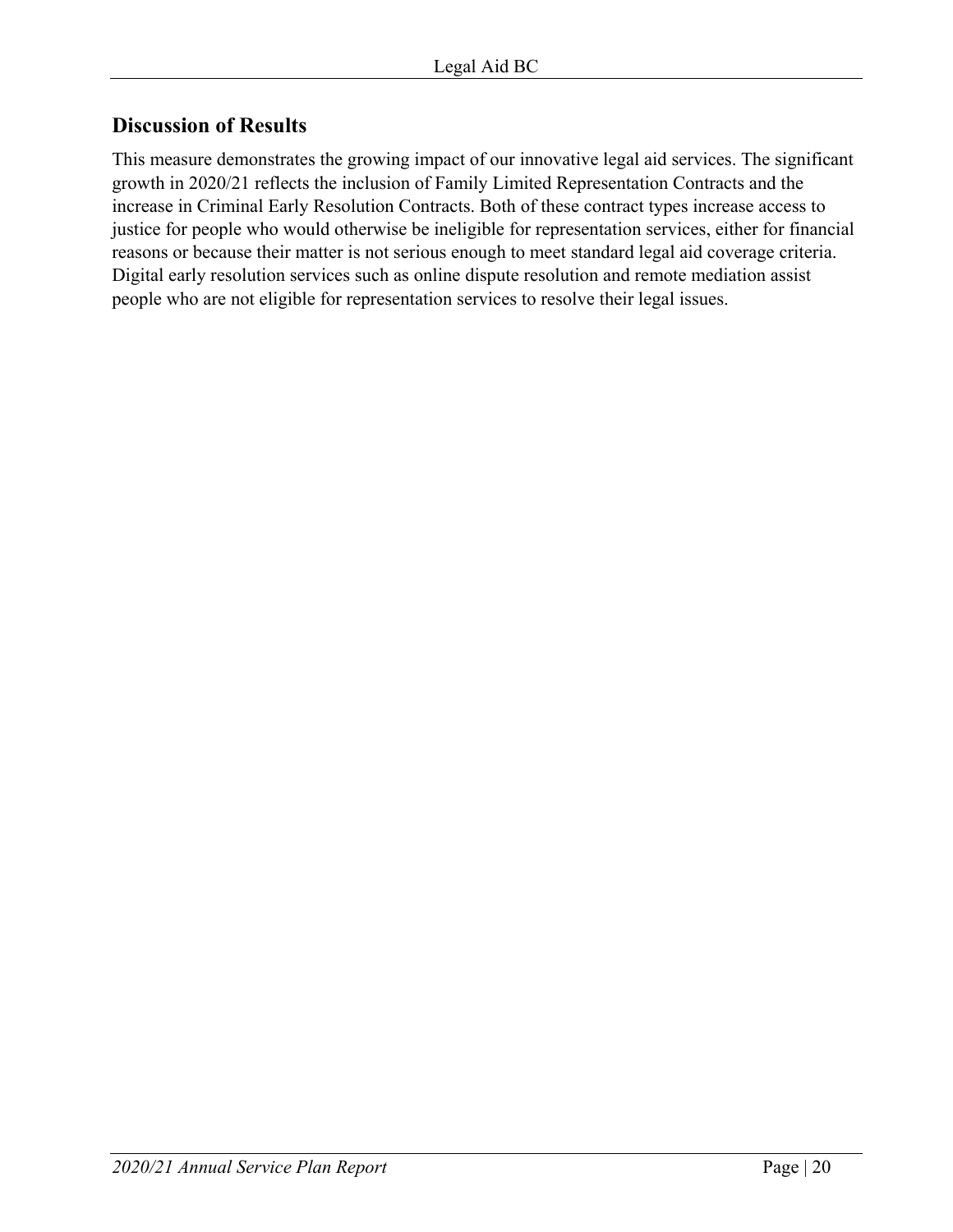# <span id="page-20-0"></span>**Financial Report**

For the auditor's report and audited financial statements, [see Appendix D.](#page-29-0) These can also be found on the [Legal Aid BC](https://legalaid.bc.ca/about/financialInformationStatements) website.

# <span id="page-20-1"></span>**Discussion of Results**

The following discussion of LABC's financial results for the year ending March 31, 2021 should be read in conjunction with LABC's audited financial statements including accompanying notes. The financial statements have been prepared in accordance with the accounting requirements of section 23.1 of the *Budget Transparency and Accountability Act* of the Province of British Columbia based on the Canadian Public Sector Accounting Standards (PSAS).

# <span id="page-20-2"></span>**Revenue**

LABC receives the majority of its revenue from the following sources: the Provincial government, the Law Foundation of British Columbia, and the Notary Foundation of British Columbia. Total revenue for 2020/21 was \$105.4 million compared to the 2019/20 total revenue of \$105.7 million. The provincial government provides the largest portion of revenue. In 2020/21, the provincial government provided \$100.1 million to LABC (2019/20 \$99.4 million).

# *Government of British Columbia funding*

The funding received from the provincial government is governed by a three-year Memorandum of Understanding (MOU) between LABC and the MAG April 1, 2020 – March 31, 2023. The MOU outlines the roles and responsibilities for LABC and the ministry, the types of services LABC can provide with provincial government funding, and the priorities for allocating that funding. The MOU defines how criminal cases are to be categorized and funded.

There are three criminal case categories:

- **Category A:** Within the approved budget within which cases will be accounted for where the total of the fees and disbursements is less than or equal to \$75,000.
- **Category B:** Within the approved budget within which a case will be accounted for where the total of the fees and disbursements exceeds \$75,000 and are less than or equal to \$175,000, or where it is a Court Appointed Counsel Case or a Charter Required Counsel Case. These cases are funded by a restricted contribution, and any surplus in these cases is transferred to deferred contributions. In the case of an annual shortfall in Criminal Category B cases, LABC must first apply any Category A surplus to the shortfall. LABC must then transfer funds from the Deferred Contribution Fund, if any, to offset any remaining shortfall. If a shortfall still remains, LABC must enter into a discussion with the MAG.
- **Category C:** Within the approved budget within which a case will be accounted for where the total of the fees and disbursements exceeds \$175,000, or where the case is one in which the rate payable to counsel exceeds LABC's enhanced fee rate. These cases are funded through a special funding agreement with the MAG.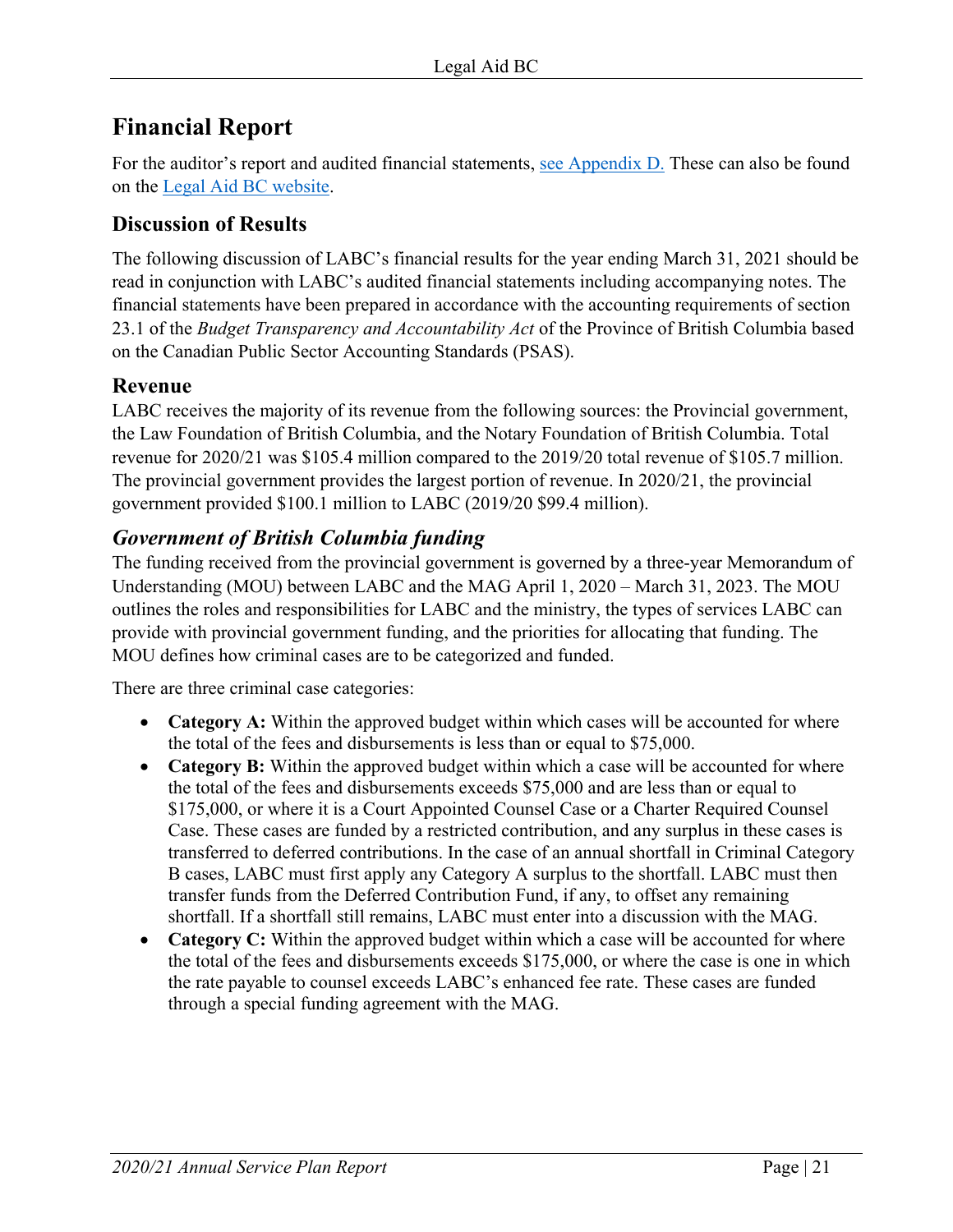# *Other Funding*

Both the Law Foundation and the Notary Foundation provide annual grants to LABC. The Law Foundation and the Notary Foundation funds are not included in the MOU. The *Notaries Act* requires the Notary Foundation to contribute 55 percent of their interest revenue to LABC. As a result of the global pandemic, interest rates were at historical low levels. The Notary Foundation provided \$0.7 million to LABC in 2020/21, compared to \$2.4 million in 2019/20. The Law Foundation provided \$3.5 million in 2020/21 compared to \$3.4 million in 2019/20.

# <span id="page-21-0"></span>**Expenses**

LABC's expenses totalled \$105.4 million in 2020/21, a decrease of \$3.3 million from 2019/20. The decrease in expenses compared to last year is a result of COVID-19 impact on court operations, partially offset by increased expenses as a result of LABC's operational response to the pandemic. Of the total expenses, \$69.6 million was for the tariff programs, \$19.9 million for salaries and benefits, \$4.0 million for building and amortization, and \$11.9 million for other costs. See Audited Financial Statements — Note 10, Expenses by object.

# *Tariff and Program expenses*

The financial statements are prepared in accordance with Canadian PSAS, and as a result expenses are consolidated and reported by program. The tariff expenses reported in the financial statements include payments to the private bar, any direct service contracts, and an allocation for both public services and tariff direct support costs.

To determine the costs for tariff, LABC estimates the liability for services provided by the private bar using an actuarial model. This model includes actual costs based on invoices received, and estimated costs for work performed on all unbilled contracts made during the fiscal year. The tariff accrual and corresponding tariff expenses are subject to change within a range of plus or minus ten percent from the amounts recorded in the financial statements due to uncertainties regarding both timing and costs. The estimate of this level of variability is in itself subject to many uncertainties, and the outcome of individual matters is not predictable with assurance, due in part to the ongoing effects of the COVID-19 pandemic on the court system. The estimated tariff liability at the end of 2020/21 is \$11.5 million (2019/20 \$10.4 million). An independent actuary review is performed every three years. The next review will be February 2022, with the results reported for the 2021/22 fiscal year. See Audited Financial Statements — Note 5 (b), Tariff and Note 19 – Measurement uncertainty.

The society does not record a liability, and related accounts receivable, for certain legal services performed but not yet billed to the society as the amount cannot be estimated reliably. For these legal cases, the related costs are fully reimbursed to the society based on the terms of agreements with either the Province of British Columbia or the Government of Canada.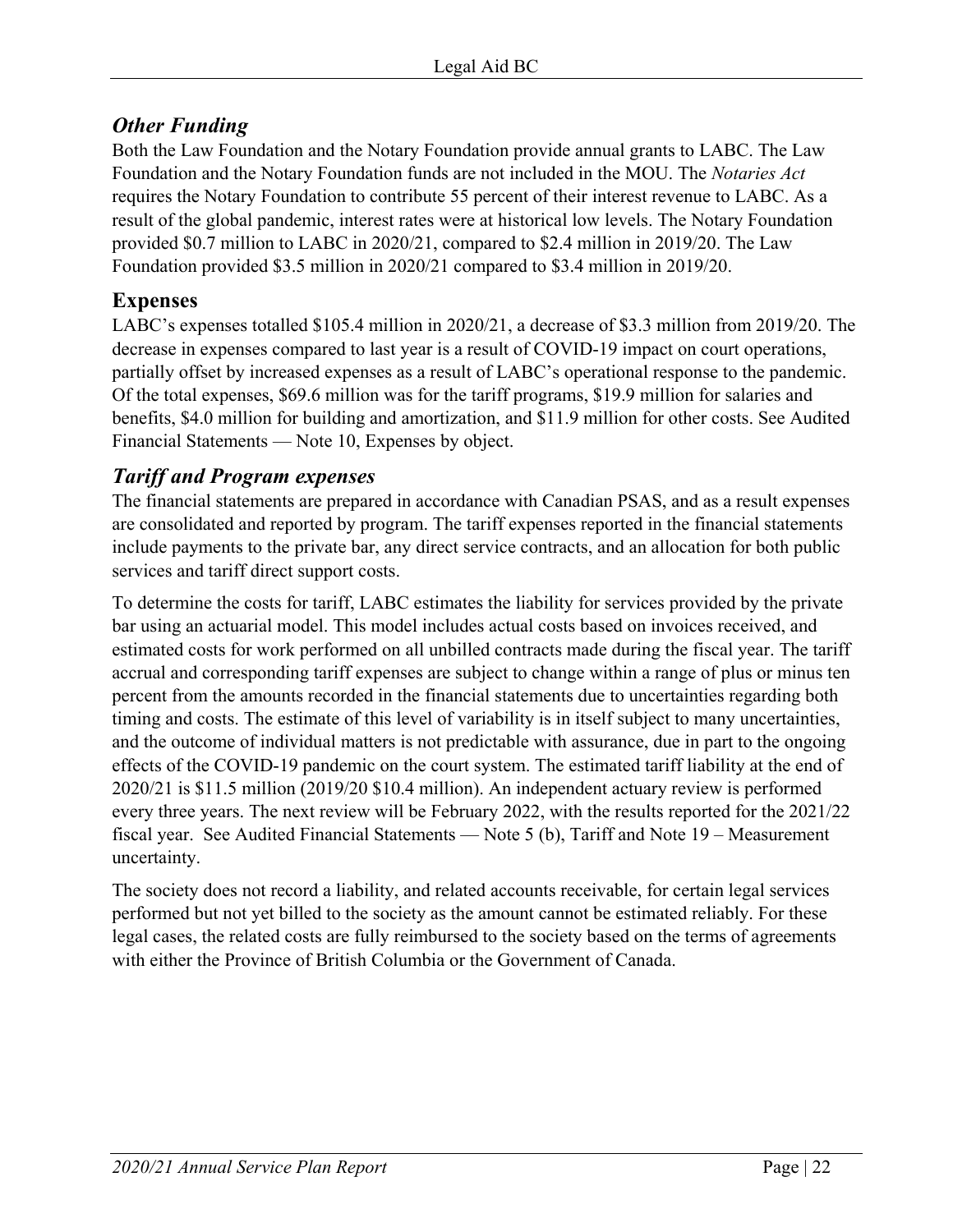# <span id="page-22-0"></span>**Financial Summary**

| <b>\$</b> millions                | 2019/20<br><b>Actual</b> | 2020/21<br><b>Budget</b> | 2020/21<br><b>Actual</b> | 2020/21<br>Variance |
|-----------------------------------|--------------------------|--------------------------|--------------------------|---------------------|
| <b>Revenue</b>                    |                          |                          |                          |                     |
| <b>Contribution from Province</b> | 99.4                     | 101.1                    | 100.1                    | (1.0)               |
| Other Income & Recoveries         | 6.3                      | 4.9                      | 5.3                      | 0.4                 |
| <b>Total Revenue</b>              | 105.7                    | 106.0                    | 105.4                    | (0.6)               |
| <b>Expenses</b>                   |                          |                          |                          |                     |
| Criminal tariff                   | 52.5                     | 54.9                     | 53.4                     | (1.5)               |
| Family tariff                     | 21.6                     | 24.1                     | 21.7                     | (2.4)               |
| Child Protection tariff           | 6.7                      | 7.7                      | 5.8                      | (1.9)               |
| Immigration and refugee tariff    | 4.3                      | 2.7                      | 3.7                      | 1.0                 |
| Justice Initiatives               | 7.2                      | 5.3                      | 7.2                      | 1.9                 |
| Indirect (Administration)         | 8.0                      | 6.4                      | 9.0                      | 2.6                 |
| Publishing                        | 2.3                      | 2.3                      | 2.5                      | 0.2                 |
| Community engagement              | 0.9                      | 1.0                      | 0.8                      | (0.2)               |
| Indigenous services               | 1.3                      | 1.6                      | 1.3                      | (0.3)               |
| Other contribution                | 3.9                      | 0.0                      | 0.0                      | 0.0                 |
| <b>Total Expenses</b>             | 108.7                    | 106.0                    | 105.4                    | (0.6)               |
| <b>Net Income</b>                 | (3.0)                    | 0.0                      | 0.0                      | 0.0                 |
| <b>Total Liabilities</b>          | 17.9                     | 19.0                     | 19.2                     | 0.2                 |
| <b>Capital Expenditures</b>       | 1.4                      | 1.0                      | 0.1                      | (0.9)               |
| <b>Accumulated Surplus</b>        | 0.9                      | 0.5                      | 0.9                      | 0.4                 |

**Note 1**: The above financial information was prepared based on current Generally Accepted Accounting Principles. **Note 2**: Consistent with Public Sector Accounting Standards (PSAS) and section 23.1 of the *Budget Transparency and Accountability Act* of the Province of British Columbia, when expenses support a range of service delivery activities, they are allocated to those service activities.

**Note 3**: For a detailed breakdown of Indirect (Administration), see Appendix D: Auditor's Report and Audited Financial Statements — Note 11, Administration expense and Note 19, Comparative Figures. **Note 4:** 2020/21 Budget figures are based on Legal Aid BC's 2020/21-2022/23 Service Plan.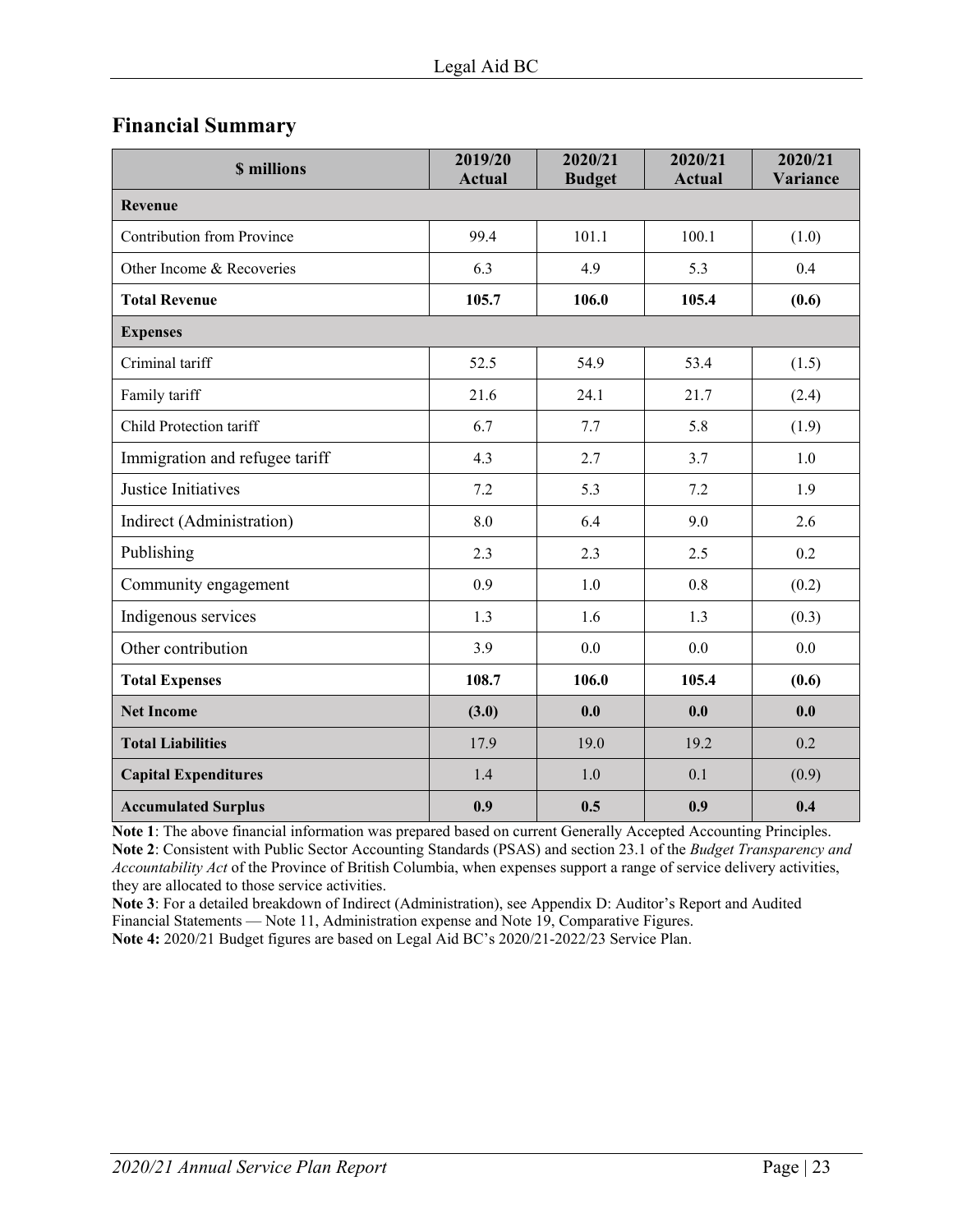# <span id="page-23-0"></span>**Variance and Trend Analysis**

LABC's revenue decreased by \$0.3 million during the fiscal year compared to last year. The decrease was due primarily to the global pandemic. The global pandemic, COVID-19, has significantly disrupted economic activities in BC. This is a difficult time for the legal system. The society is responding by taking steps to ensure that, wherever possible, access to justice continues despite any interruptions to the courts as a result of COVID-19, and to support providers during this challenging time.

The disruption from the pandemic was initially expected to be temporary. Given the dynamic nature of these circumstances, the duration of disruption to the society's operations and related financial impacts cannot be reasonably estimated at this time other than the disruption is elongating.

# **Risks and Uncertainties**

LABC's largest risk is fluctuating demand and costs for services. LABC cannot predict the demand for tariff services, nor the pace at which cases are billed. The ability to control costs and manage demand continues to be critical to meeting budget targets.

The biggest tariff risk is in criminal as it is the largest proportion of tariff program expense (over 63 percent). The MOU outlines three categories of criminal cases and the funding to help mitigate the risk of the larger cases (Category B and Category C).

# <span id="page-23-1"></span>**Capital Expenditures**

Capital expenditures are required to assure the continued operations of LABC. These expenditures include information systems, cyber security, lawyer billing systems, leasehold improvements, and office equipment. The major capital expenditure for the fiscal year was the replacement of infrastructure. LABC invested \$0.1 million in capital programs. See Audited Financial Statements – Schedule 1 – Tangible Capital Assets.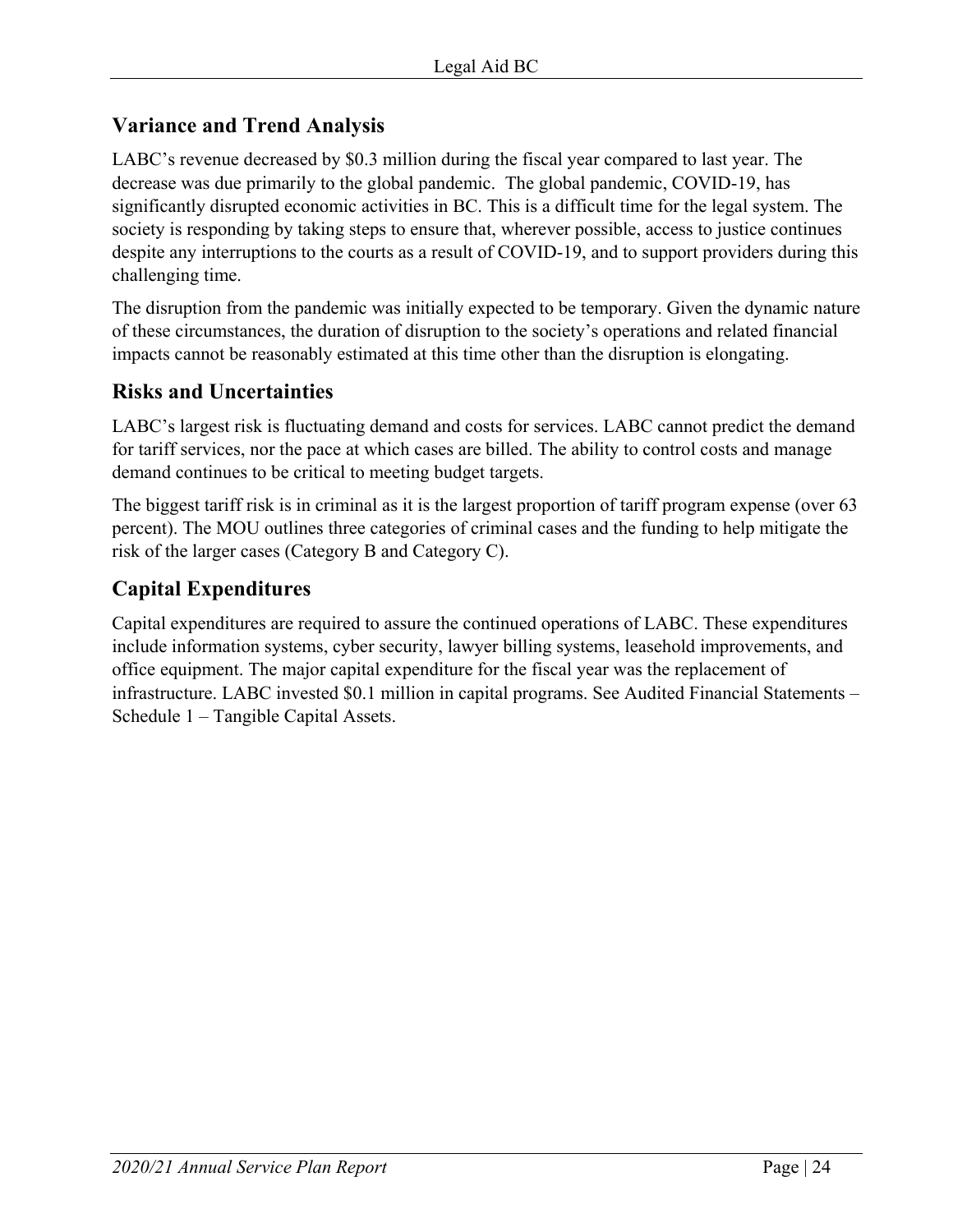# <span id="page-24-0"></span>**Appendix A: Additional Information**

# **Organizational Overview**

Mandate:<https://lss.bc.ca/about/ourMandate> Who We Are, and Our Vision, Mission, and Values:<https://lss.bc.ca/about> Legal Aid Services: [https://lss.bc.ca/legal\\_aid](https://lss.bc.ca/legal_aid) Legal Aid Locations: https://lss.bc.ca/legal\_aid/legalAidLocations

# **Corporate Governance**

Board Governance:<https://lss.bc.ca/about/ourGovernance> Senior Management:<https://lss.bc.ca/about/ourExecutive>

# **Contact Information**

Legal Aid BC 400 – 510 Burrard Street Vancouver, BC V6C 3A8 604-601-6000 [legalaid.bc.ca](http://www.legalaid.bc.ca/)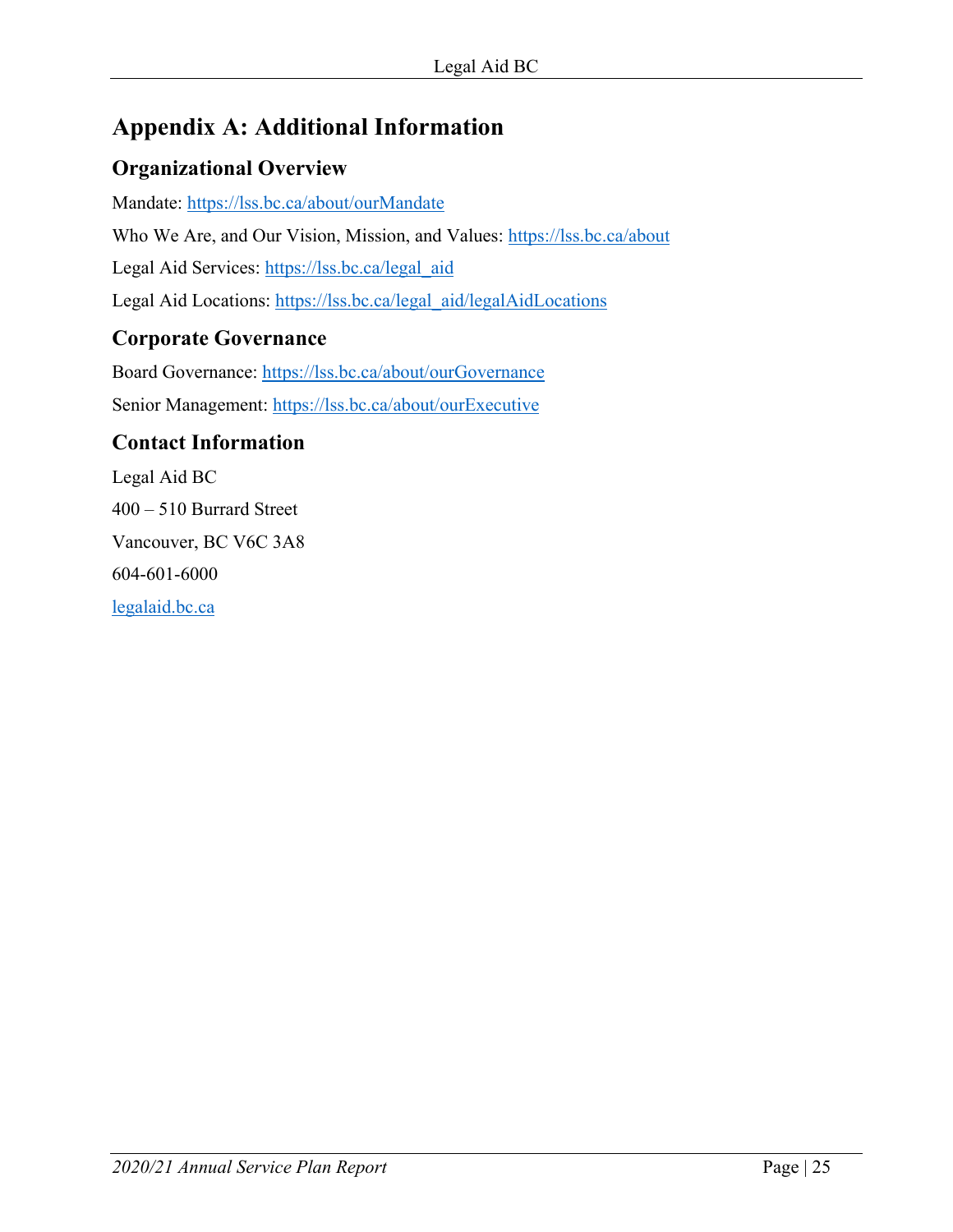|                                                                        | 2020/21 | 2019/20            | 2018/19   |
|------------------------------------------------------------------------|---------|--------------------|-----------|
| Aboriginal community legal worker client assists                       | 175     | 197                | 496       |
| LIOW worker client assists                                             | 9,698   | 6,077 <sup>1</sup> | 5,019     |
| PLEI publications distributed                                          | 16,107  | 113,861            | 101,522   |
| LABC website users                                                     | 213,646 | 203,911            | 207,923   |
| LABC website sessions                                                  | 389,433 | 376,001            | 396,120   |
| Family Law in BC website users                                         | 615,294 | 731,364            | 814,396   |
| Family Law in BC website sessions                                      | 869,190 | 1,015,402          | 1,135,983 |
| Aboriginal Legal Aid in BC website users                               | 20,182  | 18,985             | 14,275    |
| Aboriginal Legal Aid in BC website sessions                            | 26,058  | 24,379             | 18,642    |
| MyLawBC website users                                                  | 51,522  | 38,263             | 42,759    |
| MyLawBC website sessions                                               | 71,376  | 54,000             | 59,897    |
| Total intermediaries reached through LABC workshops and<br>conferences | 1,567   | 1,570              | 2,133     |
| Direct one-to-one client assists by community partners                 | 10,433  | 11,136             | 9,990     |

# <span id="page-25-0"></span>**Appendix B: Legal Information and Education Services**

 This number was reported as 4,495 in the 2019/20 Annual Service Plan Report (ASPR). It is restated here so that all years reported include client assists at multiple locations and modalities (in-person and by phone, email, online live chat, and mail). The 2019/20 results previously reported incorrectly excluded client assists at Vancouver Downtown Community Court.

1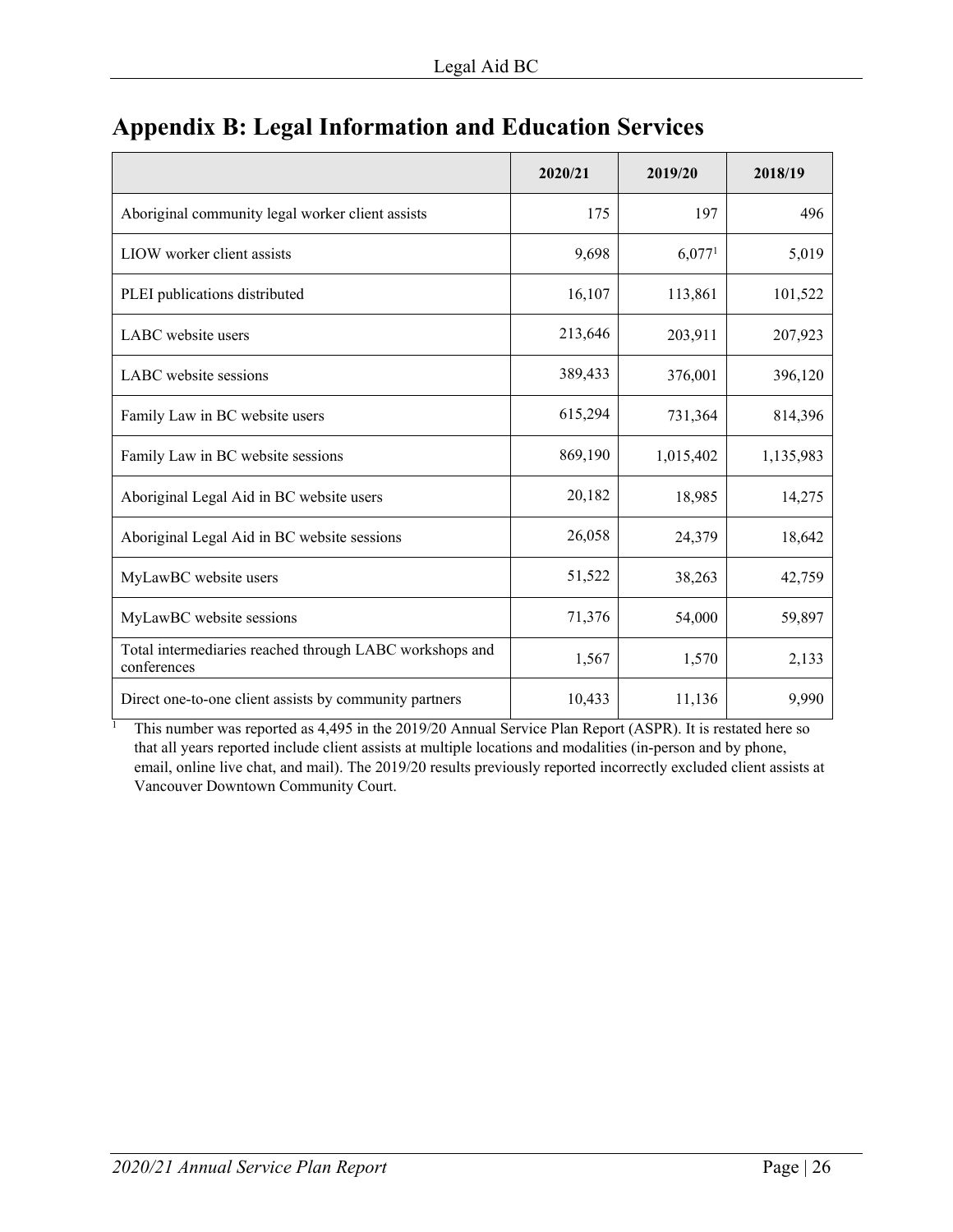# <span id="page-26-0"></span>**Appendix C: Other Performance Highlights**

The following tables show the number of individuals who applied for representation services (service requests) and the number of individuals who received a representation contract (contracts). The contract issued rate is the percent of applicants who received a contract.

Volumes for 2020/21 show the significant impact of the COVID-19 pandemic on expressed demand for legal aid services. Volumes of service requests dropped by 13% overall, with declines seen in all areas of except Family and Administrative Appeals. Requests for family representation services rose steadily starting in the fall and ending 5% higher for the year than 2019/20, with a 4% increase in contracts issued – a clear indicator of the toll taken on families by the pandemic.

|                                                                    | 2020/21             |                    | 2019/20             |           | 2018/19             |           |  |
|--------------------------------------------------------------------|---------------------|--------------------|---------------------|-----------|---------------------|-----------|--|
| <b>Area of Law</b>                                                 | Service<br>Requests | Contracts          | Service<br>Requests | Contracts | Service<br>Requests | Contracts |  |
| Criminal                                                           | 20,267              | 16,756             | 24,256              | 20,221    | 23,926              | 19,221    |  |
| Family                                                             | 8,515               | 4,566              | 8,131               | 4,400     | 7,951               | 4,158     |  |
| CFCSA <sup>1</sup>                                                 | 2,641               | 1,838 <sup>2</sup> | 2,925               | $2,085^2$ | 3,018               | 2,286     |  |
| Immigration                                                        | 1,444               | 1,035              | 2,480               | 1,941     | 2,029               | 1,603     |  |
| Appeals of<br>Administrative<br>Tribunal<br>Decisions <sup>3</sup> | 146                 | 67                 | 93                  | 17        | 94                  | 15        |  |
| <b>Total</b>                                                       | 33,013              | 24,262             | 37,885              | 28,664    | 37,018              | 27,283    |  |

# *Clients Served*

\* All volumes in this table reflect both standard and appeal service requests and contracts.

<sup>1</sup> LABC provides services to eligible clients facing child protection issues under the CFCSA.

<sup>2</sup> Includes PLC cases and contracts referred to the private bar.

<sup>3</sup> These are judicial appeals and prerogative writ applications that do not fit strictly into other areas of law but involve a challenge to the applicant's liberty or security. Most of them are prison law cases, but some mental health law cases and cases involving liberty interests are included. The significant increase in 2020/21 over previous years is attributable to a number of COVID-19 prison law cases that happened early in the fiscal year.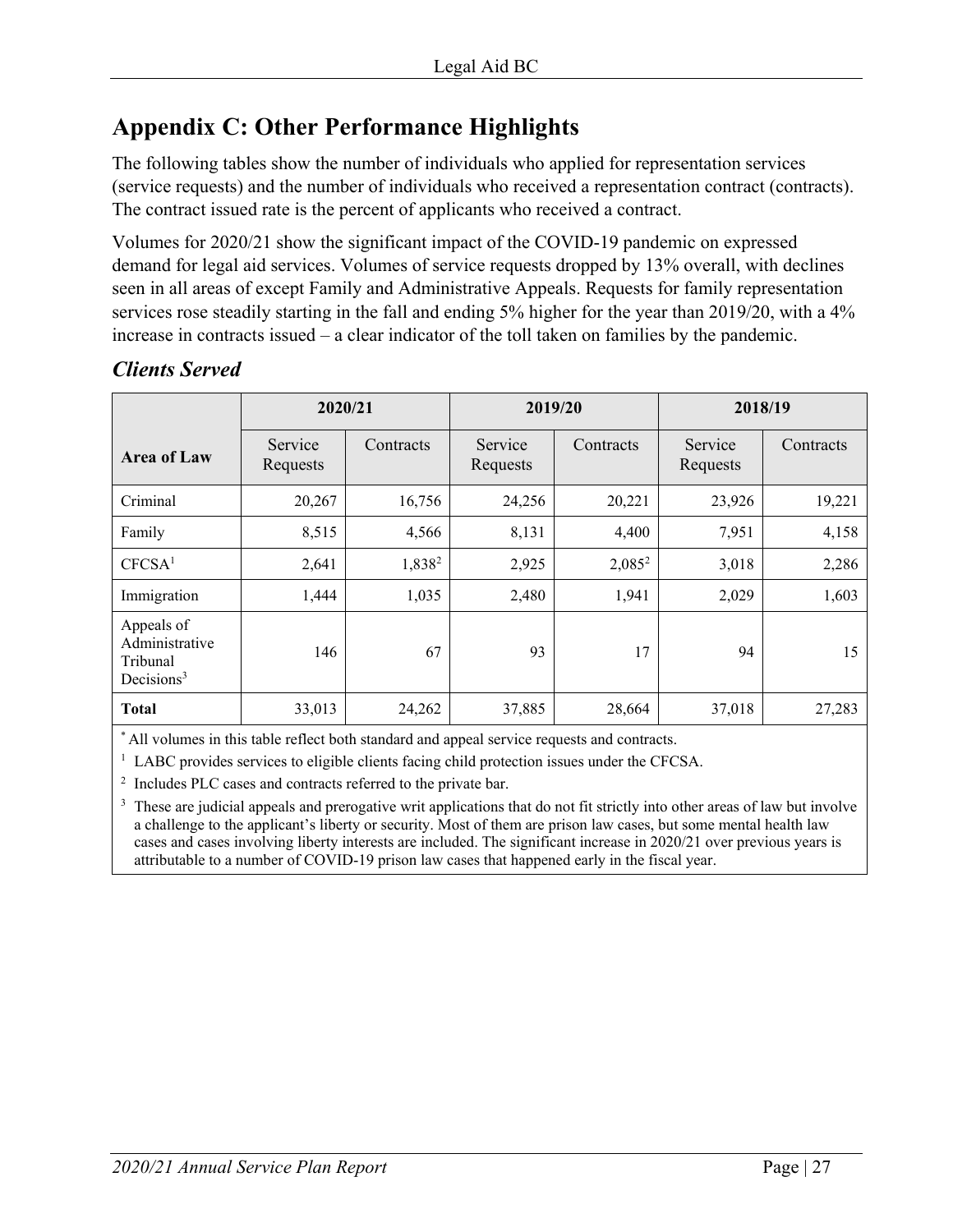| <b>Area of Law</b>                                           | 2020/21 | 2019/20 | 2018/19 |
|--------------------------------------------------------------|---------|---------|---------|
| Criminal                                                     | 83%     | 83%     | 80%     |
| Family                                                       | 54%     | 54%     | 52%     |
| CFCSA <sup>1</sup>                                           | 70%     | 71%     | 76%     |
| Immigration                                                  | 72%     | 78%     | 79%     |
| Appeals of Administrative Tribunal<br>Decisions <sup>2</sup> | 46%     | 18%     | 16%     |

# *Contract Issued Rate*

1 Includes PLC cases and contracts referred to the private bar.

2 These are judicial appeals and prerogative writ applications that do not fit strictly into other areas of law but involve a challenge to the applicant's liberty or security. Most of them are prison law cases, but some mental health law cases and cases involving liberty interests are included. The significant increase in 2020/21 over previous years is attributable to a number of COVID-19 prison law cases that happened early in the fiscal year.

LABC offers a wide variety of advice services. These services help us support clients when they do not meet the eligibility requirements for legal representation. We make it easier for clients to access legal aid by providing advice by phone and by situating duty counsel lawyers in courthouses.

The following table shows the impact of the COVID-19 pandemic on clients' ability to access our legal advice services during the pandemic. While LABC shifted some in-person duty counsel advice services to phone services, the volume of assists provided by these services dropped by 30% to 50%. In comparison, pre-existing phone services like Family LawLINE saw a significant increase in client volume.

|                                                                   | 2020/21    | 2019/20 | 2018/19 |
|-------------------------------------------------------------------|------------|---------|---------|
| Criminal Advice Services                                          |            |         |         |
| Criminal duty counsel client assists <sup>1</sup>                 | 53,064     | 75,347  | 71,666  |
| Indigenous Court duty counsel client assists <sup>2</sup>         | 470        | 613     | 693     |
| Brydges Line calls handled                                        | $19,278^3$ | 16,494  | 16,794  |
| <b>Family Advice Services</b>                                     |            |         |         |
| Family duty counsel client assists                                | 15,495     | 32,699  | 35,102  |
| Expanded family duty counsel Victoria unique clients <sup>4</sup> | 801        | 1,373   | N/A     |
| Family LawLINE unique clients                                     | 4,658      | 3,8595  | 3,774   |
| <b>Immigration Advice Services</b>                                |            |         |         |
| Immigration duty counsel client assists                           | 524        | 1,068   | 1,036   |

# *Legal Advice Services*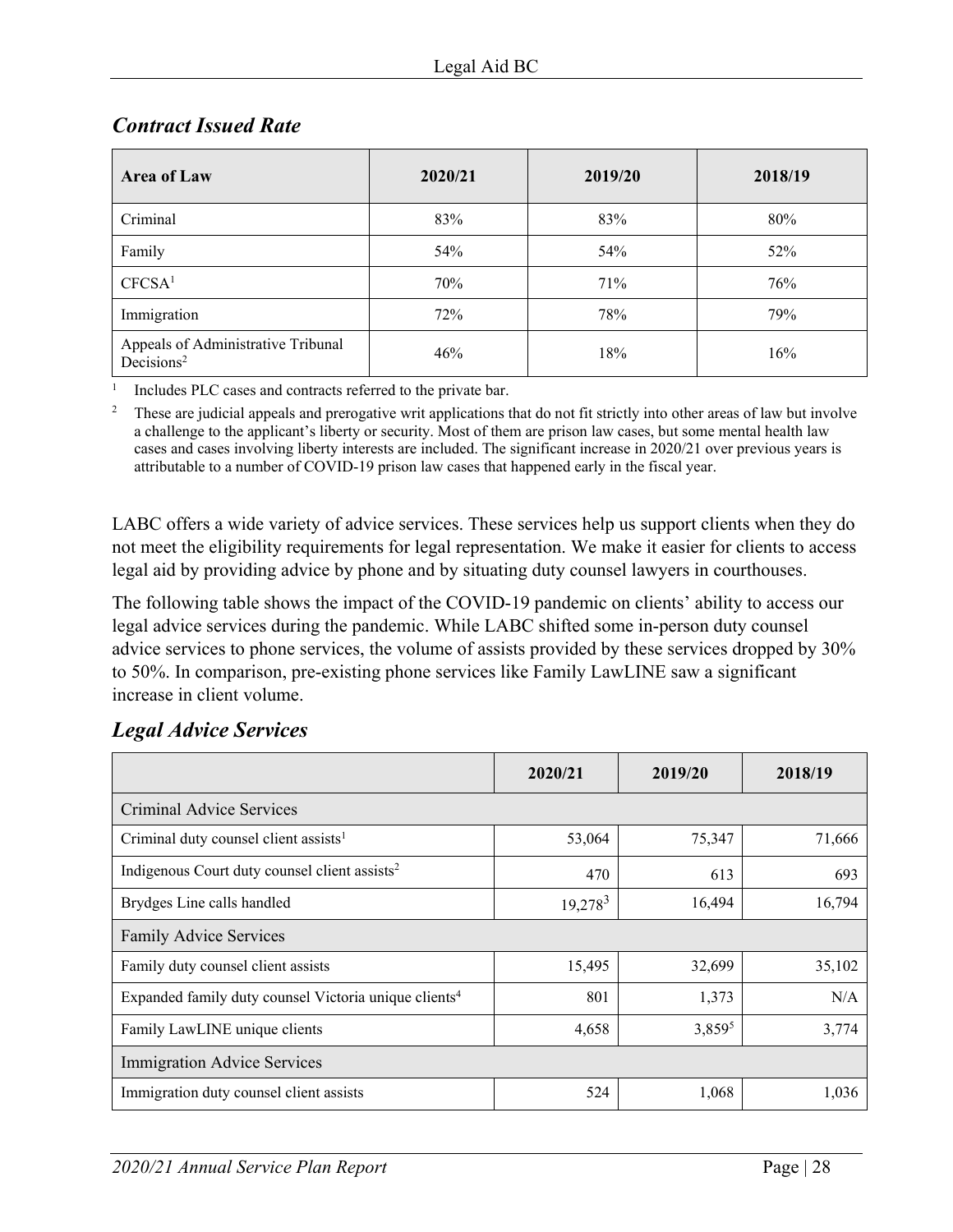- <sup>1</sup> Client assists represents the number of times clients have been assisted rather than the unique number of clients. An individual client can receive services multiple times.
- <sup>2</sup> Data is also included in the criminal duty counsel client assists data
- <sup>3</sup> Calls to the Brydges Line increased in the second half of the year following a switch to a new service provider. The increase may reflect a different way of counting calls from the previous provider. In 2021, call data will come from a new software application, which may affect the count.
- 4 Data for 2018/19 is included in 'Family duty counsel client assists'
- <sup>5</sup> In October 2019 LABC switched to a new system for tracking LawLINE clients. Data for 2019/20 includes data from two systems and may double count some clients.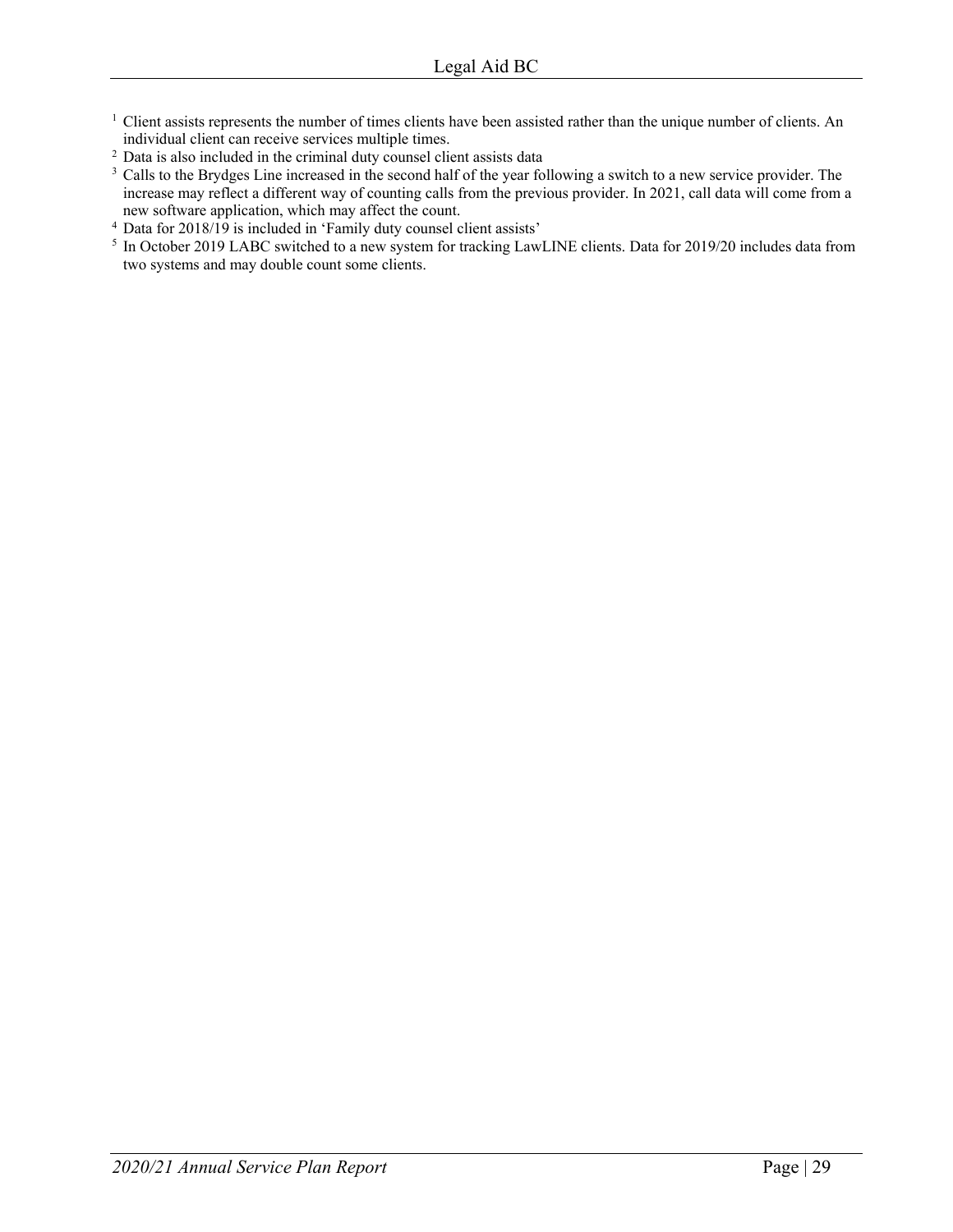# <span id="page-29-0"></span>**Appendix D: Auditor's Report and Audited Financial Statements**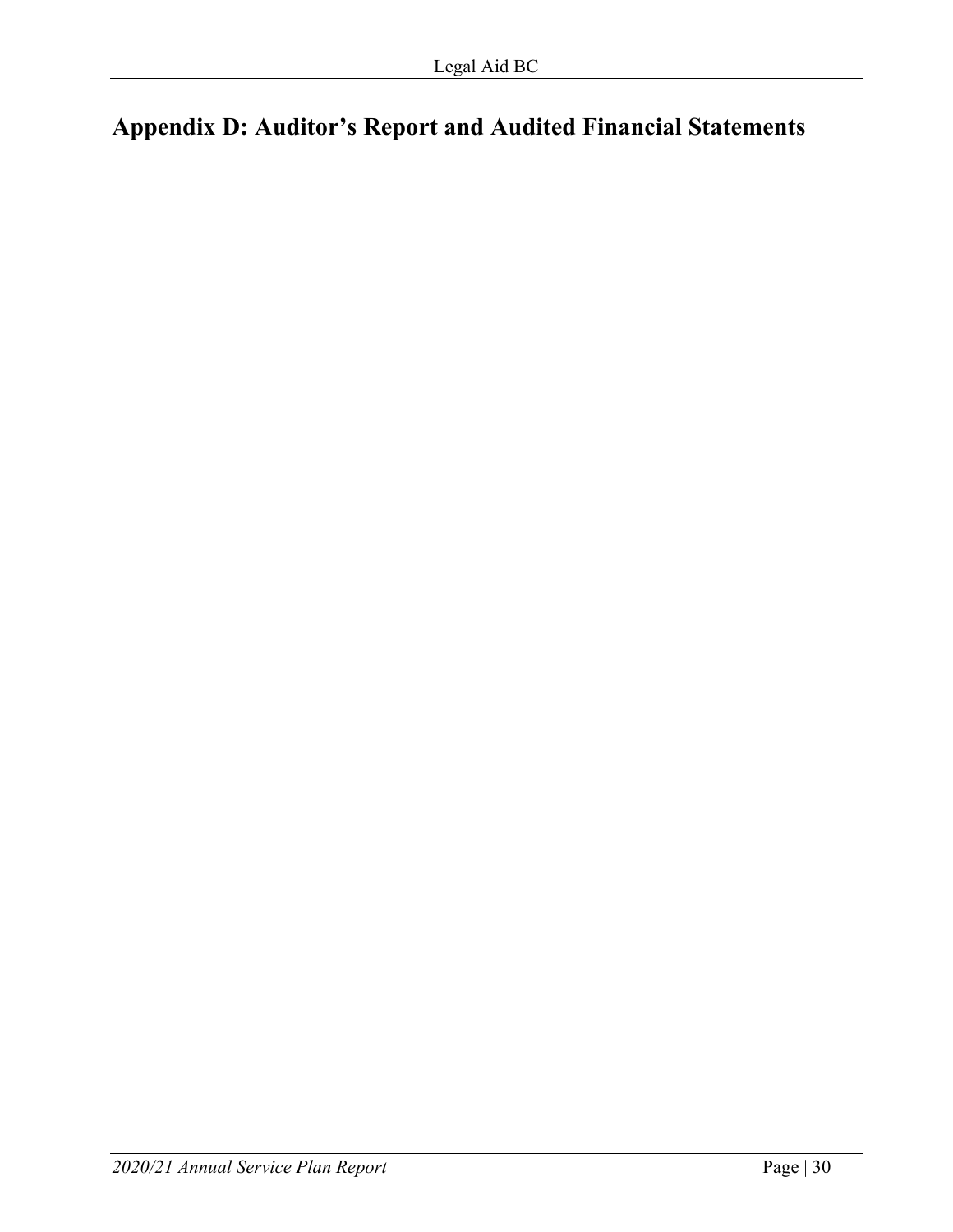Financial statements of

# **Legal Services Society**

March 31, 2021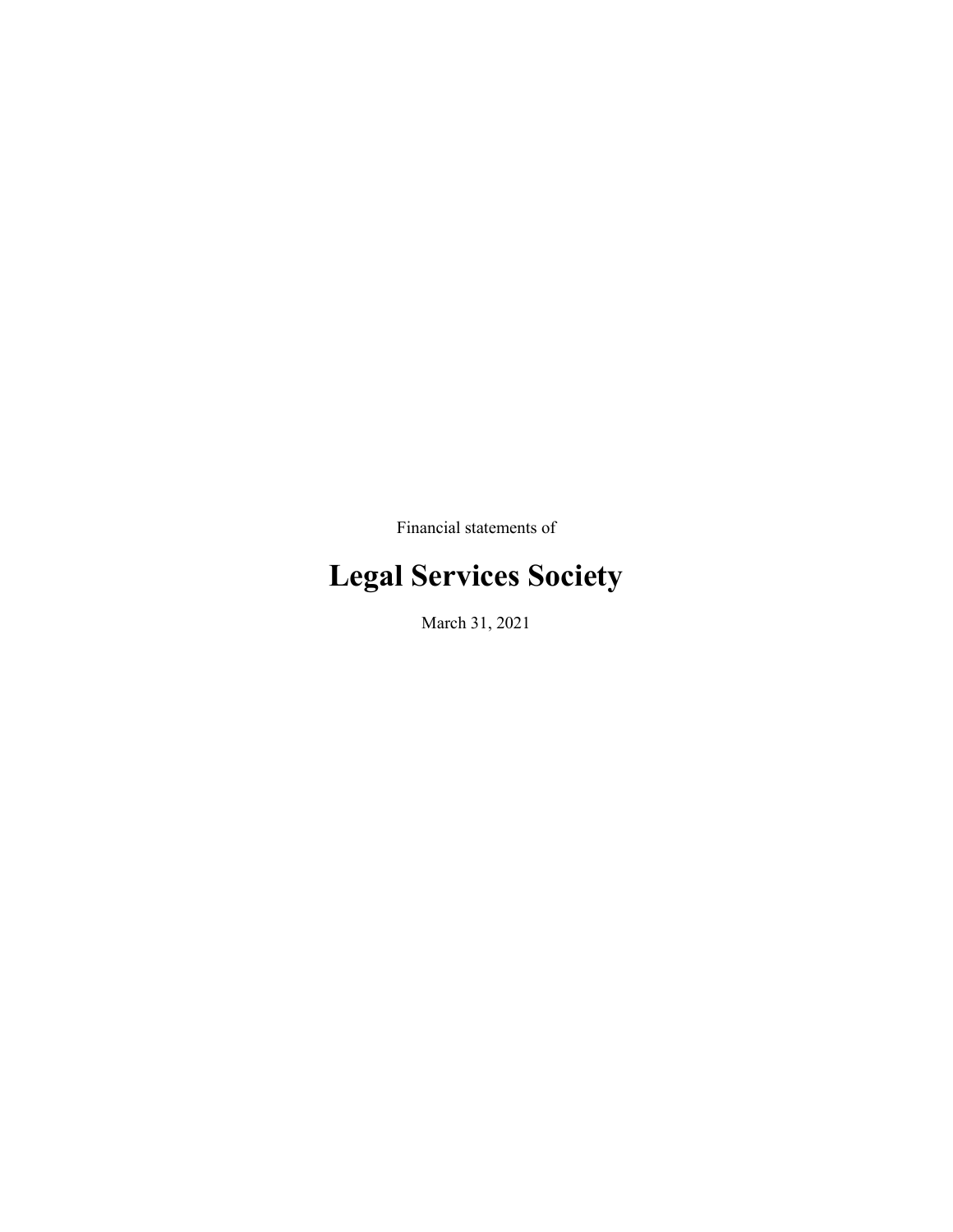# **Legal Services Society**<br>March 31, 2021

# Table of contents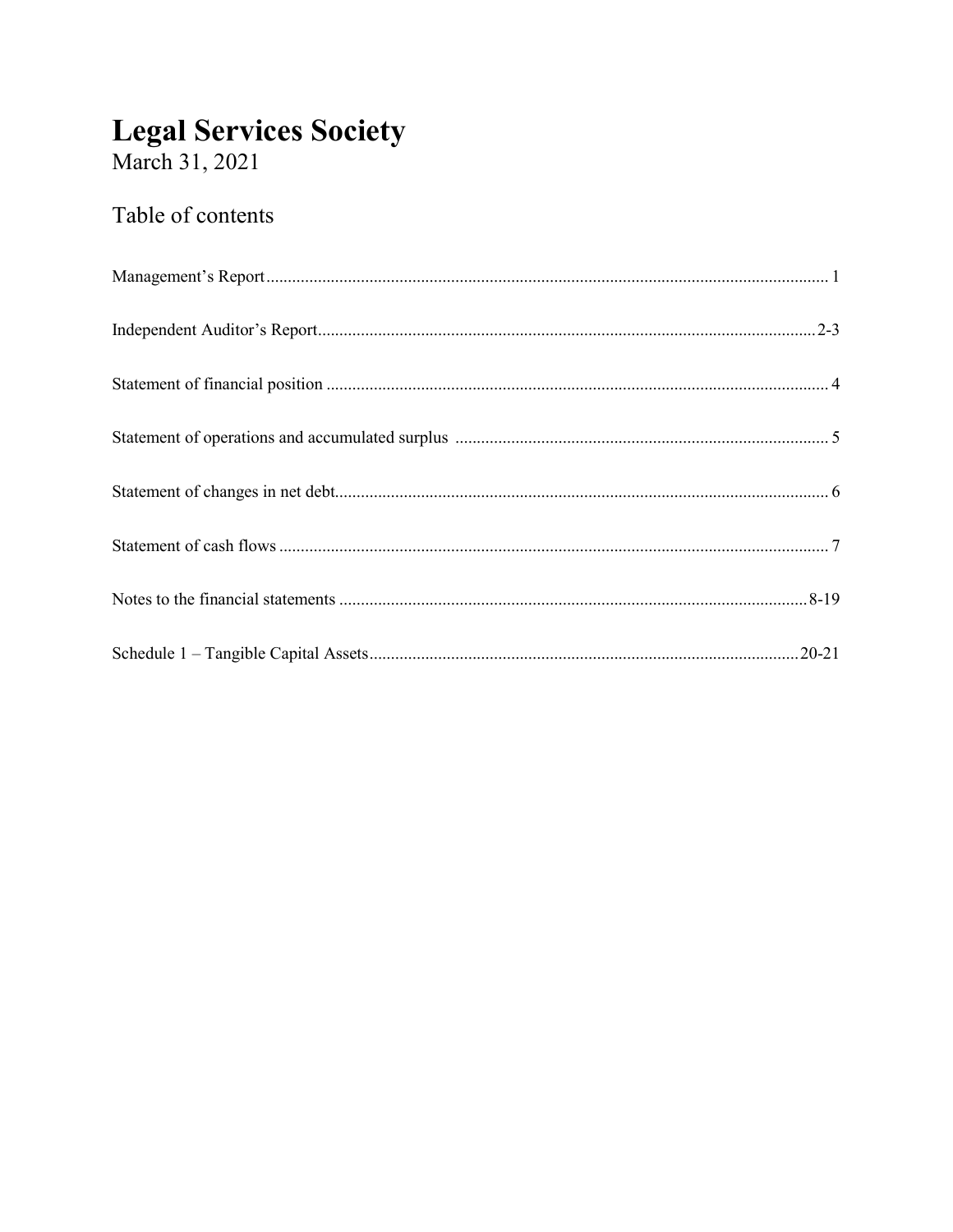# **Management's Report**

### **Management's Responsibility for the Legal Services Society Financial Statements**

The Legal Services Society (the "society") financial statements as at and for the year ended March 31, 2021 (the "financial statements") have been prepared by management in accordance with Section 23.1 of the Budget Transparency and Accountability Act of the Province of British Columbia, and the integrity and objectivity of these statements are management's responsibility. Management is also responsible for all of the notes to the financial statements and schedules, and for ensuring that this information is consistent, where appropriate, with the information contained in the financial statements. A summary of the significant accounting policies are described in Note 2 to the financial statements. The preparation of financial statements necessarily involves the use of estimates based on management's judgment, particularly when transactions affecting the current accounting period cannot be finalized with certainty until future periods.

Management is also responsible for implementing and maintaining a system of internal controls to provide reasonable assurance that reliable financial information is produced. The internal controls are designed to provide reasonable assurance that assets are safeguarded, transactions are properly authorized and recorded in compliance with legislative and regulatory requirements, and reliable financial information is available on a timely basis for preparation of the financial statements.

The Board of Directors is responsible for ensuring that management fulfills its responsibilities for financial reporting and internal control, and exercises these responsibilities through the Finance Committee. The Board of Directors reviews internal financial statements on a quarterly basis and external audited financial statements yearly. The Board of Directors also discusses any significant financial reporting or internal control matters prior to their approval of the financial statements.

The external auditors, Deloitte LLP, conduct an independent examination, in accordance with Canadian generally accepted auditing standards, and express their opinion on the annual financial statements. The external auditors have full and free access to the financial records of the society and meet with management and the Board of Directors when required. The accompanying Independent Auditor's Report outlines their responsibilities, the scope of their examination and their opinion on the financial statements.

On behalf of the society

Surr

\_\_\_\_\_\_\_\_\_\_\_\_\_\_\_\_\_\_\_\_\_\_\_\_\_\_\_\_\_ \_\_\_\_\_\_\_\_\_\_\_\_\_\_\_\_\_\_\_\_\_\_\_\_\_\_\_\_

Mark Benton, QC Chris Earle, CPA, CMA, C. Dir Chief Executive Officer Vice President, Finance and Corporate Services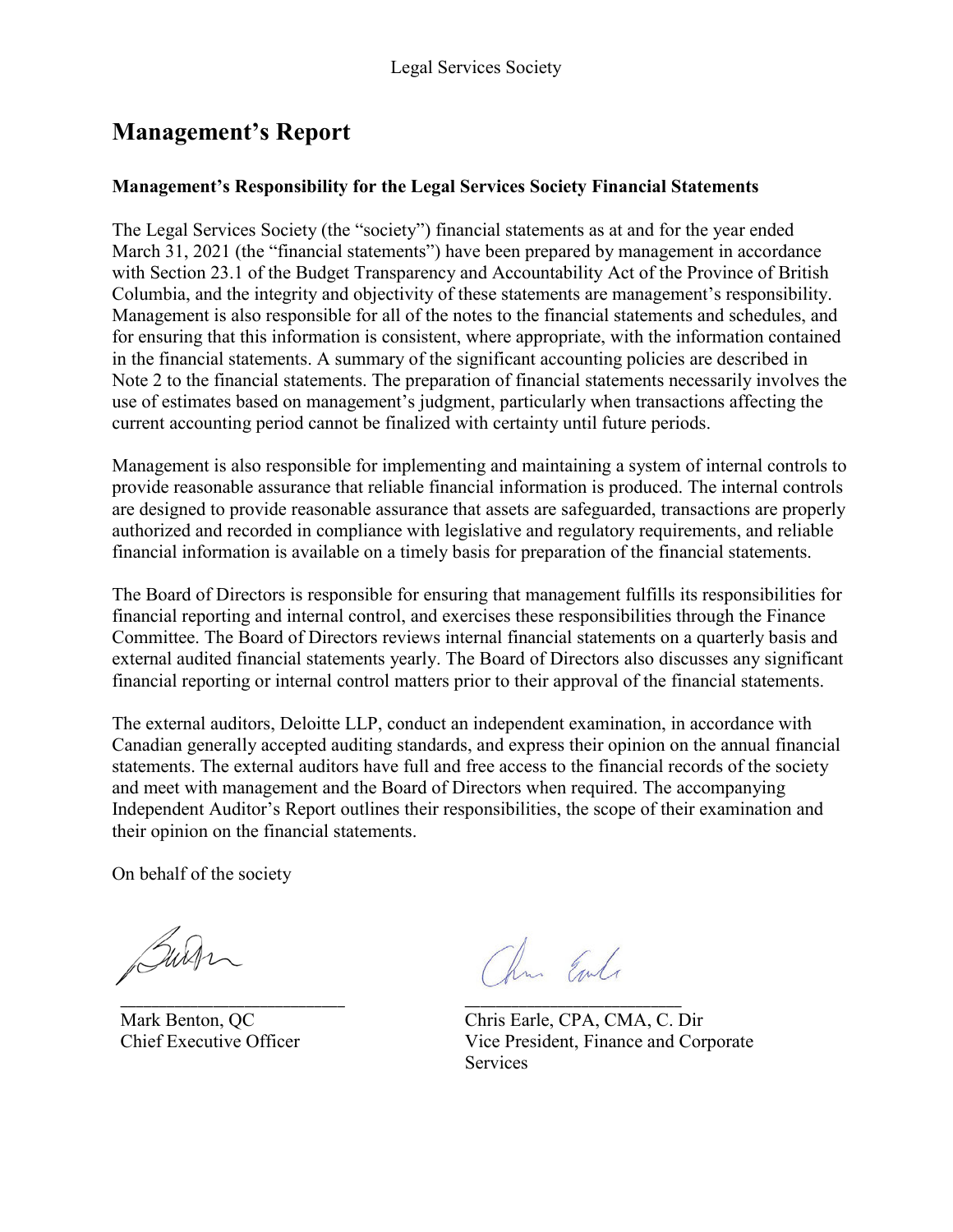# Deloitte.

Deloitte LLP 939 Granville Street PO Box 2177 Vancouver Main Vancouver BC V6Z 1L3 Canada

Tel: 604-669-4466 Fax: 778-374-0512 [www.deloitte.ca](http://www.deloitte.ca) 

# **Independent Auditor's Report**

To the Directors of Legal Services Society

#### **Opinion**

We have audited the financial statements of Legal Services Society (the "Society"), which comprise the statement of financial position as at March 31, 2021, and the statements of operations and accumulated surplus, changes in net debt and cash flows for the year then ended, and notes to the financial statements, including a summary of significant accounting policies (collectively referred to as the "financial statements").

In our opinion, the accompanying financial statements of the Society for the year ended March 31, 2021 are prepared, in all material respects, in accordance with the financial reporting provisions of Section 23.1 of the Budget Transparency and Accountability Act of the Province of British Columbia.

#### **Basis for Opinion**

We conducted our audit in accordance with Canadian generally accepted auditing standards ("Canadian GAAS"). Our responsibilities under those standards are further described in the *Auditor's Responsibilities for the Audit of the Financial Statements* section of our report. We are independent of the Society in accordance with the ethical requirements that are relevant to our audit of the financial statements in Canada, and we have fulfilled our other ethical responsibilities in accordance with these requirements. We believe that the audit evidence we have obtained is sufficient and appropriate to provide a basis for our opinion.

#### **Emphasis of Matter - Basis of Accounting**

We draw attention to Note 2 to the financial statements, which describes the basis of accounting. The financial statements are prepared to assist the Society in complying with the financial reporting provisions of Section 23.1 of the Budget Transparency and Accountability Act of the Province of British Columbia. As a result, the financial statements may not be suitable for another purpose. Our opinion is not modified in respect of this matter.

#### **Responsibilities of Management and Those Charged with Governance for the Financial Statements**

Management is responsible for the preparation of the financial statements in accordance with the financial reporting provisions of Section 23.1 of the Budget Transparency and Accountability Act of the Province of British Columbia, and for such internal control as management determines is necessary to enable the preparation of financial statements that are free from material misstatement, whether due to fraud or error.

In preparing the financial statements, management is responsible for assessing the Society's ability to continue as a going concern, disclosing, as applicable, matters related to going concern and using the going concern basis of accounting unless management either intends to liquidate the Society or to cease operations, or has no realistic alternative but to do so.

Those charged with governance are responsible for overseeing the Society's financial reporting process.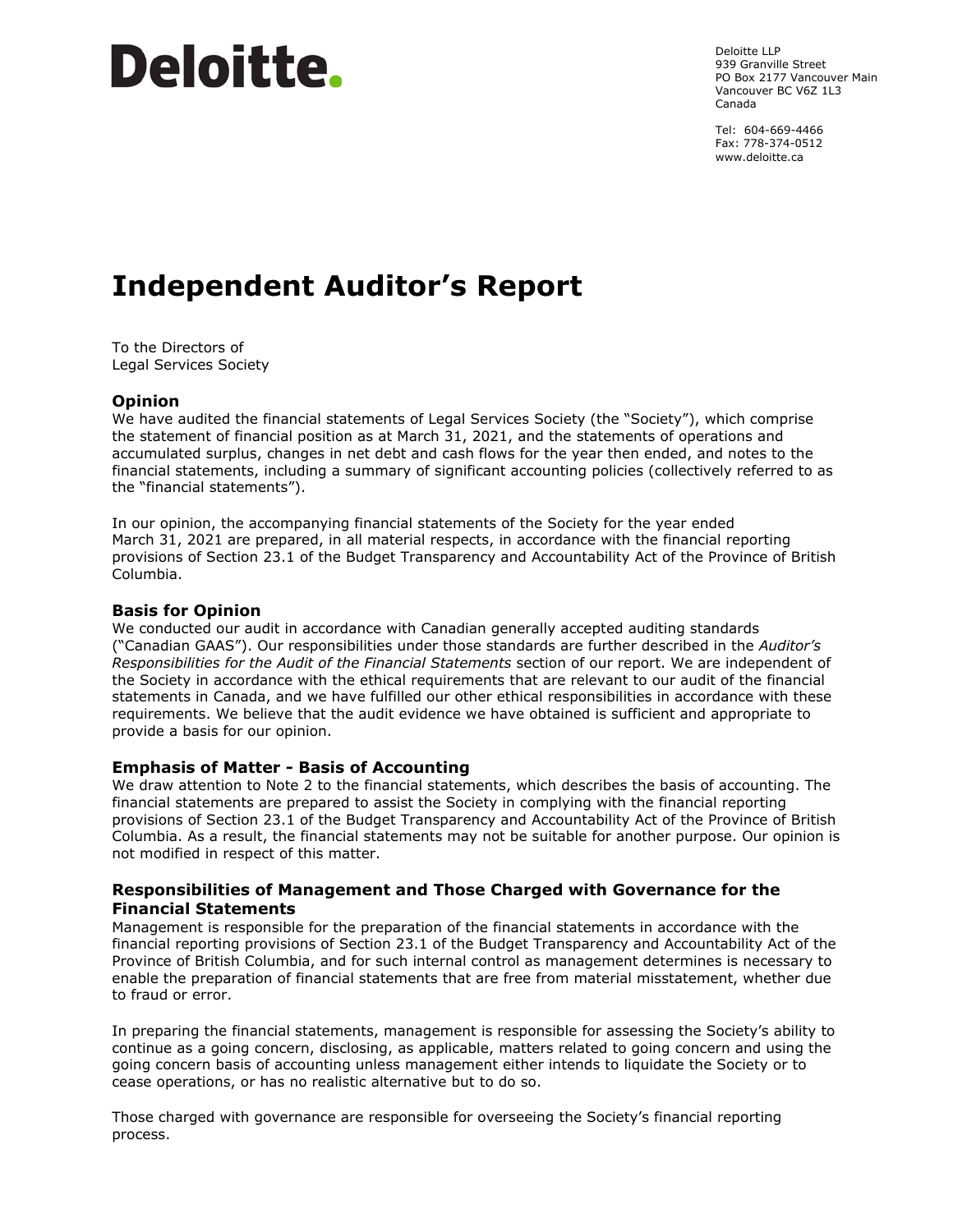#### **Auditor's Responsibilities for the Audit of the Financial Statements**

Our objectives are to obtain reasonable assurance about whether the financial statements as a whole are free from material misstatement, whether due to fraud or error, and to issue an auditor's report that includes our opinion. Reasonable assurance is a high level of assurance, but is not a guarantee that an audit conducted in accordance with Canadian GAAS will always detect a material misstatement when it exists. Misstatements can arise from fraud or error and are considered material if, individually or in the aggregate, they could reasonably be expected to influence the economic decisions of users taken on the basis of these financial statements.

As part of an audit in accordance with Canadian GAAS, we exercise professional judgment and maintain professional skepticism throughout the audit. We also:

- Identify and assess the risks of material misstatement of the financial statements, whether due to fraud or error, design and perform audit procedures responsive to those risks, and obtain audit evidence that is sufficient and appropriate to provide a basis for our opinion. The risk of not detecting a material misstatement resulting from fraud is higher than for one resulting from error, as fraud may involve collusion, forgery, intentional omissions, misrepresentations, or the override of internal control.
- Obtain an understanding of internal control relevant to the audit in order to design audit procedures that are appropriate in the circumstances, but not for the purpose of expressing an opinion on the effectiveness of the Society's internal control.
- Evaluate the appropriateness of accounting policies used and the reasonableness of accounting estimates and related disclosures made by management.
- Conclude on the appropriateness of management's use of the going concern basis of accounting and, based on the audit evidence obtained, whether a material uncertainty exists related to events or conditions that may cast significant doubt on the Society's ability to continue as a going concern. If we conclude that a material uncertainty exists, we are required to draw attention in our auditor's report to the related disclosures in the financial statements or, if such disclosures are inadequate, to modify our opinion. Our conclusions are based on the audit evidence obtained up to the date of our auditor's report. However, future events or conditions may cause the Society to cease to continue as a going concern.

We communicate with those charged with governance regarding, among other matters, the planned scope and timing of the audit and significant audit findings, including any significant deficiencies in internal control that we identify during our audit.

eloitte LLP

Chartered Professional Accountants May 14, 2021 Vancouver, British Columbia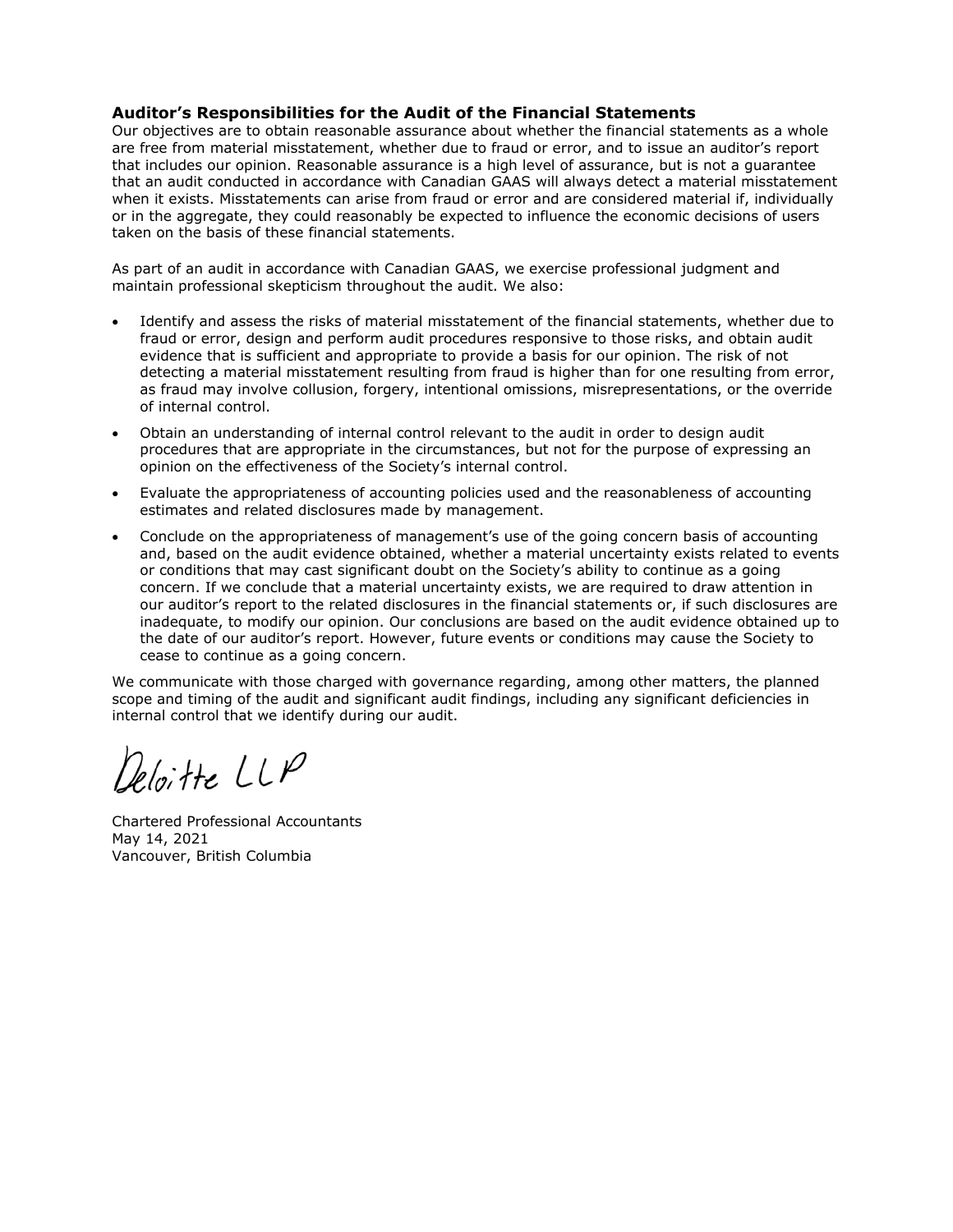# **Statement of financial position**

as at March 31, 2021

|                                                                          | 2021             | 2020            |
|--------------------------------------------------------------------------|------------------|-----------------|
| <b>Financial assets</b>                                                  |                  |                 |
| Cash (note 17)                                                           | \$<br>11,307,741 | \$<br>8,330,509 |
| Investments (notes 4 and 17)                                             |                  | 1,904,925       |
| Accounts receivable (note 17)                                            |                  |                 |
| Government of British Columbia (note 14)                                 | 1,336,132        | 620,114         |
| Government of Canada                                                     | 1,125,684        | 926,690         |
| Other                                                                    | 2,642,116        | 1,917,564       |
| <b>Total financial assets</b>                                            | 16,411,673       | 13,699,802      |
| <b>Liabilities</b><br>Accounts payable and accrued liabilities (note 17) |                  |                 |
| General (note 5a)                                                        | 3,087,115        | 2,724,105       |
| Tariff (note 5b)                                                         | 14,972,983       | 13,894,778      |
| Employee future benefits (notes 6(b) and 17)                             | 217,800          | 224,800         |
| Long-term liabilities (notes 7 and 17)                                   | 914,999          | 1,058,451       |
| <b>Total liabilities</b>                                                 | 19,192,897       | 17,902,134      |
| Net debt                                                                 | (2,781,224)      | (4,202,332)     |
| <b>Non-financial assets</b>                                              |                  |                 |
| Tangible capital assets (Schedule 1)                                     | 3,304,777        | 4,560,560       |
| Prepaid expenses                                                         | 415,914          | 581,239         |
| <b>Total non-financial assets</b>                                        | 3,720,691        | 5, 141, 799     |
| Accumulated surplus (note $8$ )                                          | \$<br>939,467    | \$<br>939,467   |
| Contractual obligations (note 13)                                        |                  |                 |
| Economic dependence (note 15)                                            |                  |                 |

The accompanying notes and supplementary schedule are an integral part of these financial statements.

Johnts

Jean Whittow, QC Karen Christiansen, FCPA, FCA

Contingent liabilities *(note 16)* 

Chair of the Board of Directors Chair of the Finance Committee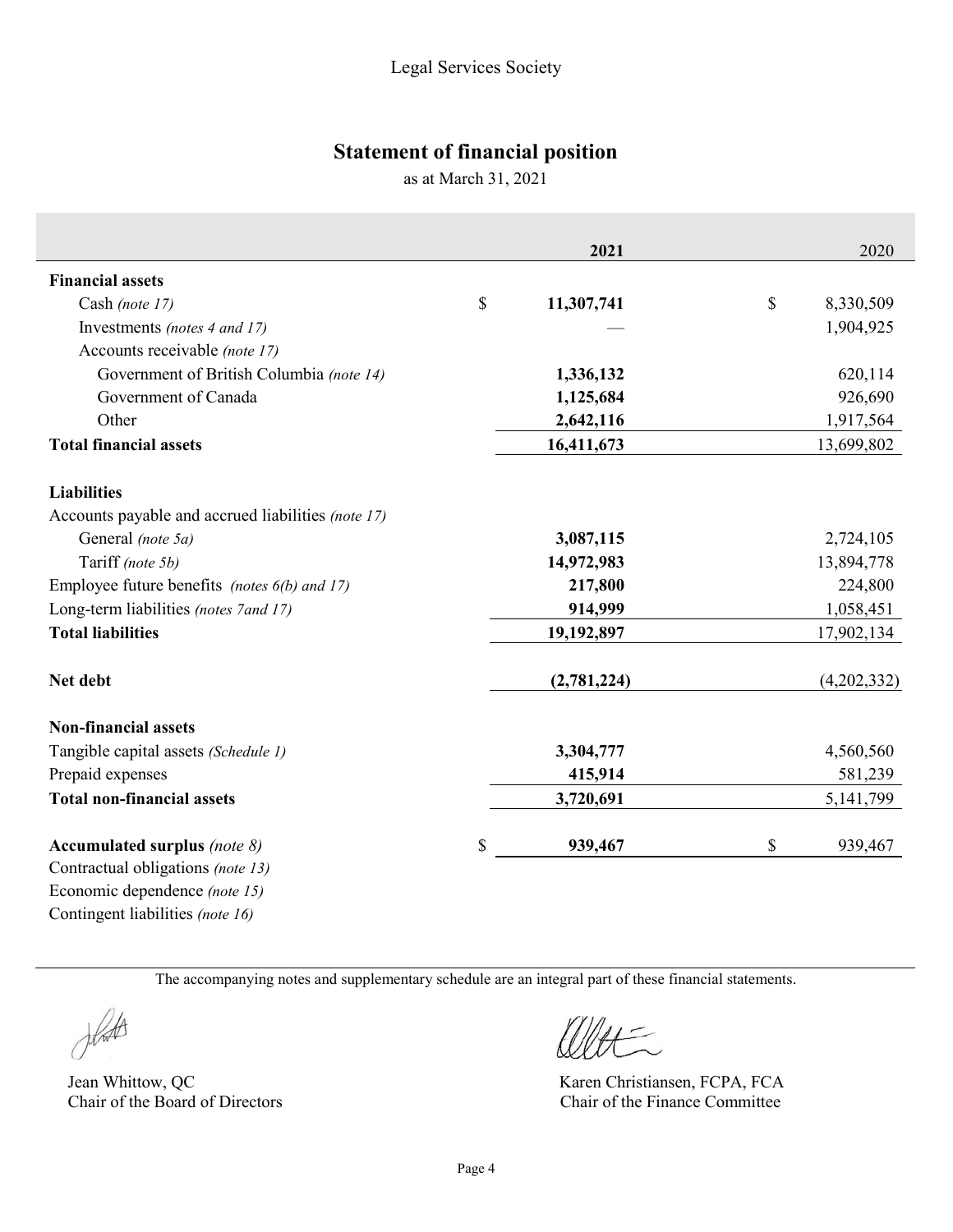# **Statement of operations and accumulated surplus**

for the year ended March 31, 2021

|                                                   | <b>Budget</b> (note 12) | 2021              | 2020             |
|---------------------------------------------------|-------------------------|-------------------|------------------|
| Revenue                                           |                         |                   |                  |
| Government of British Columbia (notes 9 and 14)   | \$<br>106,824,000       | \$<br>100,106,710 | \$<br>99,361,547 |
| Law Foundation                                    | 3,250,000               | 3,477,837         | 3,430,340        |
| Department of Justice — Canada                    |                         | 82,778            | 35,678           |
| Notary Foundation                                 | 500,000                 | 713,020           | 2,398,470        |
| Investment income                                 | 50,000                  | 164,592           | 175,816          |
| Miscellaneous                                     | 487,000                 | 807,881           | 327,358          |
| <b>Total revenue</b>                              | 111,111,000             | 105,352,818       | 105,729,209      |
| <b>Expenses</b> (notes 10, 14 and 19)             |                         |                   |                  |
| Criminal tariff                                   | 56,423,337              | 53,393,540        | 52,454,030       |
| Family tariff                                     | 24,480,589              | 21,681,935        | 21,634,222       |
| Child protection tariff                           | 7,690,527               | 5,794,281         | 6,723,750        |
| Immigration and refugee tariff                    | 3,285,690               | 3,659,893         | 4,260,941        |
| Justice Innovation and Transformation Initiatives | 7,423,408               | 7,182,927         | 7,152,251        |
| Publishing                                        | 2,130,904               | 2,538,750         | 2,326,848        |
| Community engagement                              | 808,160                 | 791,454           | 925,350          |
| Indigenous services                               | 1,389,755               | 1,322,126         | 1,305,063        |
| Other contribution (note 8)                       |                         |                   | 3,940,000        |
| Administration (note 11)                          | 7,478,630               | 8,987,913         | 8,006,982        |
| <b>Total expenses</b>                             | 111,111,000             | 105,352,818       | 108,729,437      |
|                                                   |                         |                   |                  |
| Deficit for the year                              |                         |                   | (3,000,228)      |
| Accumulated surplus at beginning of year          | 939,467                 | 939,467           | 3,939,695        |
| Accumulated surplus at end of year (note 8)       | \$<br>939,467           | \$<br>939,467     | \$<br>939,467    |

The accompanying notes and supplementary schedule are an integral part of these financial statements.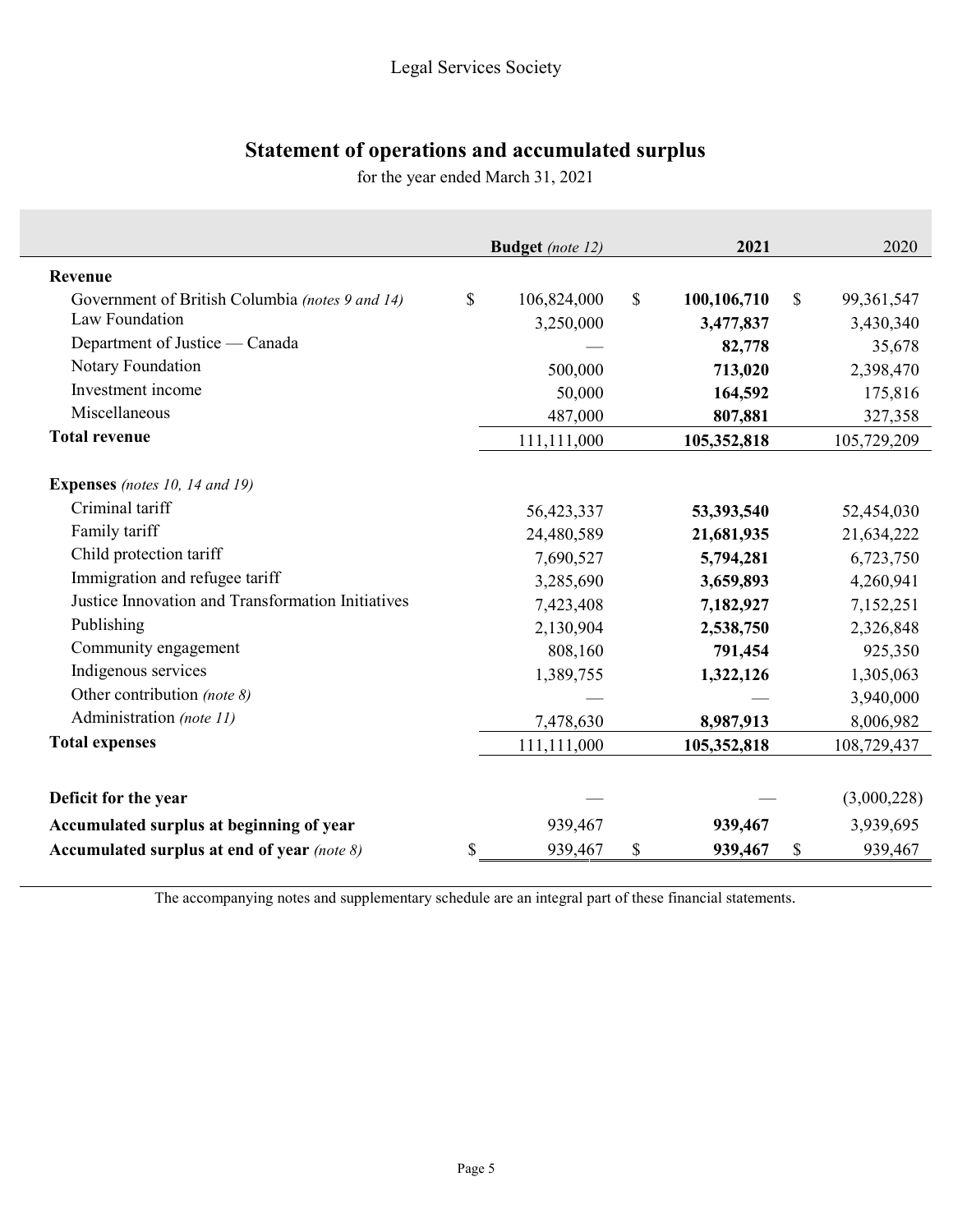# **Statement of changes in net debt**

for the year ended March 31, 2021

|                                                                  | <b>Budget</b> (note 12)  | 2021                     | 2020                     |
|------------------------------------------------------------------|--------------------------|--------------------------|--------------------------|
| Deficit for the year                                             | \$                       | \$                       | (3,000,228)<br><b>S</b>  |
| Acquisition of tangible capital assets<br>Amortization           | (1,050,000)<br>1,163,000 | 130,956<br>1,124,827     | (1,374,809)<br>2,363,110 |
|                                                                  | (113,000)                | 1,255,783                | 988,301                  |
| Acquisition of prepaid expenses<br>Use of prepaid expenses       |                          | (511, 262)<br>676,587    | (581, 239)<br>4,608,567  |
|                                                                  |                          | 165,325                  | 4,027,328                |
| Decrease (increase) in net debt<br>Net debt at beginning of year | (113,000)<br>(4,202,332) | 1,421,108<br>(4,202,332) | 2,015,401<br>(6,217,733) |
| Net debt at end of year                                          | \$<br>(4,315,332)        | \$<br>$(2,781,224)$ \$   | (4,202,332)              |

The accompanying notes and supplementary schedule are an integral part of these financial statements.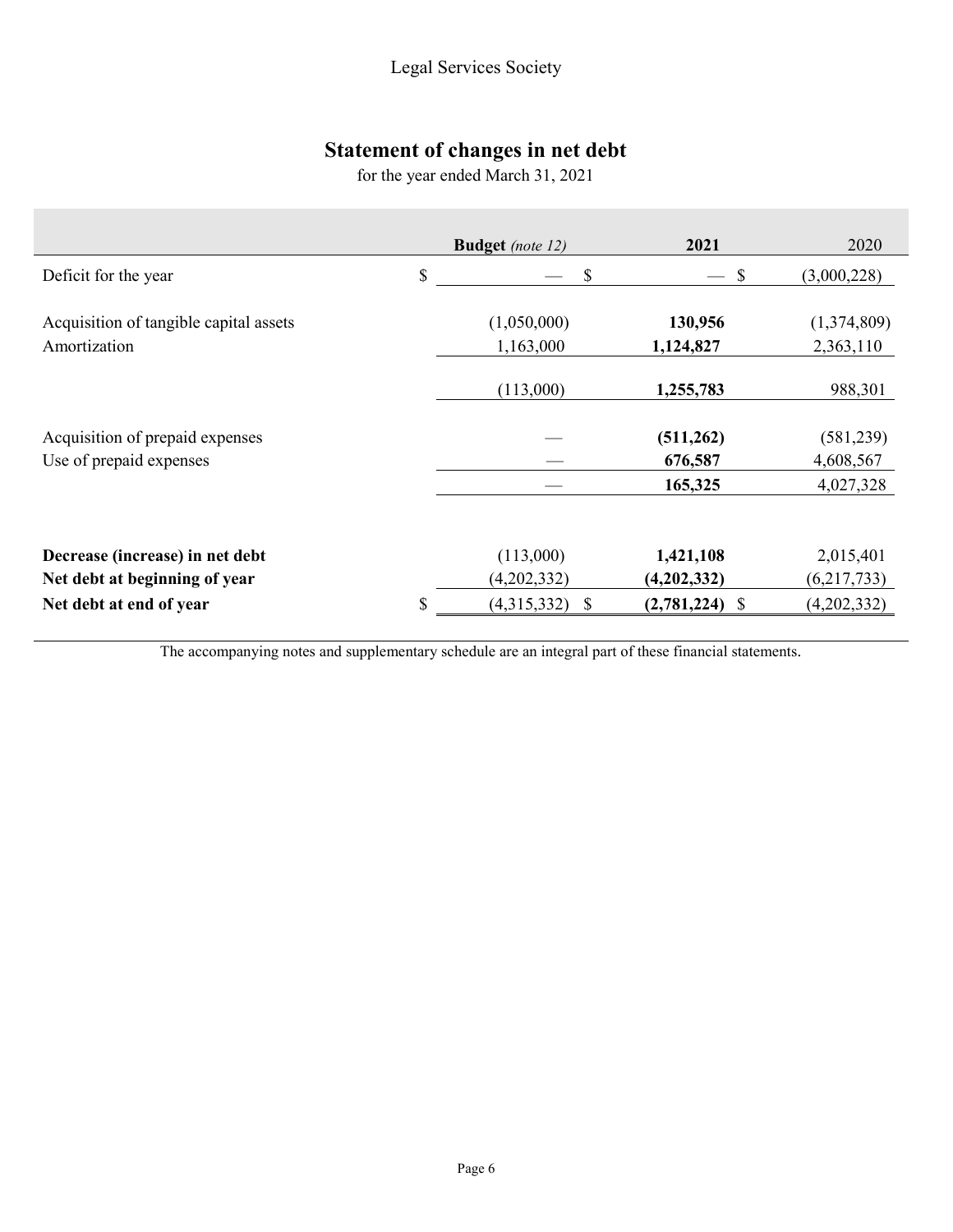# **Statement of cash flows**

for the year ended March 31, 2021

|                                                                  | 2021        |               | 2020        |
|------------------------------------------------------------------|-------------|---------------|-------------|
| Cash provided by (applied to) operating activities               |             |               |             |
| \$<br>Deficit for the year                                       |             | $\mathcal{S}$ | (3,000,228) |
| Items not involving cash:                                        |             |               |             |
| Amortization                                                     | 1,124,827   |               | 2,363,110   |
| Long term liabilities<br>Changes in non-cash working<br>capital: | (143, 452)  |               | 449,411     |
| Accounts receivable<br>Accounts payable and accrued              | (1,639,564) |               | 197,231     |
| liabilities                                                      | 1,441,215   |               | 425,200     |
| Prepaid expenses                                                 | 165,325     |               | 4,027,328   |
| <b>Employee Future Benefits</b>                                  | (7,000)     |               | (3,000)     |
| <b>Total change from Operating activities</b>                    | 941,351     |               | 7,459,280   |
| Cash applied to capital activities                               |             |               |             |
| Purchase of tangible capital assets                              | 130,956     |               | (1,374,808) |
| <b>Total change from Capital activities</b>                      | 130,956     |               | (1,374,808) |
| Cash provided by investing activities                            |             |               |             |
| Investments redeemed                                             | 1,904,925   |               | 5,044,819   |
| <b>Total change from Investing activities</b>                    | 1,904,925   |               | 5,044,819   |
| Increase in cash                                                 | 2,977,232   |               | 8,129,063   |
| Cash at beginning of year                                        | 8,330,509   |               | 201,446     |
| Cash at end of year<br>\$                                        | 11,307,741  | \$            | 8,330,509   |
|                                                                  |             |               |             |

The accompanying notes and supplementary schedule are an integral part of these financial statements.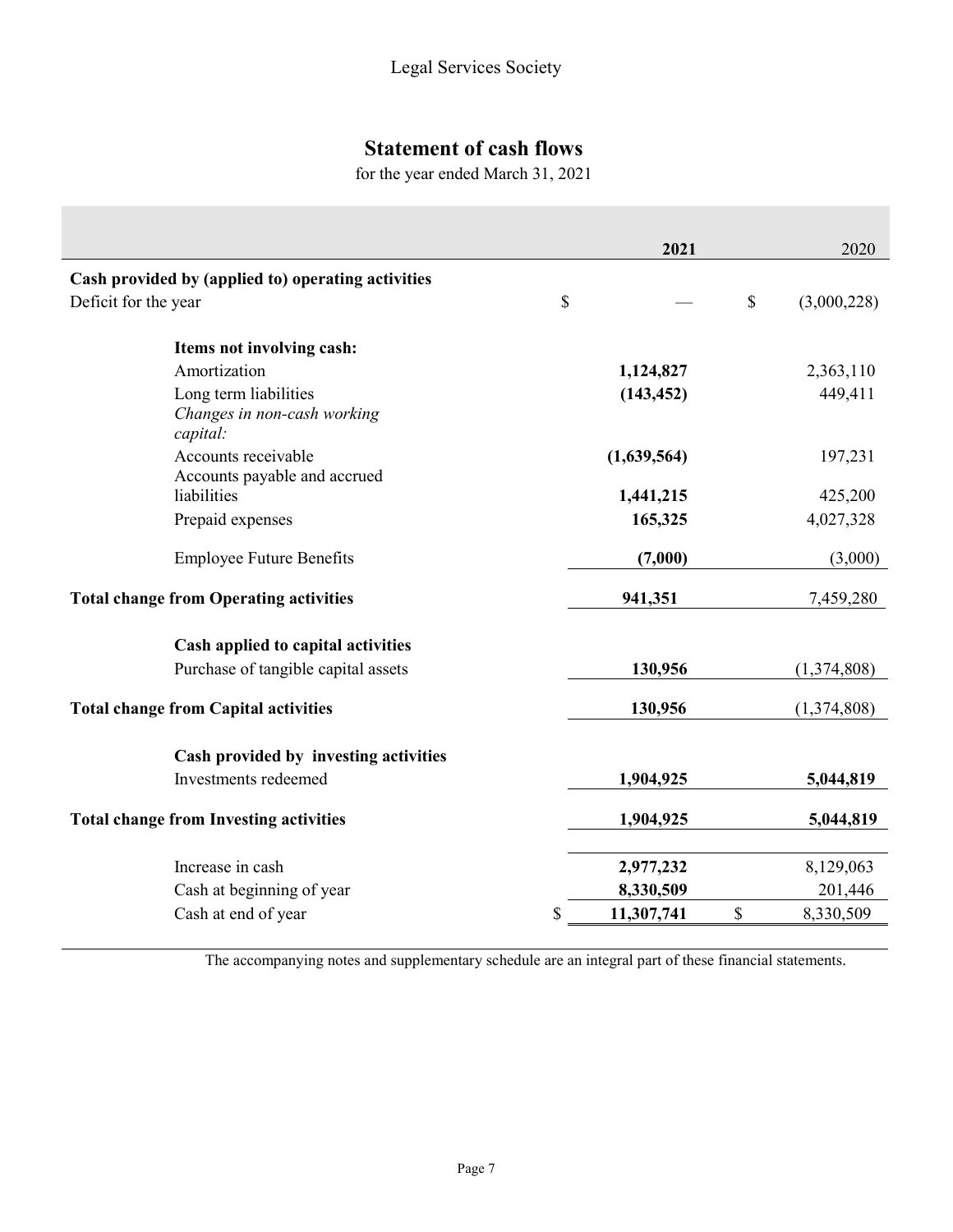# **Notes to the Financial Statements for the year ended March 31, 2021**

# **1. Overview**

The Legal Services Society (the "society") was established under the Legal Services Society Act on October 1, 1979 (as revised on May 31, 2007). The society is governed by a Board of Directors, of which five are appointed by the Province of British Columbia (the province) and four are appointed by the Law Society. The society operates within the framework of a Memorandum of Understanding (MOU) with the province. The MOU is renewed every 3 years and outlines the roles, budget and planning processes as well as prioritization for allocating funding. The purpose of the society is to:

- assist individuals to resolve their legal problems and facilitate access to justice,
- establish and administer an effective and efficient system for providing legal aid to individuals in British Columbia, and
- provide advice to the Attorney General respecting legal aid and access to justice for individuals in British Columbia.

The society is not subject to income taxes.

The global pandemic, COVID-19, has significantly disrupted economic activities in BC. This is a difficult time for the legal system. The society is responding by taking steps to ensure that, wherever possible, access to justice continues despite any interruptions to the courts as a result of COVID-19, and to support providers during this challenging time.

The disruption from the pandemic was initially expected to be temporary. Given the dynamic nature of these circumstances, the duration of disruption to the society's operations and related financial impacts cannot be reasonably estimated at this time other than the disruption is elongating.

# **2. Basis of presentation**

These financial statements are prepared by management in accordance with the accounting requirements of section 23.1 of the Budget Transparency and Accountability Act of the province. This section requires the accounting policies and practices of government organizations to conform to generally accepted accounting principles for senior governments in Canada, as modified by any alternative standard or guideline that is made by the Treasury Board.

In November 2011, a Treasury Board regulation was issued that requires tax-payer supported organizations to adopt the accounting policies for restricted contributions described in note 3(a) These accounting policies are significantly different from Canadian Public Sector Accounting Standards ("PSAS") which require that government transfers with stipulations are recognized as revenue in the period the transfer is authorized and all eligibility criteria have been met, except when and to the extent that the transfer gives rise to an obligation that meets the definition of a liability. Such liability is reduced, and an equivalent amount of revenue is recognized, as the liability is settled.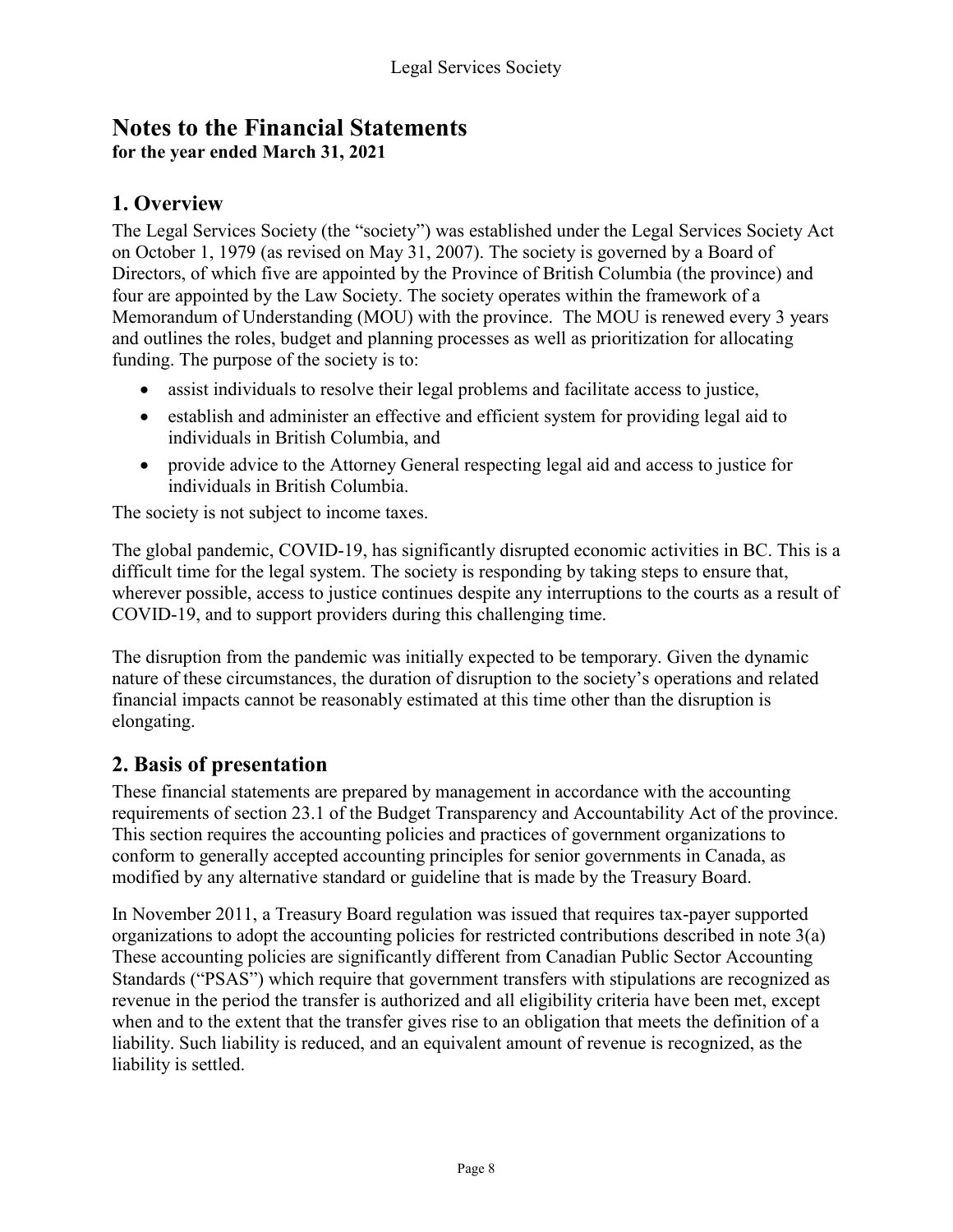# **2. Basis of presentation (continued)**

The accounting policy described in note 3(a) is different from PSAS with respect to the timing of revenue recognition for government transfers. The impact on the financial statements of the society as at and for the year ended March 31, 2021 is not significant.

# **3. Significant accounting policies**

### **(a) Revenue recognition**

Revenues are recognized in the period in which the transactions or events that give rise to the revenues occur. All revenues are recorded on an accrual basis, except when the accruals cannot be determined with a reasonable degree of certainty or when their estimation is impracticable.

Government transfers received for the purpose of developing or acquiring a depreciable tangible capital asset are deferred and recognized as revenue at the same rate as the amortization, and any impairment, of the tangible capital asset. Other government transfers are recognized as revenue in the period they authorized, any eligibility criteria are met and when any stipulation or restriction the transfer is subject to is met.

Restricted contributions received or receivable are deferred and amortized into revenue as the related expenses are incurred.

### **(b) Expenses**

Expenses are reported on an accrual basis. The cost of services incurred during the year is expensed.

# **(c) Tariff expenses**

Tariff expenses include amounts billed by lawyers to the society and an estimate of services performed by lawyers but not yet billed to the society.

### **(d) Employee future benefits**

- i. The society's employees belong to the Municipal Pension Plan, which is a multi-employer contributory pension plan. The society records its pension expense as the amount of employer contributions made during the fiscal year (defined contribution pension plan accounting). This method is used because the plan records accrued liabilities and accrued assets for the plan in aggregate, resulting in no consistent and reliable basis for allocating the obligation, assets, and costs to individual employers participating in the plan.
- ii. The cost of non-vested sick leave benefits is actuarially determined using the projected benefit method and management's best estimate of salary escalation, future utilization of the benefits, long-term inflation rates, and discount rates.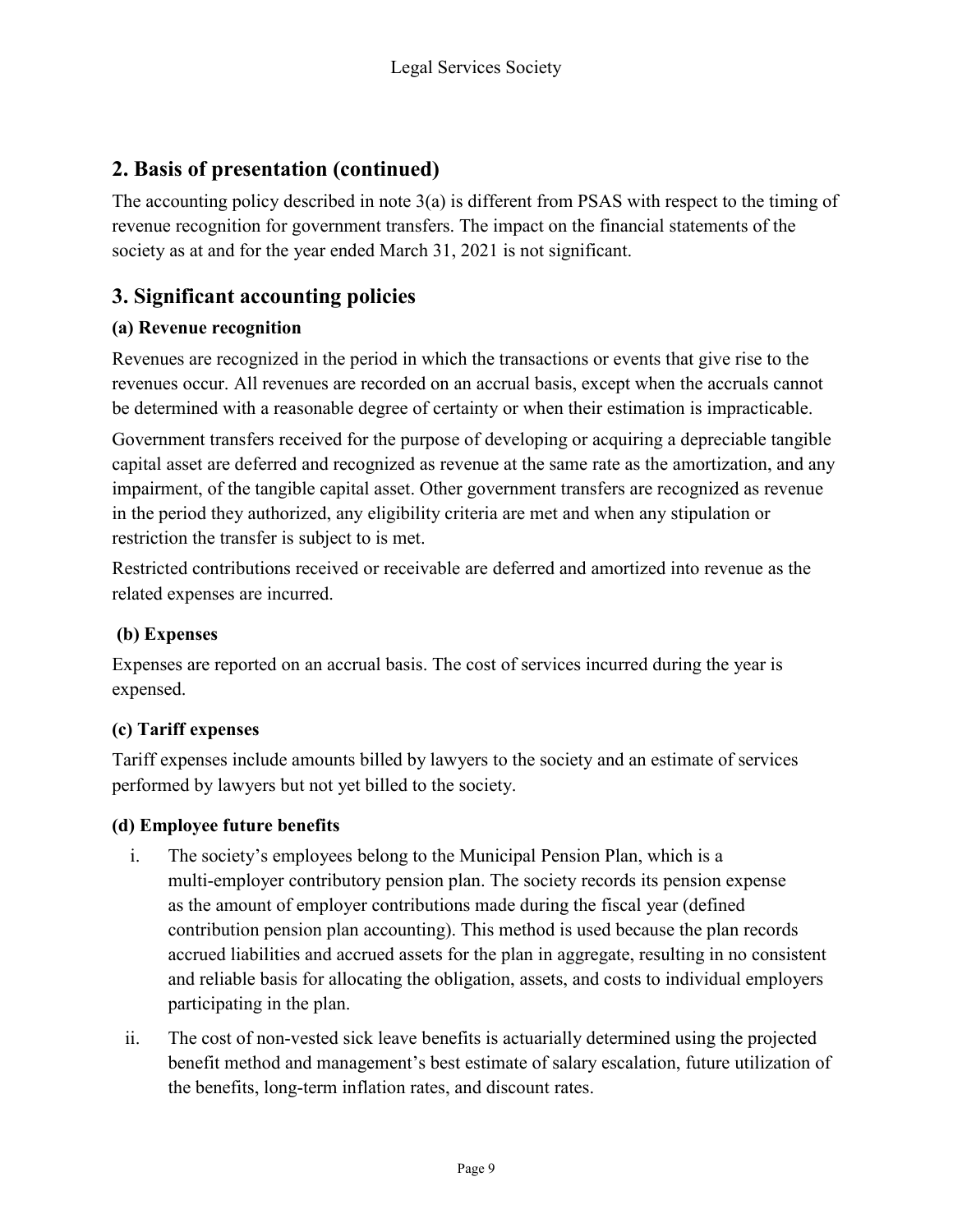# **3. Significant accounting policies (continued)**

# **(e) Tangible capital assets**

Tangible capital assets are recorded at cost, which includes amounts that are directly related to the acquisition, design, construction, development, improvement, or betterment of the asset.

The estimated useful lives of assets are re-assessed on an annual basis. Tangible capital assets are amortized on a straight-line basis over the estimated useful life of the asset as follows:

| <b>Assets</b>                    | Per year                            |
|----------------------------------|-------------------------------------|
| Furniture                        | $10 - 20\%$                         |
| Equipment                        | <b>20%</b>                          |
| Computer equipment               | $25 - 33\%$                         |
| Computer software                | $20 - 33\%$                         |
| <b>Client Information System</b> | 20%                                 |
| Leasehold improvements           | Lower of lease term and useful life |

Tangible capital assets are written down when conditions indicate that they no longer contribute to the society's ability to provide services, or when the value of future economic benefits associated with the tangible capital assets is less than their net book value. The net write-downs (if any) are accounted for as expenses in the statement of operations.

### **(f) Lease inducements**

Lease inducements are recognized on a straight-line basis over the term of the lease as a reduction in premises expense.

### **(g) Prepaid expenses**

Prepaid expenses include computer software licenses, and deposits. These items are charged to expense over the periods expected to benefit from them.

### **(h) Financial instruments**

The society's financial instruments consist of cash, investments, accounts receivable, and accounts payable and accrued liabilities. Accounts receivable and accounts payable and accrued liabilities are initially recorded at fair value and subsequently measured at cost. Investments, which may comprise guaranteed investment certificates, provincial bonds, corporate bonds, and structured bank notes, are initially recorded at fair value and subsequently measured at amortized cost. Any premium or discount related to a financial instrument measured at amortized cost is amortized over the expected life of the instrument using the effective interest method.

All financial assets are tested annually for impairment. When financial assets are impaired, impairment losses are recorded in the statement of operations. A write-down of a portfolio investment to reflect a loss in value is not reversed for a subsequent increase in value.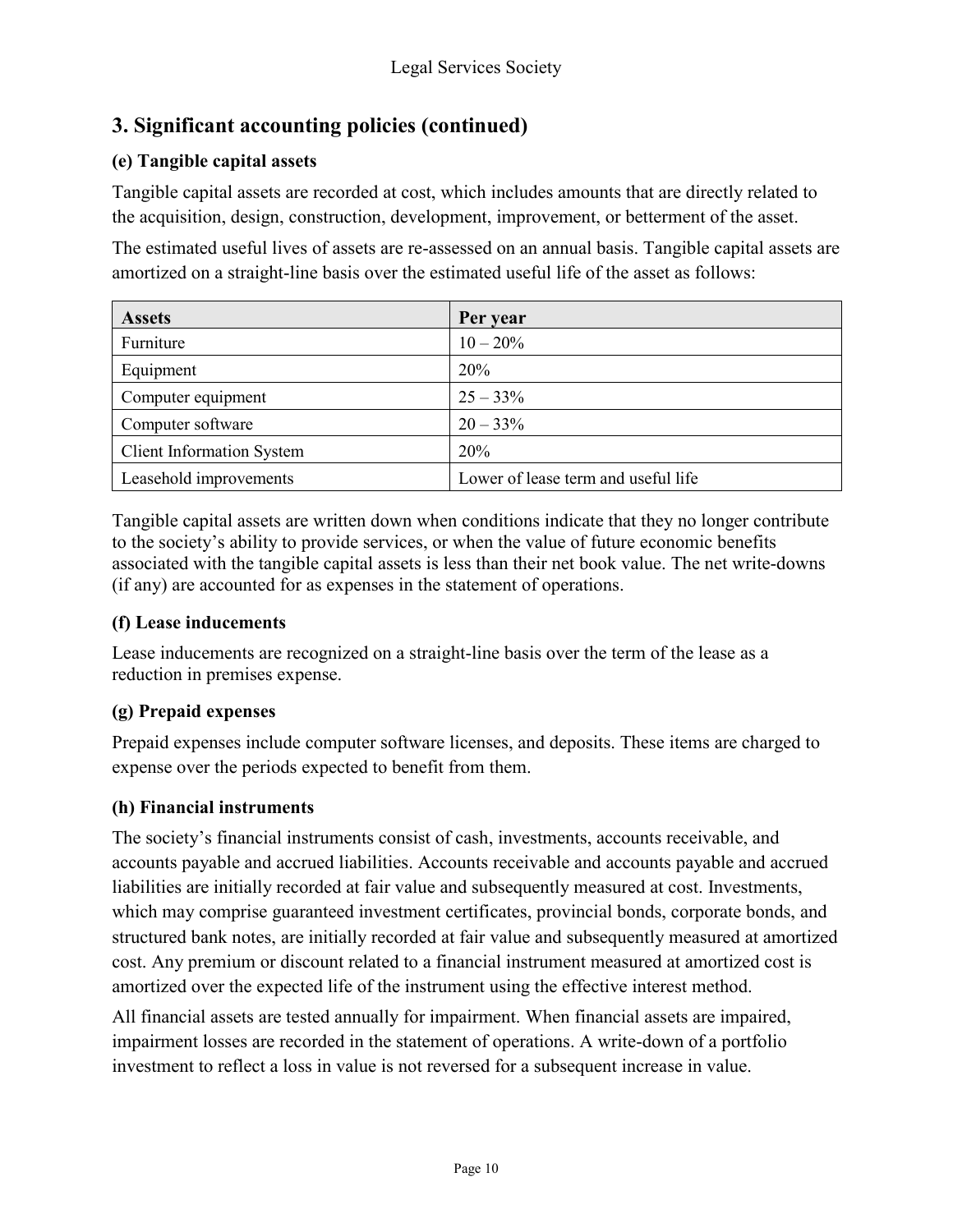# **3. Significant accounting policies (continued)**

# **(h) Financial instruments (continued)**

The fair values of the society's cash, accounts receivable, and accounts payable and accrued liabilities generally approximate their carrying amounts due to their short term to maturity. The fair values of the society's investments are disclosed in note 4.

## **(i) Measurement uncertainty**

The preparation of financial statements requires management to make estimates and assumptions that affect the reported amounts of assets and liabilities and disclosure of contingent assets and liabilities at the date of the financial statements, and the reported amounts of revenue and expenses during the reporting period. Areas where estimates are significant to the financial statements include the tariff liabilities and expenses (note 17). Other areas where estimates are made include accounts receivable, estimated useful lives of tangible capital assets and the resulting amortization, non-vested sick leave benefits, and contingent liabilities.

Estimates are based on the best information available at the time of the preparation of the financial statements and are reviewed annually to reflect new information as it becomes available. Measurement uncertainty exists in these financial statements. Actual results could differ from those estimates.

# **4. Investments**

As of March 31, 2021, the society held no investments (2020 — \$1,904,925). All investments matured during the year.

# **5. Accounts payable and accrued liabilities**

### **(a) General**

|                  | 2021      |    | 2020      |
|------------------|-----------|----|-----------|
| Trade payables   | 1,981,469 | ۰υ | 1,088,403 |
| Payroll payables | 1,105,646 |    | 1,635,702 |
| <b>Total</b>     | 3,087,115 | ۰υ | 2,724,105 |

### **(b) Tariff**

|                               |    | 2021       | 2020             |
|-------------------------------|----|------------|------------------|
| Submittals approved, not paid | J  | 1,608,437  | 1,125,478        |
| Submittals not approved       |    | 1,908,145  | 2,379,630        |
| Accrual <i>(note 18)</i>      |    | 11,456,401 | 10,389,670       |
| <b>Total</b>                  | \$ | 14,972,983 | \$<br>13,894,778 |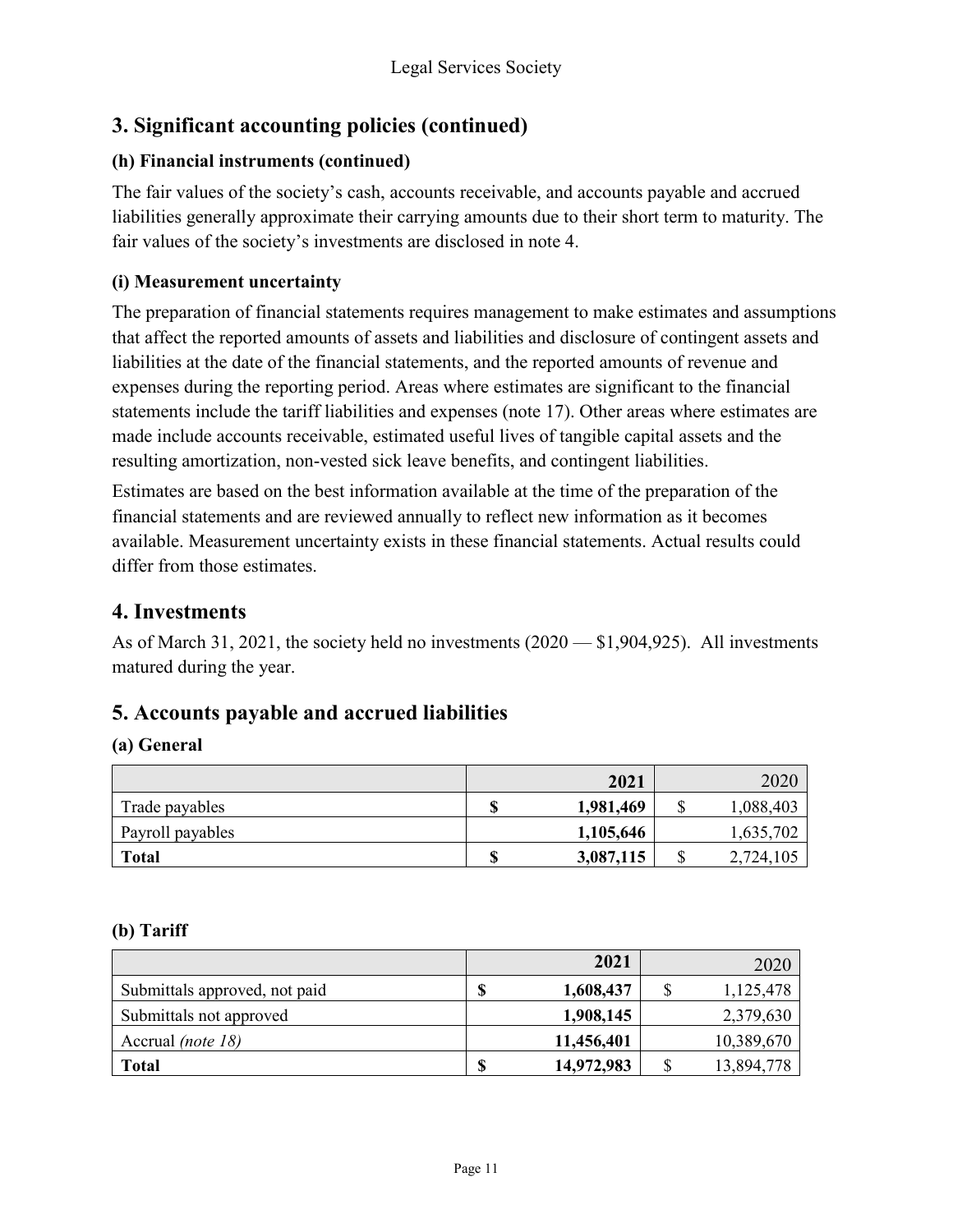# **5. Accounts payable and accrued liabilities (continued)**

The society uses an actuarial model to estimate legal services performed but not yet billed to the society. Management estimated the liability to be approximately \$11,456,401 (2020 — \$10,389,670). This estimate, included in the above table, incorporates average case costs and service billings for similar cases, based on historical experience over a two-year period. Actual costs could differ from this estimate (notes 3(i) and 18).

The society does not record a liability, and related accounts receivable, for certain legal services performed but not yet billed to the society as the amount cannot be estimated reliably. For these legal cases, the related costs are fully reimbursed to the society based on the terms of agreements with either the Province of British Columbia or the Government of Canada.

# **6. Employee future benefits**

# **(a) Pension plan**

The society and its employees contribute to the Municipal Pension Plan (jointly trusteed pension plan). The Board of trustees for this plan, representing plan members and employers, is responsible for administering the pension plan, including investing assets and administering benefits. The plan is a multi-employer defined benefit pension plan. Basic pension benefits are based on a formula. As at December 31, 2016, the Municipal Pension Plan had approximately 195,921 active members and 100,956 retired members.

Every three years, an actuarial valuation is performed to assess the financial position of the plan and adequacy of plan funding. The actuary determines an appropriate combined employer and member contribution rate to fund the plan. The actuary's calculated contribution rate is based on the entry-age normal cost method, which produces the long-term rate of member and employer contributions sufficient to provide benefits for average future entrants to the plan. This rate may be adjusted for the amortization of any actuarial funding surplus and will be adjusted for the amortization of any unfunded actuarial liability.

The most recent valuation, conducted as at December 31, 2018, showed the plan's basic account, which pays lifetime pensions, was 105.1 per cent funded with actuarial assets of \$58.53 billion and actuarial liabilities of \$55.66 billion. There is a surplus of \$2.87 billion. In addition, the rate stabilization account, which was set up to help offset potential future contribution rate increases, has a balance of about \$2.5 billion.

The society paid  $$1,305,282$  (2020  $- $1,226,551$ ) for employer contributions to the plan during the year ended March 31, 2021.

### **(b) Non-vested sick leave**

Employees are credited days per year, ranging from six to ten days, for use as paid absences in the year due to illness or injury. Employees are allowed to accumulate unused sick day credits each year, up to the allowable maximum provided in their respective employment agreement.

Accumulated credits may be used in future years to the extent that the employee's illness or injury exceeds the current year's allocation of credits. The use of accumulated sick days for sickleave compensation ceases on termination of employment and employee unused sick bank is not paid out at retirement. The benefit cost and liabilities related to the plan are included in the financial statements.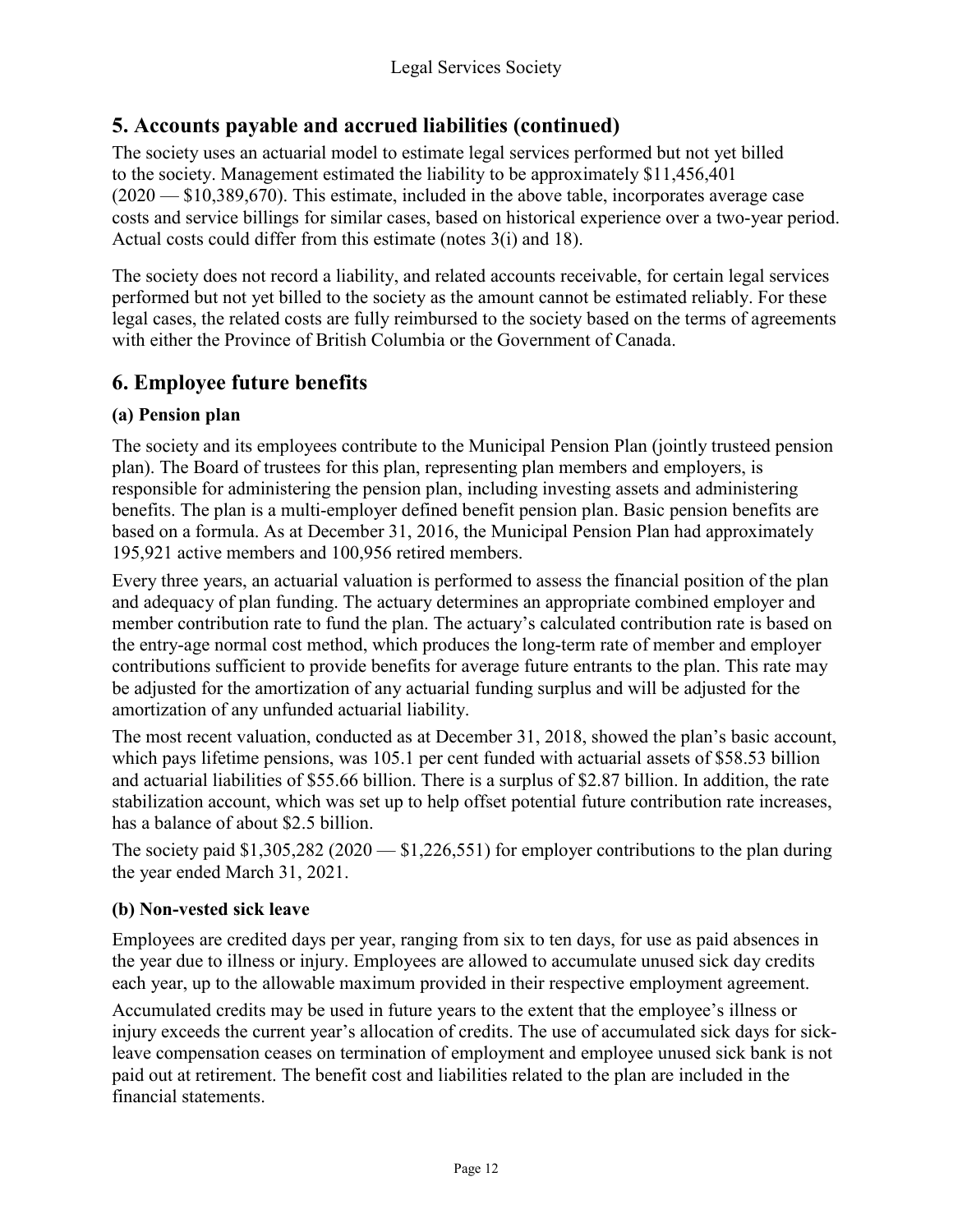# **7. Long-term liabilities**

### **Lease inducements**

Lease inducements were provided under an operating lease by the property owner to finance tenant improvements.

|                       |        | 2021       |    | 2020       |
|-----------------------|--------|------------|----|------------|
| Leasehold inducements | ⊕<br>Φ | 914,999    |    | 1,058,451  |
| Less: current portion |        | (143, 452) |    | (143, 452) |
| Long-term portion     | S      | 771,547    | ۵U | 914,999    |

# **8. Accumulated surplus**

The Board of Directors has authorized the following restrictions on the accumulated surplus:

- In March 2019, the Board of Directors, the Association of Legal Aid Lawyers and the province entered into a Memorandum of Understanding ("MOU") to prevent a withdrawal of service by the Legal Aid lawyers. The society paid \$3,940,000 to the Law Foundation on March 29, 2019.
- The payment to the Law Foundation on March 29, 2019 was recognized as an expense during the year ended March 31, 2020 over the term of the MOU negotiations.

# **9. Restricted contributions**

### **2021**

|                                                   | Opening<br>deferred<br>contribution | Approved<br>budget | Additional<br>contributions | Recognized<br>in operations | Closing<br>deferred<br>contribution |  |
|---------------------------------------------------|-------------------------------------|--------------------|-----------------------------|-----------------------------|-------------------------------------|--|
| Government of<br>British Columbia -<br>Category B |                                     | \$2,568,000        |                             |                             |                                     |  |

### **2020**

|                                                   | Opening<br>deferred<br>contribution | Approved<br>budget | Additional<br>contributions | Recognized<br>in operations | Closing<br>deferred<br>contribution |
|---------------------------------------------------|-------------------------------------|--------------------|-----------------------------|-----------------------------|-------------------------------------|
| Government of<br>British Columbia -<br>Category B |                                     | \$1,813,000        | \$1,139,209                 | \$2,952,209                 | \$                                  |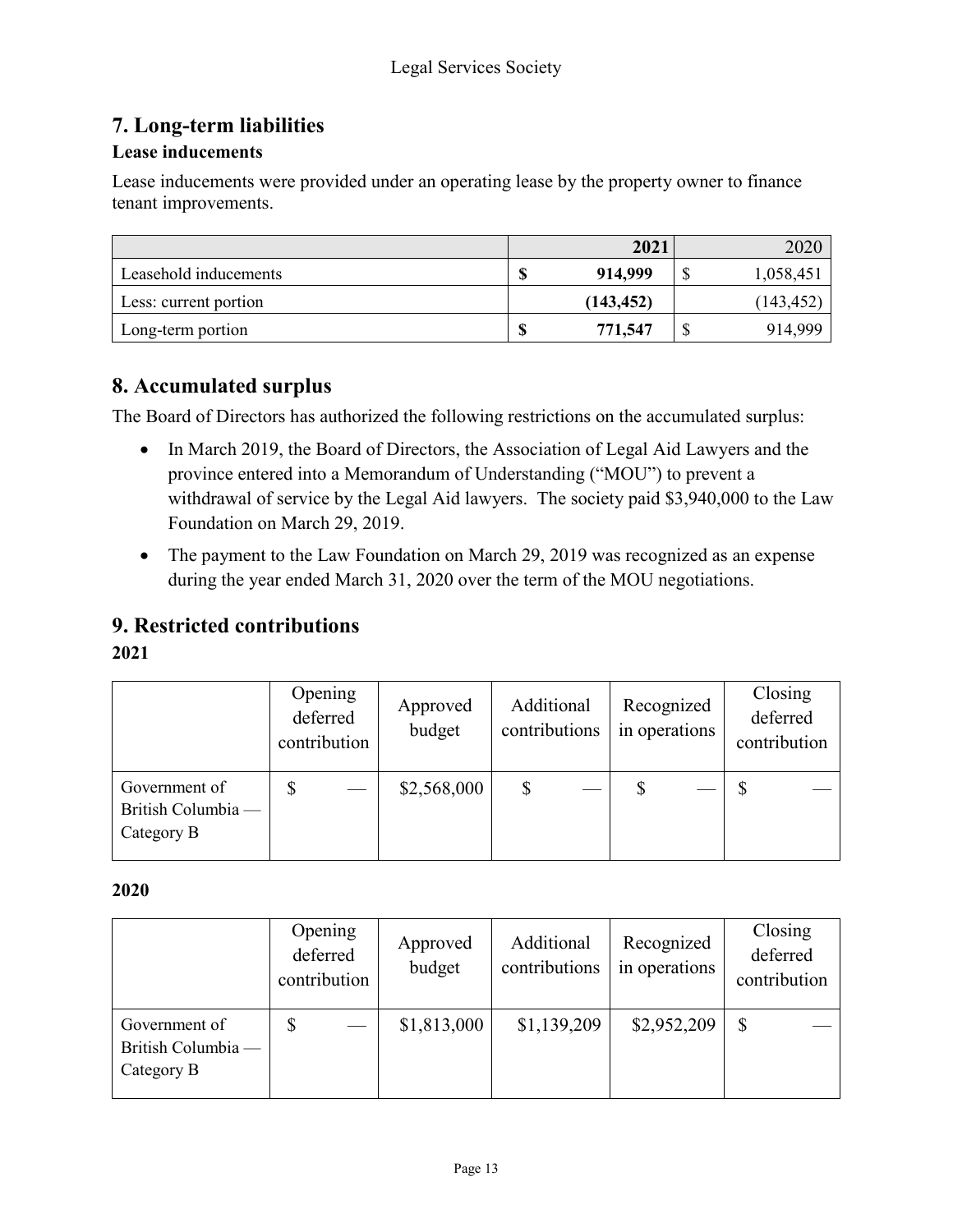# **9. Restricted contributions (continued)**

The society's Memorandum of Understanding (MOU) with the Ministry of the Attorney General provides for restricted funding for exceptional matters commencing with the 2003 fiscal year. The MOU was renewed effective April 1, 2020, and provides clarification on criminal case classification and funding of these cases.

There are now three categories:

- **Category A:** Within the approved budget within which a case will be accounted for, where the total of the fees and disbursements is less than or equal to \$75,000.
- **Category B:** Within the approved budget within which a case will be accounted for, where the total of the fees and disbursements exceeds \$75,000 and is less than or equal to \$175,000, or where it is a court-appointed counsel case, or a charter-required counsel case. These cases are funded by a restricted contribution, and any surplus in these cases is transferred to deferred contributions. In the case of an annual shortfall in Criminal Category B cases, the society must first apply any eligible base criminal tariff surplus to the shortfall and then to deferred contributions.
- **Category C:** Within the approved budget within which a case will be accounted for, where the total of the fees and disbursements exceeds \$175,000, or where the case is one in which the rate payable to counsel exceeds the society's enhanced fee rate. These cases are funded through a special funding agreement with the Ministry of the Attorney General.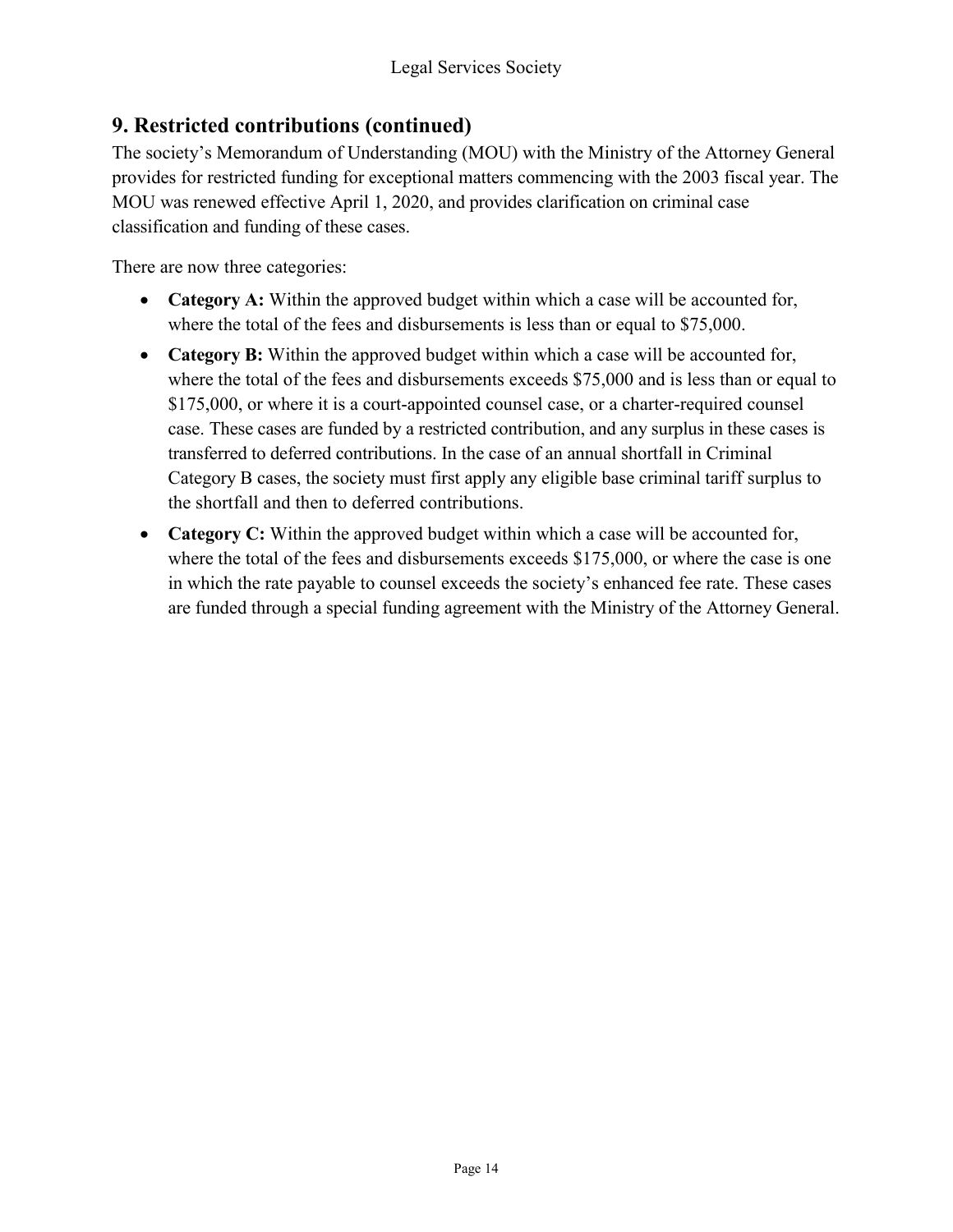# **10. Expenses by object**

The following is a summary of expenses by object:

|                                | 2021 Budget       | 2021 Actual       | 2020 Actual        |
|--------------------------------|-------------------|-------------------|--------------------|
| Lawyer fees                    | \$<br>57,919,400  | \$<br>53,272,871  | \$<br>\$50,209,857 |
| Duty counsel fees              | 13,983,365        | 11,190,398        | 11,860,497         |
| Disbursements                  | 5,213,600         | 5,146,158         | 7,888,099          |
| <b>Total tariff costs</b>      | 77,116,365        | 69,609,427        | 69,958,453         |
| Salaries and benefits          | 19,758,287        | 19,886,119        | 18,803,352         |
| Grants and contracted services | 5,104,561         | 5,990,990         | 4,512,973          |
| Computers                      | 1,236,468         | 2,980,665         | 2,515,852          |
| Premises                       | 3,081,186         | 2,750,920         | 3,073,635          |
| Local agents                   | 1,683,700         | 1,709,691         | 1,712,831          |
| Amortization                   | 1,449,846         | 1,124,827         | 2,363,110          |
| Office                         | 802,217           | 633,415           | 1,088,103          |
| Miscellaneous                  | 624,656           | 537,994           | 369,157            |
| Board expenses                 | 167,508           | 124,975           | 114,375            |
| Travel                         | 86,206            | 3,795             | 277,596            |
| Other contribution             |                   |                   | 3,940,000          |
| <b>Total</b>                   | \$<br>111,111,000 | \$<br>105,352,818 | \$<br>108,729,437  |

# **11. Administration expense**

The administration expense includes the following expenditures in support of legal aid:

|                                                   |    | 2021 Actual |    | 2020 Actual |
|---------------------------------------------------|----|-------------|----|-------------|
| <b>Executive Office</b>                           | \$ | 1,880,126   | \$ | 1,242,264   |
| Finance and Office Services                       |    | 1,856,780   |    | 1,923,331   |
| Strategic Policy, Planning<br>and Human Resources |    | 2,881,364   |    | 2,791,369   |
| <b>IT Operation Services</b>                      |    | 2,369,643   |    | 2,050,018   |
| <b>Total</b>                                      | S  | 8,987,913   | J. | 8,006,982   |

# **12. Budgeted figures**

The operating budgeted figures, presented on a basis consistent with that used for actual results, were approved by the Board of Directors on June 24, 2020, and submitted to the Ministry of the Attorney General on June 26, 2020 and were approved on July 23, 2020.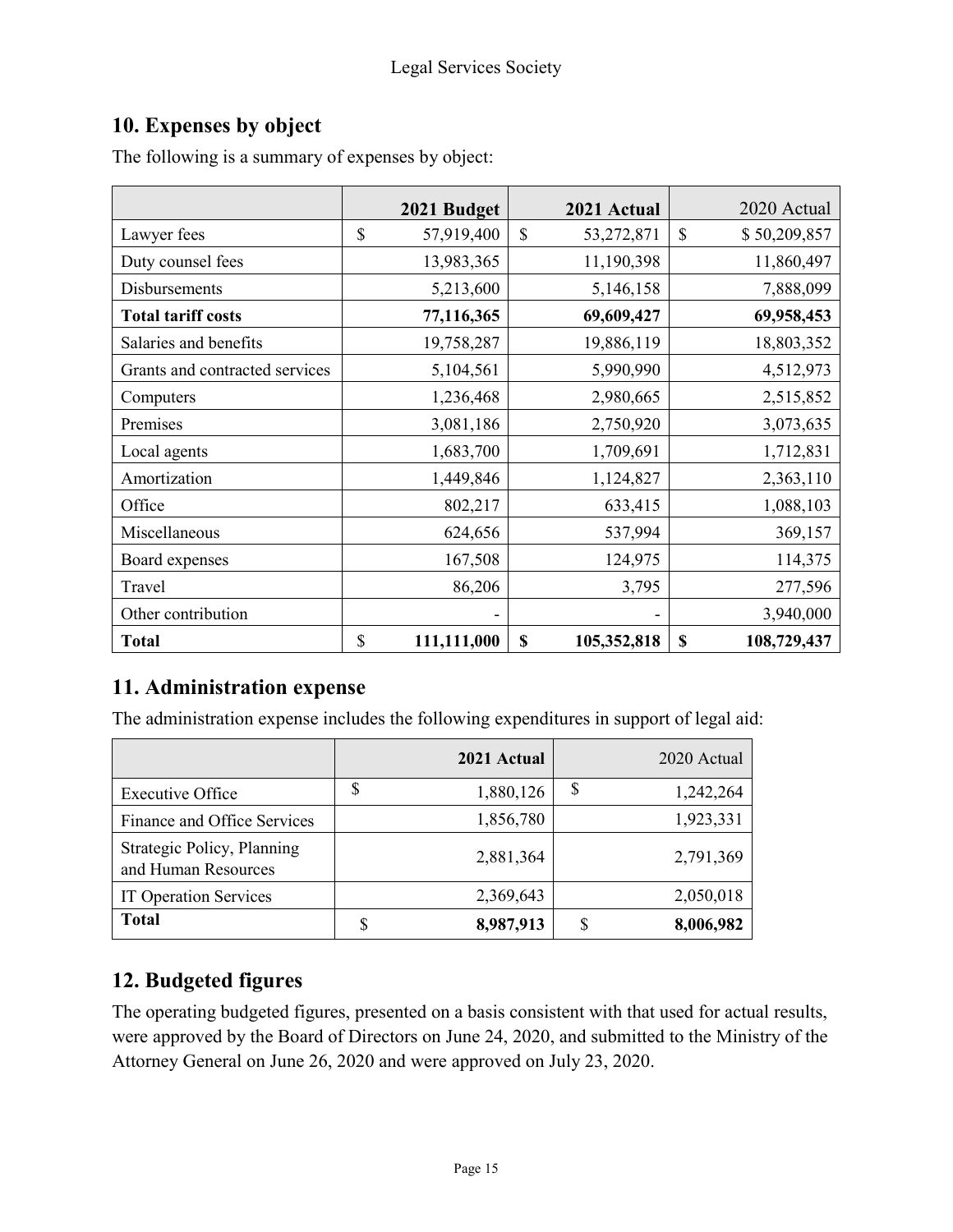# **13. Contractual obligations**

| The society has the following contractual obligations. |  |
|--------------------------------------------------------|--|
|--------------------------------------------------------|--|

|              | Premises leases  | Operating costs | Total            |
|--------------|------------------|-----------------|------------------|
| 2022         | 1,776,556        | 1,811,688       | 3,588,244        |
| 2023         | 1,780,975        | 129,300         | 1,910,275        |
| 2024         | 1,810,052        |                 | 1,810,052        |
| 2025         | 1,657,923        |                 | 1,657,923        |
| 2026         | 1,381,287        |                 | 1,381,287        |
| Thereafter   | 2,799,034        |                 | 2,799,034        |
| <b>Total</b> | 11,205,826<br>\$ | \$<br>1,940,988 | 13,146,814<br>\$ |

Operating costs are service delivery contracts that are renewed over several years.

At year-end, the liability for future costs of legal services to be performed beyond the fiscal year, for which the society is currently committed, is estimated by management to be approximately \$30.8 million (2020 — \$30.3 million). This estimate uses the same methodology as described in note 5 for tariff payables.

# **14. Related parties**

The society is related to the Province of British Columbia and its ministries, agencies, and Crown corporations. In this relationship, the province provided funding in the amount of  $$100,106,710 (2020 - $99,361,547)$ , and the society is responsible for providing legal aid to individuals throughout British Columbia. At year-end, the province owed the society \$1,336,131  $(2020 - $620,114).$ 

Certain members of the Board of Directors provide tariff services to the society. These services are provided in the regular course of business under the same terms and conditions as other lawyers. The total amount paid for their services during the year was \$132,376 (2020 — \$159,079). All payments to Board members are reviewed by the finance committee on a quarterly basis.

# **15. Economic dependence**

In 2021, the society received 95% (2020 — 94%) of its operating revenue from the Province of British Columbia.

# **16. Contingent liabilities**

The nature of the society's activities is such that there is usually pending or prospective litigation at any time against the society. With respect to claims at March 31, 2021, management believes the society has valid defences and appropriate insurance coverage in place. Accordingly, no provision has been made in these financial statements for any liability that may result. In the event that any of these claims are successful, management believes they will not have a material effect on the society's financial position or results from operations.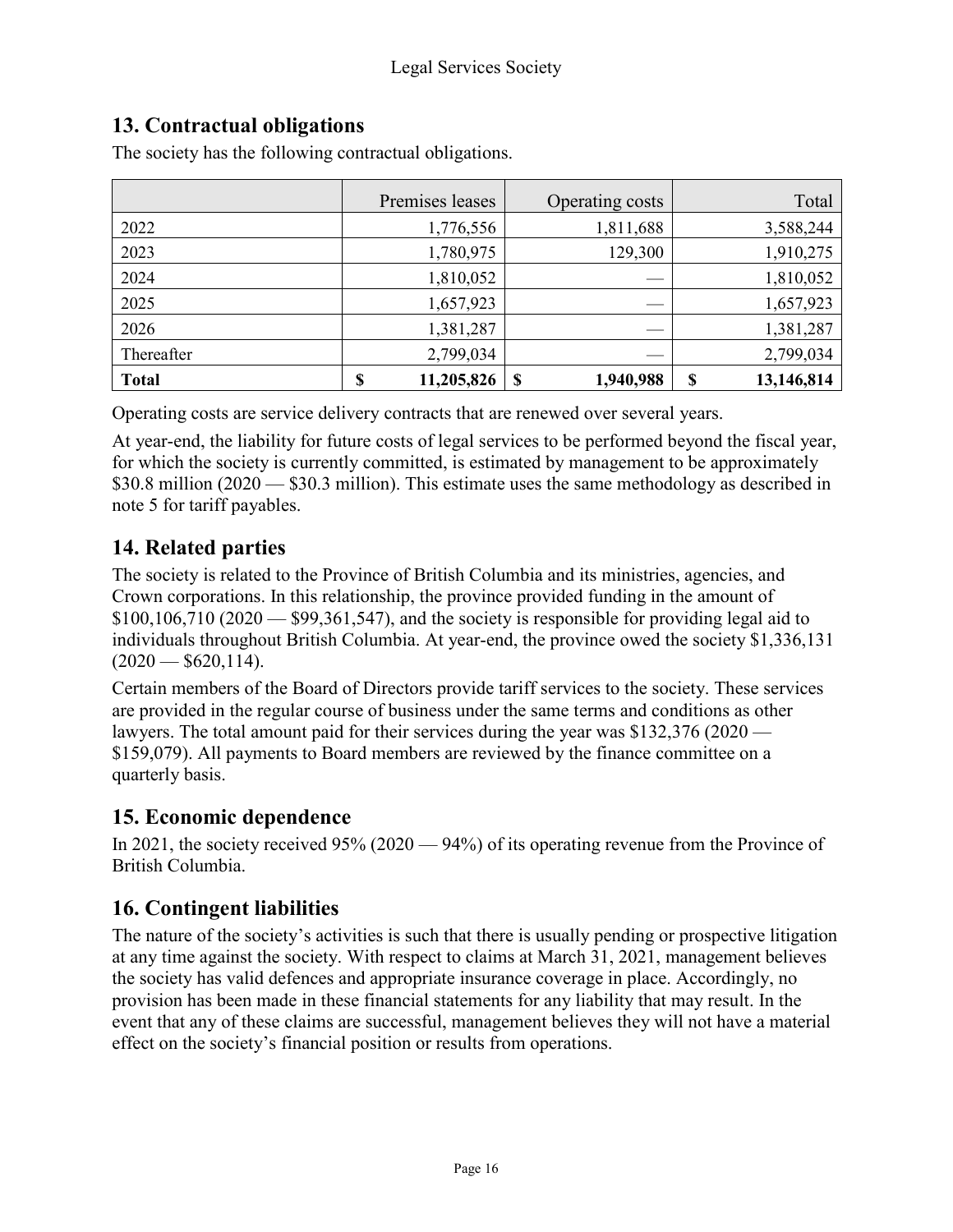# **17. Risk management**

# **Credit risk**

Credit risk is the risk of loss resulting from failure of an individual or group to honour their financial obligations. The society's accounts receivable are due primarily from government organizations and other organizations with limited credit risk. The society's cash and investments are held at Canadian chartered banks and Canadian financial institutions, respectively. In management's opinion, the society is not exposed to significant credit risk.

The society regularly assesses the collectability of its receivables. At year-end, there were no significant accounts receivable that were past due or impaired.

The society's maximum exposure to credit risk is \$16,411,673 (2020 - \$13,699,802).

# **Liquidity risk**

Liquidity risk is the risk that the society will not be able to meet its financial obligations as they fall due. The society's approach to managing liquidity risk is to ensure that it will have sufficient working capital and cash flow to fund operations and settle liabilities when due. Additionally, the society has a line of credit available with a maximum authorized limit of up to \$1.0 million with a Canadian chartered bank. The interest rate per annum is the bank's prime rate. At March 31, 2021, the society has \$nil drawn against this line (2020 — \$nil).

The maturity of the society's financial assets and liabilities as at year-end was as follows:

### **2021**

|                                             | On demand        |    | Up to 1 year |                           | 1 to 3 years |             | <b>Total</b> |
|---------------------------------------------|------------------|----|--------------|---------------------------|--------------|-------------|--------------|
| <b>Financial assets</b>                     |                  |    |              |                           |              |             |              |
| Cash                                        | 11,307,741<br>\$ | \$ |              | $\boldsymbol{\mathsf{S}}$ |              | \$          | 11,307,741   |
| Accounts receivable                         |                  |    | 5,103,932    |                           |              |             | 5,103,932    |
| <b>Total financial assets</b>               | 11,307,741<br>S  | \$ | 5,103,932    | <sup>\$</sup>             |              | \$          | 16,411,673   |
| <b>Liabilities</b>                          |                  |    |              |                           |              |             |              |
| Accounts payable and<br>accrued liabilities |                  |    | 6,603,697    |                           |              |             | 6,603,697    |
| Tariff accrual                              |                  |    | 11,456,401   |                           |              |             | 11,456,401   |
| Other liabilities                           |                  |    | 361,252      |                           | 771,547      |             | 1,132,799    |
| <b>Total liabilities</b>                    | \$               | S  | 18,421,350   | \$                        | 771,547      | $\mathbf S$ | 19,192,897   |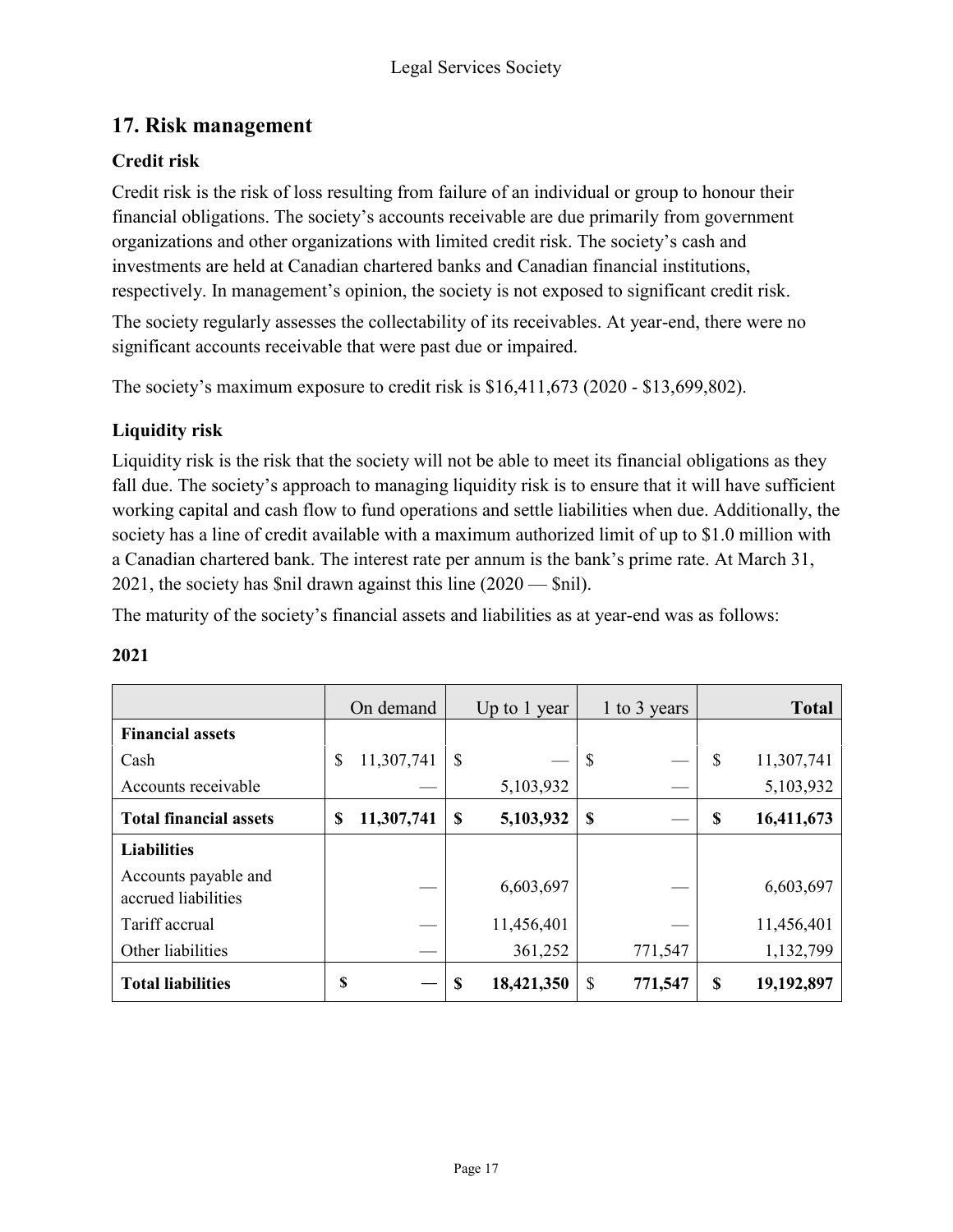# **17. Risk management (continued)**

# **Liquidity risk (continued)**

### **2020**

|                                             | On demand |           | Up to 1 year |            | 1 to 3 years  |         | <b>Total</b>  |            |
|---------------------------------------------|-----------|-----------|--------------|------------|---------------|---------|---------------|------------|
| <b>Financial assets</b>                     |           |           |              |            |               |         |               |            |
| Cash                                        | \$        | 8,330,509 | \$           |            | $\mathcal{S}$ |         | $\mathcal{S}$ | 8,330,509  |
| Investments                                 |           |           |              | 1,904,925  |               |         |               | 1,904,925  |
| Accounts receivable                         |           |           |              | 3,464,368  |               |         |               | 3,464,368  |
| <b>Total financial assets</b>               | \$        | 8,330,509 | \$           | 5,369,293  | \$            |         | \$            | 13,699,802 |
| <b>Liabilities</b>                          |           |           |              |            |               |         |               |            |
| Accounts payable and<br>accrued liabilities |           |           |              | 6,229,213  |               |         |               | 6,229,213  |
| Tariff accrual                              |           |           |              | 10,389,670 |               |         |               | 10,389,670 |
| Other liabilities                           |           |           |              | 368,252    |               | 914,999 |               | 1,283,251  |
| <b>Total liabilities</b>                    | \$        |           | S            | 16,987,135 | \$            | 914,999 | $\mathbf S$   | 17,902,134 |

### **Market risk**

Market risk comprises three types of risk: currency risk, interest rate risk, and other price risk.

### **(a) Currency risk**

Currency risk is the risk that the value of a financial instrument will fluctuate due to changes in foreign exchange rates. The society is not exposed to significant currency risk.

### **(b) Interest rate risk**

Interest rate risk is the risk that the society's cash flow will change due to future fluctuations in market interest rates.

### **(c) Other price risk**

Other price risk is the risk that the fair value or future cash flows of a financial instrument will fluctuate because of changes in market prices (other than those arising from interest rate risk or currency risk). The society is not exposed to significant other price risk.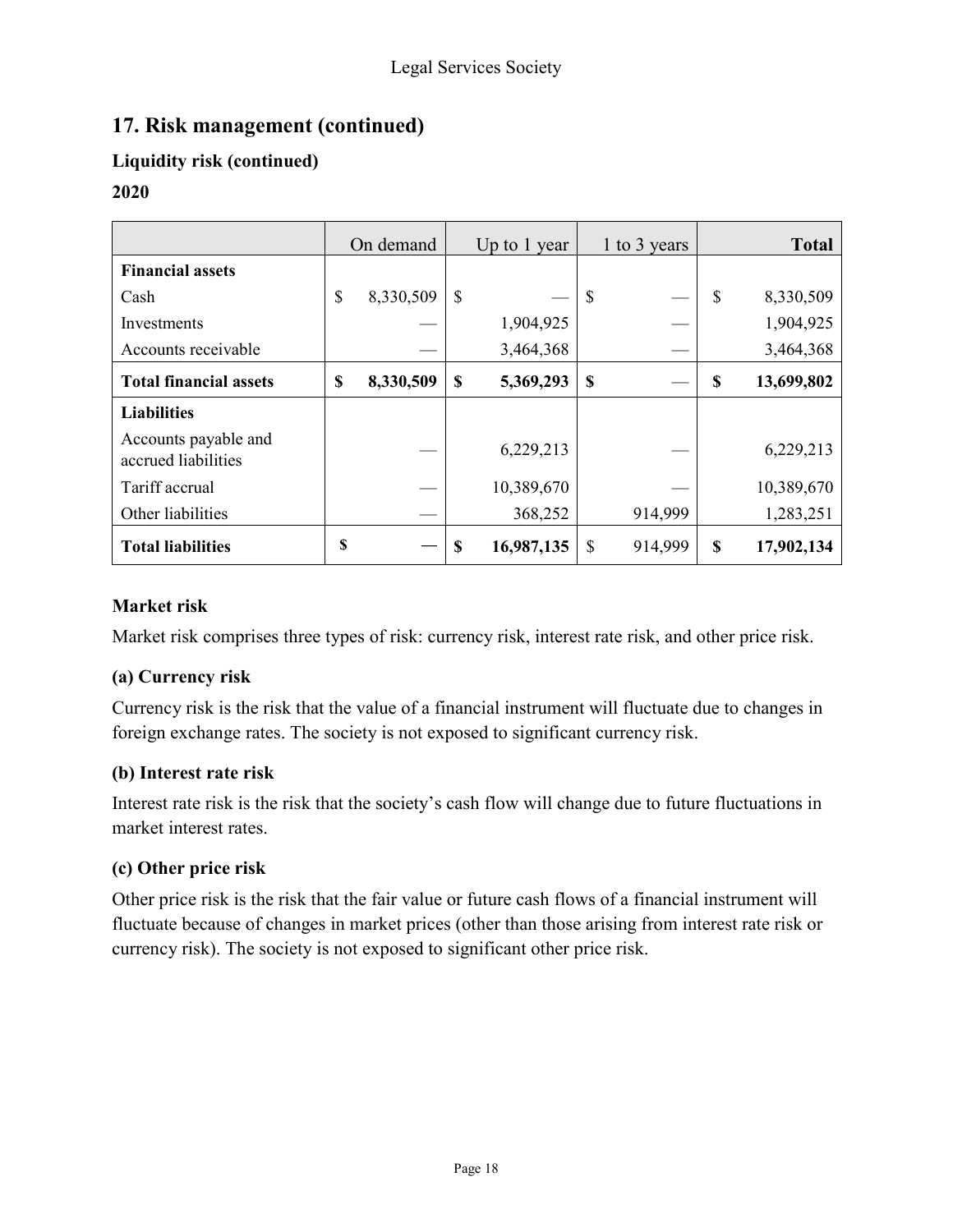# **18. Measurement uncertainty**

| Program area                                      |     | Amount<br>reported | Measurement<br>uncertainty | Range        |
|---------------------------------------------------|-----|--------------------|----------------------------|--------------|
| Tariff accrual (note 5b)                          | Min | 11,456,401         | (1,145,640)<br>\$          | 10,310,761   |
|                                                   | Max | 11,456,401         | \$<br>1,145,640            | 12,602,041   |
| Tariff and transcript expenses ( <i>note 10</i> ) | Min | 69,609,427         | (1,145,640)<br>\$          | 68, 463, 787 |
|                                                   | Max | 69,609,427         | \$<br>1,145,640            | 70,755,067   |

Variability in the tariff accrual can arise from the rate at which cases proceed and unanticipated changes in the average cost per case. In management's opinion, the tariff accrual and corresponding tariff expenses are subject to change within a range of plus or minus ten percent from the amounts recorded in these financial statements due to uncertainties regarding both timing and costs. The estimate of this level of variability is in itself subject to many uncertainties, and the outcome of individual matters is not predictable with assurance, due in part to the ongoing effects of the COVID-19 pandemic on the court system.

During the year ended March 31, 2019, the society engaged an independent actuarial firm to review the tariff accrual model. The review concluded that, in the aggregate, the tariff model remains appropriate for determining the amount to be accrued. The next review will be in January 2022, with the results reported in the March 31, 2022 financial statements.

# **19. Comparative Figures**

Certain comparative figures have been reclassified to conform to the current year's presentation. These reclassifications are summarized as follows:

| <b>Expense Category</b>           | As originally<br>reported | Reclassification | As currently<br>presented |
|-----------------------------------|---------------------------|------------------|---------------------------|
| Criminal tariff                   | \$49,842,907              | \$2,611,123      | \$52,454,030              |
| Family tariff                     | 20,677,504                | 956,718          | 21,634,222                |
| Child Protection tariff           | 6,268,370                 | 455,380          | 6,723,750                 |
| Immigration and refugee<br>tariff | 4,106,360                 | 154,581          | 4,260,941                 |
| Administration                    | \$12,184,784              | (4,177,802)      | 8,006,982                 |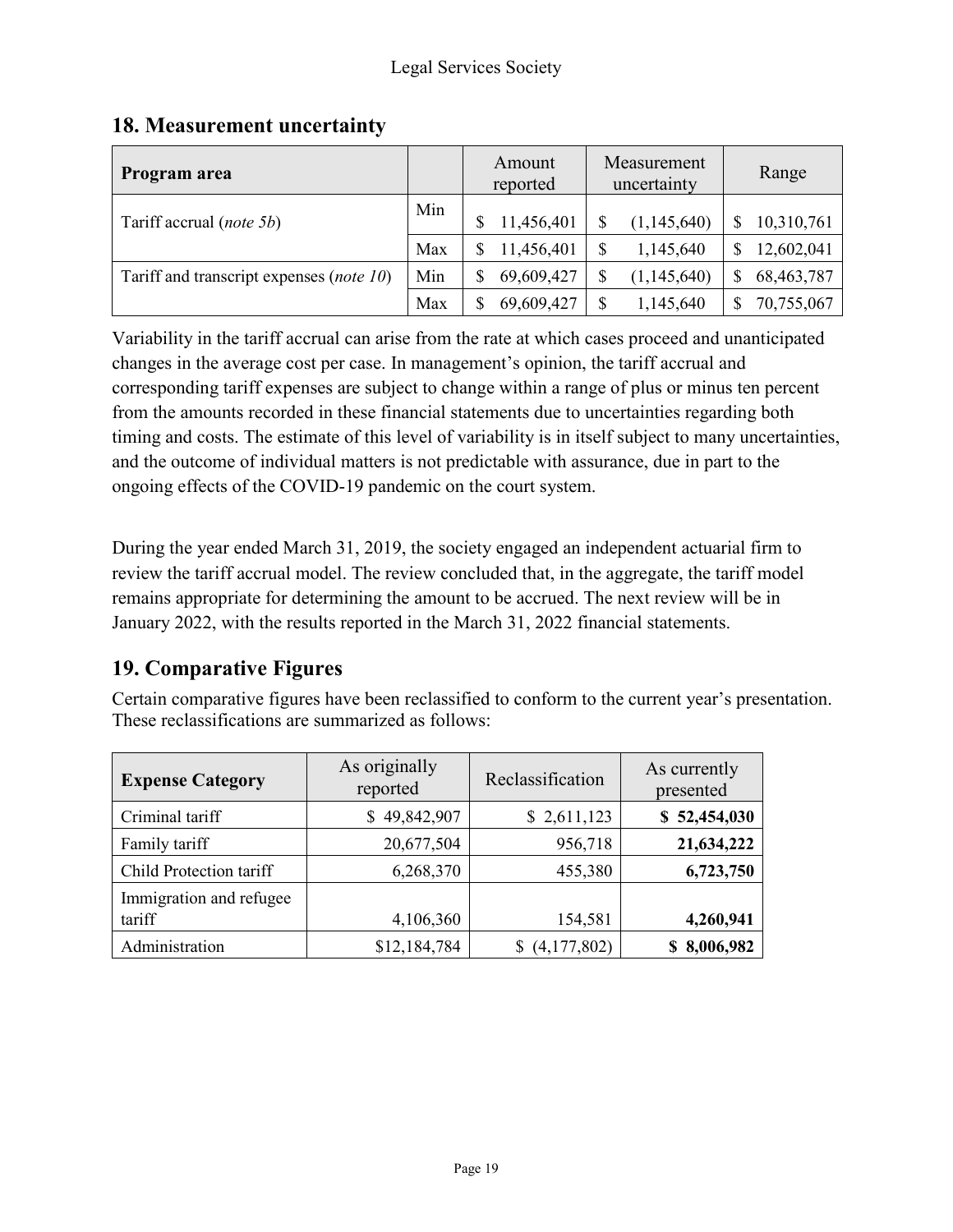# **Schedule 1 – Tangible Capital Assets**

# **2021**

# **Cost**

|                                     | Balance,<br>beginning of year |            | 2021<br>Additions |         | 2021<br>Disposals |         | Balance,<br>end of year |            |
|-------------------------------------|-------------------------------|------------|-------------------|---------|-------------------|---------|-------------------------|------------|
| Furniture                           | \$                            | 1,107,829  | $\mathcal{S}$     |         | \$                |         | \$                      | 1,107,829  |
| Equipment                           |                               | 687,981    |                   |         |                   |         |                         | 687,981    |
| Computer equipment                  |                               | 1,278,758  |                   | 117,416 |                   |         |                         | 1,396,174  |
| Computer software                   |                               | 2,822,884  |                   |         |                   | 248,371 |                         | 2,574,513  |
| <b>Client Information</b><br>System |                               | 5,811,214  |                   |         |                   |         |                         | 5,811,214  |
|                                     |                               |            |                   |         |                   |         |                         |            |
| Leasehold improvements              |                               | 3,892,736  |                   |         |                   |         |                         | 3,892,736  |
| <b>Total</b>                        | \$                            | 15,601,402 | S                 | 117,416 |                   | 248,371 | \$                      | 15,470,447 |

# **Accumulated amortization**

|                           | Balance,<br>beginning of year |    | 2021<br>Additions |    | 2021<br>Disposals |    | Balance,<br>end of year |  |
|---------------------------|-------------------------------|----|-------------------|----|-------------------|----|-------------------------|--|
| Furniture                 | \$<br>(1,068,580)             | \$ | (20,672)          | \$ |                   | \$ | (1,089,252)             |  |
| Equipment                 | (602, 236)                    |    | (32, 443)         |    |                   |    | (634, 679)              |  |
| Computer equipment        | (1, 116, 206)                 |    | (65, 925)         |    |                   |    | (1, 182, 131)           |  |
| Computer software         | (2,380,029)                   |    | (83, 244)         |    |                   |    | (2,463,273)             |  |
| <b>Client Information</b> |                               |    |                   |    |                   |    |                         |  |
| System                    | (5, 281, 052)                 |    | (362, 458)        |    |                   |    | (5,643,510)             |  |
| Leasehold improvements    | (592, 740)                    |    | (560, 085)        |    |                   |    | (1, 152, 825)           |  |
| <b>Total</b>              | \$<br>(11,040,843)            |    | (1, 124, 827)     | \$ |                   | S  | (12, 165, 670)          |  |

### **Net Book Value**

|                                  | 2021            | 2020            |
|----------------------------------|-----------------|-----------------|
| Furniture                        | \$<br>18,577    | \$<br>39,249    |
| Equipment                        | 53,302          | 85,746          |
| Computer equipment               | 214,043         | 162,552         |
| Computer software                | 111,240         | 442,855         |
| <b>Client Information System</b> | 167,704         | 530,162         |
| Leasehold improvements           | 2,739,911       | 3,299,996       |
| <b>Total</b>                     | \$<br>3,304,777 | \$<br>4,560,560 |